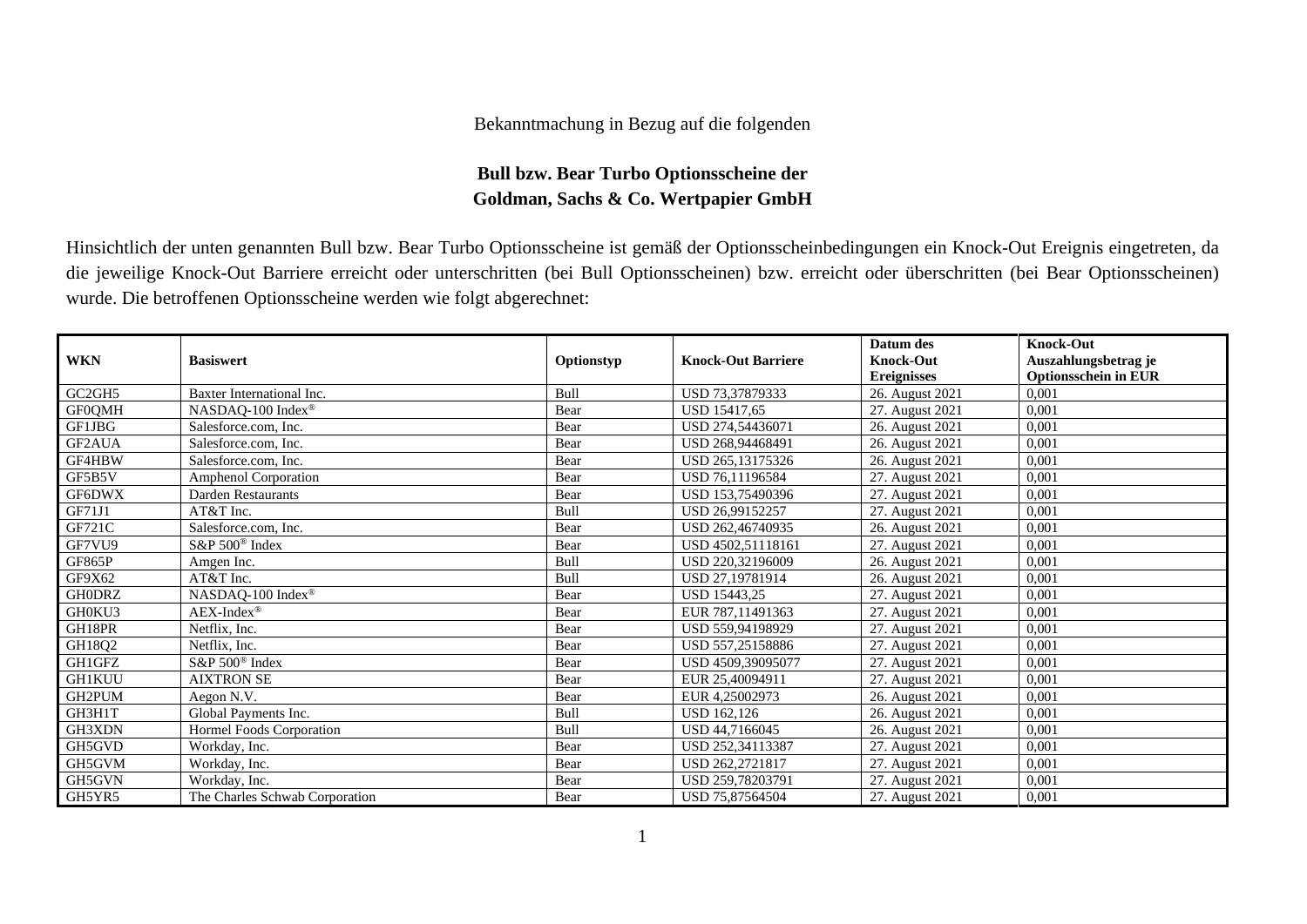|               |                                   |            |                           | Datum des          | <b>Knock-Out</b>            |
|---------------|-----------------------------------|------------|---------------------------|--------------------|-----------------------------|
| <b>WKN</b>    | <b>Basiswert</b>                  | Optionstyp | <b>Knock-Out Barriere</b> | <b>Knock-Out</b>   | Auszahlungsbetrag je        |
|               |                                   |            |                           | <b>Ereignisses</b> | <b>Optionsschein in EUR</b> |
| <b>GH645N</b> | Microchip Technology Incorporated | Bear       | USD 158,19171594          | 27. August 2021    | 0,001                       |
| GH6FU9        | $AEX-Index^{\circledR}$           | Bear       | EUR 786,20125368          | 27. August 2021    | 0,001                       |
| GH6R6E        | Dollar Tree, Inc.                 | Bull       | USD 95,72886756           | 26. August 2021    | 0,001                       |
| GH6R6G        | Dollar Tree, Inc.                 | Bull       | USD 93,90488151           | 26. August 2021    | 0,001                       |
| GH6R6H        | Dollar Tree, Inc.                 | Bull       | USD 91,48700222           | 27. August 2021    | 0,001                       |
| GH6R6J        | Dollar Tree, Inc.                 | Bull       | USD 92,70318037           | 27. August 2021    | 0,001                       |
| GH6R6K        | Dollar Tree, Inc.                 | Bull       | USD 92,09509125           | 27. August 2021    | 0,001                       |
| GH6R6R        | Dollar Tree, Inc.                 | Bull       | USD 95,12087221           | 26. August 2021    | 0,001                       |
| GH6R6T        | Workday, Inc.                     | Bear       | USD 249,00821085          | 27. August 2021    | 0,001                       |
| GH6R6U        | Dollar Tree, Inc.                 | Bull       | USD 97,55285363           | 26. August 2021    | 0,001                       |
| GH6R6Y        | Dollar Tree, Inc.                 | Bull       | USD 96,33686292           | 26. August 2021    | 0,001                       |
| GH6R8N        | Dollar Tree, Inc.                 | Bull       | USD 93,31126942           | 27. August 2021    | 0,001                       |
| GH6R9P        | <b>ECOLAB INC</b>                 | Bear       | USD 225,52154351          | 27. August 2021    | 0,001                       |
| GH6XCH        | Peloton Interactive Inc.          | Bull       | USD 103,41495165          | 27. August 2021    | 0,001                       |
| GH6ZKL        | <b>ICE EUA Futures</b>            | Bear       | EUR 59,58143399           | 27. August 2021    | 0,001                       |
| GH77GB        | Alphabet Inc. - Class C           | Bear       | USD 2890,7584251          | 27. August 2021    | 0,001                       |
| GH7AKY        | Wacker Chemie AG                  | Bear       | EUR 150,23032549          | 27. August 2021    | 0,001                       |
| GH7ALG        | Wacker Chemie AG                  | Bear       | EUR 149.33184733          | 26. August 2021    | 0,001                       |
| GH7GJ2        | Altria Group, Inc.                | Bear       | USD 49,1801822            | 27. August 2021    | 0,001                       |
| GH7GN0        | <b>AIXTRON SE</b>                 | Bear       | EUR 24,93895718           | 27. August 2021    | 0,001                       |
| GH7KDK        | Verizon Communications Inc.       | Bull       | USD 54,74208201           | 26. August 2021    | 0,001                       |
| GH7R7H        | Booking Holdings Inc.             | Bear       | USD 2315,13150974         | 27. August 2021    | 0,001                       |
| GH7R7J        | Booking Holdings Inc.             | Bear       | USD 2296,39269458         | 27. August 2021    | 0,001                       |
| <b>GH7U79</b> | Microchip Technology Incorporated | Bear       | USD 154,24396086          | 26. August 2021    | 0,001                       |
| GH7U8L        | Microchip Technology Incorporated | Bear       | USD 156,64566543          | 27. August 2021    | 0,001                       |
| GH7UKT        | ThyssenKrupp AG                   | Bear       | EUR 9,10886398            | 26. August 2021    | 0,001                       |
| GH7UL8        | ThyssenKrupp AG                   | Bear       | EUR 9,14851082            | 26. August 2021    | 0,001                       |
| GH7WH1        | Fortinet, Inc.                    | Bear       | <b>USD 317,337</b>        | 27. August 2021    | 0.001                       |
| GH7WJM        | Nvidia Corporation                | Bear       | USD 227,03399685          | 27. August 2021    | 0,001                       |
| GH7WT4        | Peloton Interactive Inc.          | Bull       | USD 104,98835183          | 27. August 2021    | 0,001                       |
| GH7ZN0        | The JM Smucker Company            | Bull       | USD 121,85612145          | 26. August 2021    | 0,001                       |
| GH7ZNG        | The JM Smucker Company            | Bull       | USD 124,32445715          | 26. August 2021    | 0,001                       |
| GH7ZNJ        | The JM Smucker Company            | Bull       | USD 123,08525189          | 26. August 2021    | 0,001                       |
| <b>GH7ZPK</b> | The JM Smucker Company            | Bull       | USD 125,56366237          | 26. August 2021    | 0,001                       |
| GH84C9        | <b>AIXTRON SE</b>                 | Bear       | EUR 25,19970126           | 27. August 2021    | 0,001                       |
| GH84E0        | <b>AIXTRON SE</b>                 | Bear       | EUR 25,08134648           | 27. August 2021    | 0,001                       |
| GH85VH        | eBay Inc.                         | Bear       | USD 76,51988338           | 27. August 2021    | 0,001                       |
| GH8D4T        | Bank of America Corporation       | Bear       | USD 42,50221621           | 26. August 2021    | 0,001                       |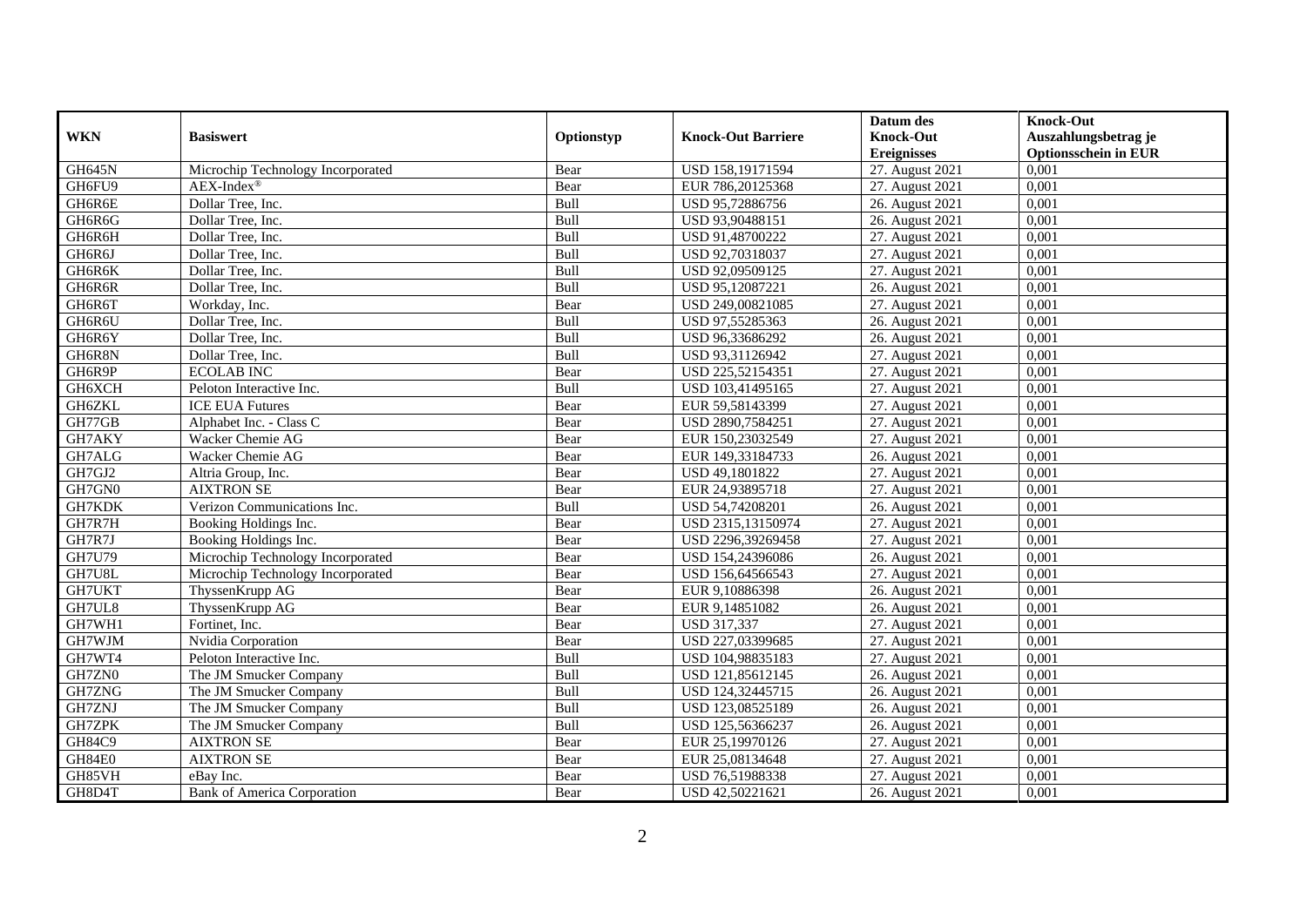|                |                                                  |            |                           | Datum des          | <b>Knock-Out</b>            |
|----------------|--------------------------------------------------|------------|---------------------------|--------------------|-----------------------------|
| <b>WKN</b>     | <b>Basiswert</b>                                 | Optionstyp | <b>Knock-Out Barriere</b> | <b>Knock-Out</b>   | Auszahlungsbetrag je        |
|                |                                                  |            |                           | <b>Ereignisses</b> | <b>Optionsschein in EUR</b> |
| GH8D6N         | <b>Bank of America Corporation</b>               | Bear       | USD 42,7015232            | 26. August 2021    | 0,001                       |
| GH8FC0         | Nvidia Corporation                               | Bear       | USD 225,72770606          | 27. August 2021    | 0,001                       |
| GH8FDL         | <b>Dollar General Corporation</b>                | Bull       | USD 217,54026951          | 26. August 2021    | 0,001                       |
| GH8JP2         | Microchip Technology Incorporated                | Bear       | USD 157,99111646          | 27. August 2021    | 0.001                       |
| GH8JQ3         | Microchip Technology Incorporated                | Bear       | USD 160,28688182          | 27. August 2021    | 0,001                       |
| <b>GH8JRK</b>  | Microchip Technology Incorporated                | Bear       | USD 153,40861045          | 26. August 2021    | 0,001                       |
| <b>GH8LHE</b>  | Palo Alto Networks, Inc.                         | Bear       | USD 449,87850858          | 26. August 2021    | 0,001                       |
| GH8LKF         | IQVIA Holdings Inc.                              | Bear       | USD 262,31520453          | 27. August 2021    | 0,001                       |
| GH8TJE         | Bouygues S.A.                                    | Bear       | EUR 36,23003724           | 26. August 2021    | 0,001                       |
|                | 10-Year U.S. Treasury Note Future (Generic Front |            |                           |                    |                             |
| GH8XPM         | Month Future)                                    | Bull       | <b>USD 132,85</b>         | 26. August 2021    | 0,001                       |
| GH8YK5         | <b>Baker Hughes Company</b>                      | Bear       | USD 22,97340094           | 27. August 2021    | 0,001                       |
| GH8YQL         | Carnival Corporation                             | Bear       | USD 24,34327446           | 27. August 2021    | 0,001                       |
| GH8YS9         | ASML Holding N.V.                                | Bear       | EUR 693,14986728          | 27. August 2021    | 0,001                       |
| GH9CC4         | Waste Management, Inc.                           | Bear       | USD 153,26719251          | 26. August 2021    | 0,001                       |
| GH9CEA         | Aon PLC                                          | Bear       | USD 282,85688854          | 26. August 2021    | 0,001                       |
| GH9CEN         | Kone OYJ                                         | Bear       | EUR 71,86597602           | 27. August 2021    | 0,001                       |
| GH9CFT         | Alphabet Inc. - Class C                          | Bear       | USD 2876.52930998         | 27. August 2021    | 0.001                       |
| GH9F5F         | <b>State Street Corporation</b>                  | Bear       | USD 94,29943624           | 27. August 2021    | 0,001                       |
| GH9F8U         | ASML Holding N.V.                                | Bear       | EUR 699,0800568           | 27. August 2021    | 0,001                       |
| GH9LGL         | ServiceNow Inc                                   | Bear       | USD 633,8870053           | 27. August 2021    | 0,001                       |
| GH9LK8         | Facebook. Inc.                                   | Bear       | USD 371,50006336          | 27. August 2021    | 0,001                       |
| GH9LKC         | Facebook, Inc.                                   | Bear       | USD 373,29450887          | 27. August 2021    | 0,001                       |
| GH9PRD         | ASML Holding N.V.                                | Bear       | EUR 703,14028619          | 27. August 2021    | 0,001                       |
| GH9TKK         | STMicroelectronics N.V.                          | Bear       | EUR 37,17189466           | 27. August 2021    | 0.001                       |
| GH9TN8         | Humana Inc.                                      | Bull       | USD 401,01950952          | 26. August 2021    | 0,001                       |
| GH9TPE         | Republic Services, Inc.                          | Bear       | USD 123,92637004          | 27. August 2021    | 0,001                       |
| GH9U9S         | Salesforce.com, Inc.                             | Bear       | USD 273,37929786          | 26. August 2021    | 0,001                       |
| GH9WH4         | Fortinet, Inc.                                   | Bear       | <b>USD 310,1</b>          | 26. August 2021    | 0,001                       |
| GH9WHQ         | Keysight Technologies, Inc.                      | Bear       | USD 176,27178067          | 27. August 2021    | 0,001                       |
| GH9WJG         | Nasdaq, Inc.                                     | Bear       | USD 192,70176254          | 27. August 2021    | 0,001                       |
| GH9WJH         | Fortinet. Inc.                                   | Bear       | <b>USD 312,102</b>        | 27. August 2021    | 0,001                       |
| GH9WJZ         | Fortinet, Inc.                                   | Bear       | <b>USD 314,152</b>        | 27. August 2021    | 0,001                       |
| GH9WXU         | BlackRock, Inc.                                  | Bear       | USD 949,44203306          | 27. August 2021    | 0,001                       |
| GH9ZCD         | Global Payments Inc.                             | Bull       | <b>USD 160,858</b>        | 27. August 2021    | 0,001                       |
| GH9ZGX         | Infineon Technologies AG                         | Bear       | EUR 35,93782446           | 27. August 2021    | 0,001                       |
| GX000W         | S&P 500 <sup>®</sup> Index                       | Bear       | <b>USD 4510</b>           | 27. August 2021    | 0,001                       |
| ${\rm GX000X}$ | S&P 500 <sup>®</sup> Index                       | Bear       | <b>USD 4505</b>           | 27. August 2021    | 0,001                       |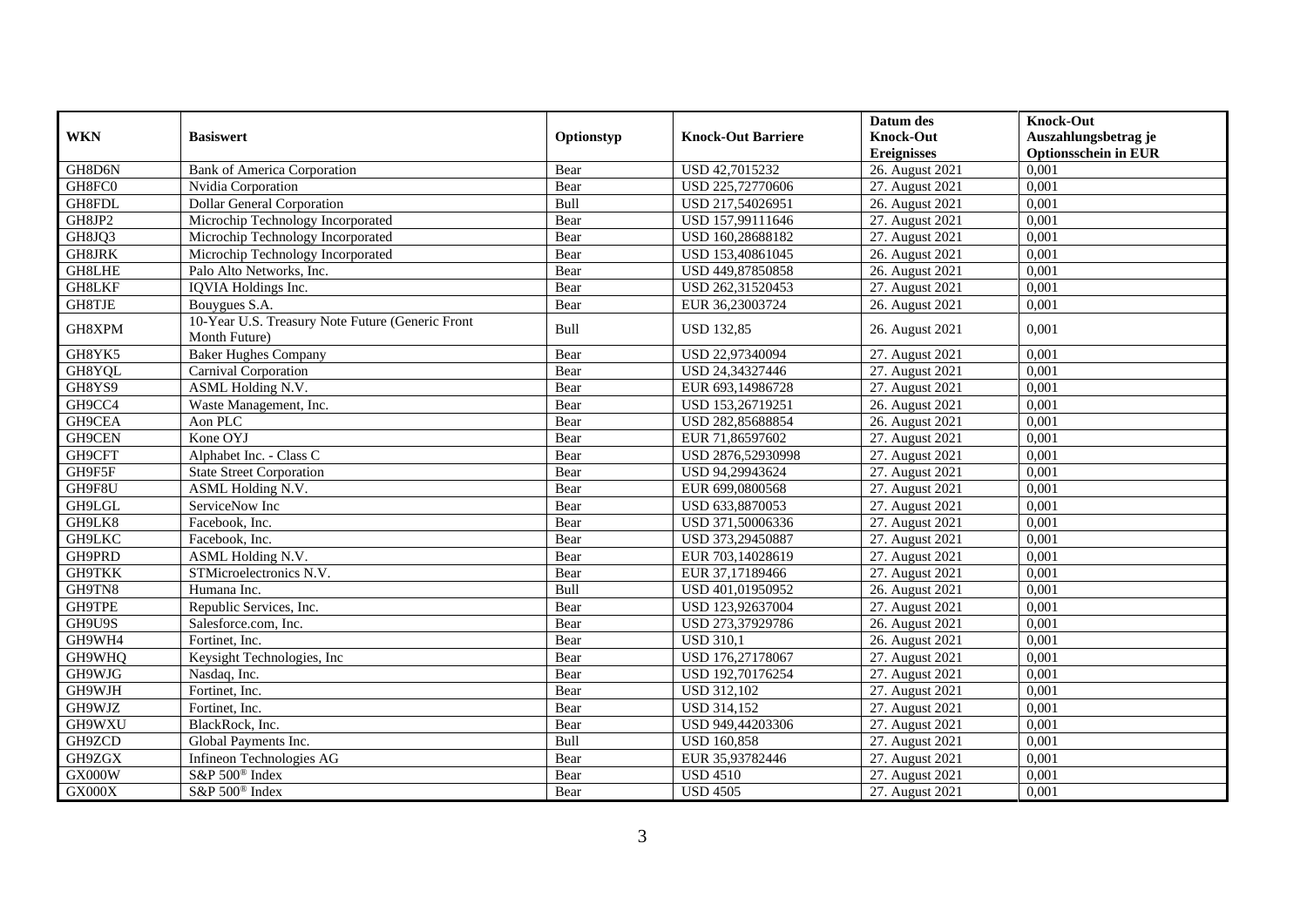|                |                                                                     |            |                           | Datum des                              | <b>Knock-Out</b>                                    |
|----------------|---------------------------------------------------------------------|------------|---------------------------|----------------------------------------|-----------------------------------------------------|
| <b>WKN</b>     | <b>Basiswert</b>                                                    | Optionstyp | <b>Knock-Out Barriere</b> | <b>Knock-Out</b><br><b>Ereignisses</b> | Auszahlungsbetrag je<br><b>Optionsschein in EUR</b> |
| GX03VW         | 1 Feinunze Silber, Feinheit mind. 0,999                             | Bear       | USD 24,10113374           | 27. August 2021                        | 0,001                                               |
| GX03WT         | 1 Feinunze Gold, Feinheit mind. 0,995, LBMA                         | Bear       | USD 1812,60530645         | 27. August 2021                        | 0,001                                               |
| GX03XH         | 1 Feinunze Silber, Feinheit mind. 0,999                             | Bear       | USD 23,98406808           | 27. August 2021                        | 0,001                                               |
| GX03XJ         | 1 Feinunze Silber, Feinheit mind. 0,999                             | Bear       | USD 24,04263015           | 27. August 2021                        | 0,001                                               |
| GX03Y6         | 1 Feinunze Gold, Feinheit mind. 0,995, LBMA                         | Bear       | USD 1816,909706           | 27. August 2021                        | 0,001                                               |
| GX04D4         | Northern Trust Corporation                                          | Bear       | USD 120,50506825          | 27. August 2021                        | 0,001                                               |
| GX04DY         | The Bank of New York Mellon Corporation                             | Bear       | USD 56,02155516           | 27. August 2021                        | 0,001                                               |
| GX04EE         | Advanced Micro Devices, Inc.                                        | Bear       | USD 111,5847358           | 27. August 2021                        | 0,001                                               |
| GX075L         | Charter Communications, Inc.                                        | Bear       | USD 804,01046582          | 27. August 2021                        | 0,001                                               |
| GX0761         | Charter Communications, Inc.                                        | Bear       | USD 808,62427092          | 27. August 2021                        | 0,001                                               |
| GX07R4         | Ulta Beauty, Inc.                                                   | Bear       | USD 413,12126732          | 26. August 2021                        | 0.001                                               |
| GX07SH         | Ulta Beauty, Inc.                                                   | Bear       | USD 400,96741348          | 26. August 2021                        | 0,001                                               |
| GX07V6         | <b>AIXTRON SE</b>                                                   | Bear       | EUR 24,81715846           | 27. August 2021                        | 0,001                                               |
| GX07YA         | Amazon.com, Inc.                                                    | Bear       | USD 3346,64470671         | 27. August 2021                        | 0,001                                               |
| <b>GX07Z0</b>  | Amazon.com, Inc.                                                    | Bear       | USD 3330,55544091         | 26. August 2021                        | 0,001                                               |
| GX0A0F         | <b>KLA</b> Corporation                                              | Bear       | USD 340,39470862          | 27. August 2021                        | 0,001                                               |
| ${\rm GX0A0J}$ | <b>KLA</b> Corporation                                              | Bear       | USD 337,08971175          | 27. August 2021                        | 0,001                                               |
| GX0A0X         | Cancom SE                                                           | Bear       | EUR 55,49700583           | 27. August 2021                        | 0,001                                               |
| GX0A34         | $K+SAG$                                                             | Bear       | EUR 12,13376546           | 27. August 2021                        | 0,001                                               |
| GX0A5W         | Lam Research Corporation                                            | Bear       | USD 602,29041692          | 27. August 2021                        | 0,001                                               |
| GX0A5Y         | Lam Research Corporation                                            | Bear       | USD 608,20237207          | 27. August 2021                        | 0,001                                               |
| GX0A6W         | Lam Research Corporation                                            | Bear       | USD 596,37846179          | 27. August 2021                        | 0,001                                               |
| GX0CW0         | NYMEX Light, Sweet Crude Oil Future (Generic Front<br>Month Future) | Bear       | <b>USD 68,61</b>          | 27. August 2021                        | 0,001                                               |
| <b>GX0DLA</b>  | NASDAQ-100 Index®                                                   | Bear       | <b>USD 15440</b>          | 27. August 2021                        | 0.001                                               |
| <b>GX0DLB</b>  | NASDAQ-100 Index®                                                   | Bear       | <b>USD 15420</b>          | 27. August 2021                        | 0,001                                               |
| GX0F48         | QIAGEN N.V.                                                         | Bear       | EUR 46,91831049           | 26. August 2021                        | 0,001                                               |
| GX0F57         | QIAGEN N.V.                                                         | Bear       | EUR 47,26200723           | 27. August 2021                        | 0,001                                               |
| GX0F5Z         | <b>GEA Group AG</b>                                                 | Bear       | EUR 39,38124642           | 27. August 2021                        | 0,001                                               |
| GX0F6R         | American Express Company                                            | Bear       | USD 168,29219776          | 27. August 2021                        | 0,001                                               |
| GX0F8N         | Vivendi S.A.                                                        | Bear       | EUR 31,8854603            | 26. August 2021                        | 0,001                                               |
| GX0F8S         | Vivendi S.A.                                                        | Bear       | EUR 32,59469205           | 26. August 2021                        | 0.001                                               |
| GX0F8T         | Vivendi S.A.                                                        | Bear       | EUR 32,23508159           | 26. August 2021                        | 0,001                                               |
| GX0FA4         | Verisk Analytics Inc                                                | Bear       | USD 199,72459234          | 27. August 2021                        | 0,001                                               |
| <b>GX0FCC</b>  | Varta AG                                                            | Bull       | EUR 129,659582            | 27. August 2021                        | 0,001                                               |
| GX0FE0         | Varta AG                                                            | Bull       | EUR 130,3306149           | 27. August 2021                        | 0,001                                               |
| <b>GX0HLK</b>  | Pfizer Inc.                                                         | Bull       | USD 46,80865377           | 27. August 2021                        | 0,001                                               |
| <b>GX0HLU</b>  | Johnson & Johnson                                                   | Bull       | USD 173,04708785          | 27. August 2021                        | 0,001                                               |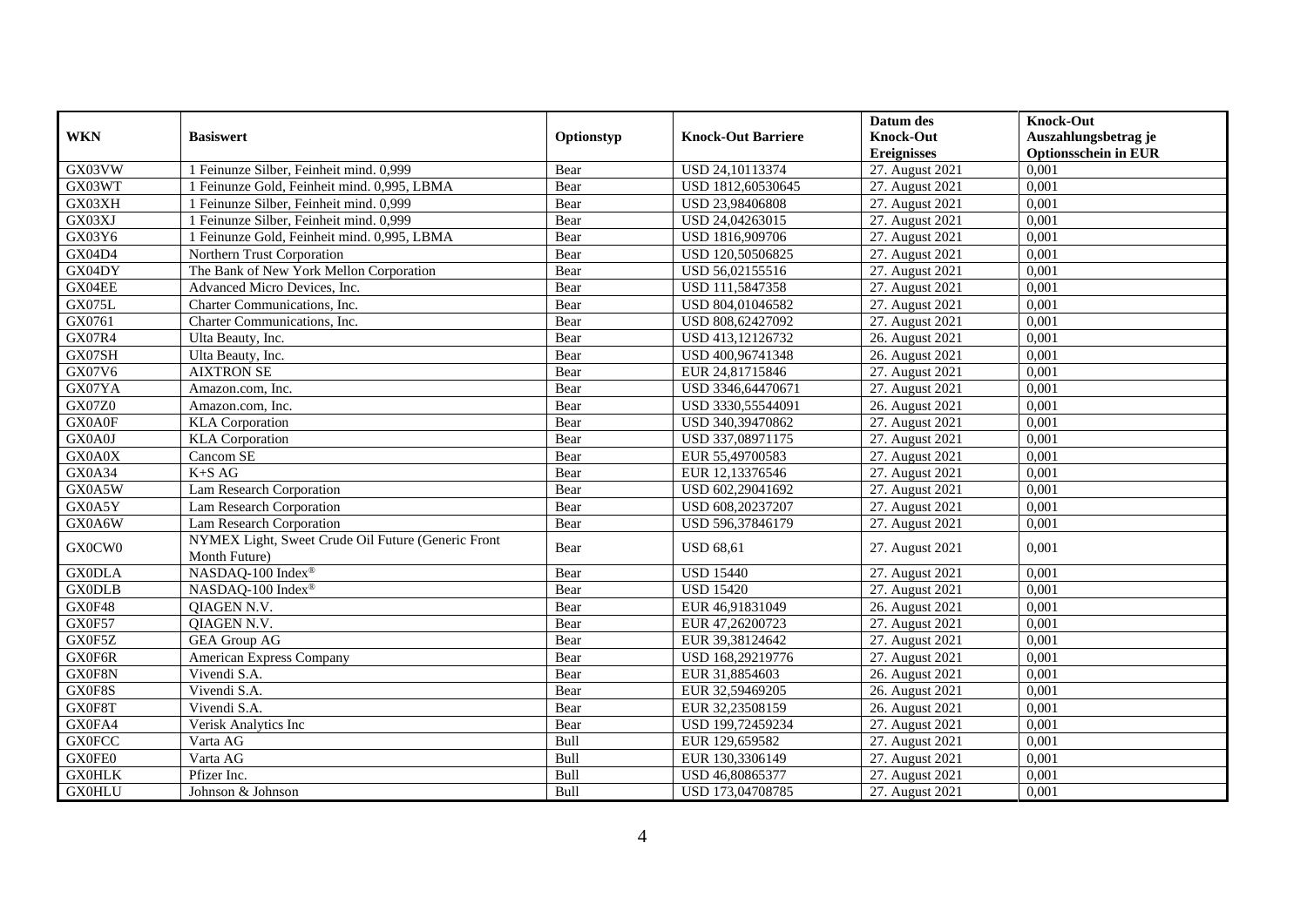|               |                                                       |            |                           | Datum des          | <b>Knock-Out</b>            |
|---------------|-------------------------------------------------------|------------|---------------------------|--------------------|-----------------------------|
| <b>WKN</b>    | <b>Basiswert</b>                                      | Optionstyp | <b>Knock-Out Barriere</b> | <b>Knock-Out</b>   | Auszahlungsbetrag je        |
|               |                                                       |            |                           | <b>Ereignisses</b> | <b>Optionsschein in EUR</b> |
| <b>GX0HLZ</b> | <b>Barrick Gold Corporation</b>                       | Bear       | USD 20,31636529           | 27. August 2021    | 0,001                       |
| <b>GX0HMQ</b> | Pfizer Inc.                                           | Bull       | USD 46,53854612           | 27. August 2021    | 0,001                       |
| GX0J1W        | Lanxess AG                                            | Bear       | EUR 59,89928767           | 27. August 2021    | 0,001                       |
| GX0J1X        | Advanced Micro Devices, Inc.                          | Bear       | USD 110,61039444          | 27. August 2021    | 0,001                       |
| GX0J2U        | Advanced Micro Devices, Inc.                          | Bear       | USD 110,0910968           | 27. August 2021    | 0,001                       |
| GX0J3A        | Agilent Technologies, Inc.                            | Bear       | USD 174,33971621          | 26. August 2021    | 0.001                       |
| GX0J4L        | <b>SAP SE</b>                                         | Bull       | EUR 123,97090155          | 26. August 2021    | 0,001                       |
| <b>GX0J58</b> | <b>SAP SE</b>                                         | Bull       | EUR 124,61126779          | 26. August 2021    | 0,001                       |
| GX0J8B        | Münchener Rückversicherungs-Gesellschaft AG           | Bull       | EUR 252,18222527          | 26. August 2021    | 0,001                       |
| GX0J8G        | Münchener Rückversicherungs-Gesellschaft AG           | Bull       | EUR 250,91171025          | 26. August 2021    | 0,001                       |
| <b>GX0JAE</b> | Deutsche Börse AG                                     | Bull       | EUR 148,16005858          | 26. August 2021    | 0,001                       |
| <b>GX0M0C</b> | Merck KGaA                                            | Bull       | EUR 199,39872291          | 26. August 2021    | 0,001                       |
| GX0M1Q        | Zoom Video Communications, Inc.                       | Bear       | USD 348,51807197          | 26. August 2021    | 0,001                       |
| GX0M1X        | Zoom Video Communications, Inc.                       | Bear       | USD 356,54342217          | 26. August 2021    | 0,001                       |
| GX0M27        | Zoom Video Communications, Inc.                       | Bear       | USD 353,86497402          | 26. August 2021    | 0,001                       |
| GX0M33        | Varta AG                                              | Bull       | EUR 131,36115047          | 27. August 2021    | 0,001                       |
| GX0M35        | Varta AG                                              | Bull       | EUR 132,03166679          | 27. August 2021    | 0,001                       |
| GX0M39        | Zoom Video Communications, Inc.                       | Bear       | USD 351.18652589          | 26. August 2021    | 0.001                       |
| GX0M3J        | Schlumberger N.V. (Schlumberger Limited)              | Bear       | USD 28,79735767           | 27. August 2021    | 0,001                       |
| GX0M4G        | Ameriprise Financial Inc.                             | Bear       | USD 275,79359322          | 27. August 2021    | 0,001                       |
| GX0M4U        | <b>Discover Financial Services</b>                    | Bear       | USD 133,69130826          | 27. August 2021    | 0,001                       |
| GX0M60        | Northrop Grumman Corporation                          | Bear       | USD 366,07903408          | 27. August 2021    | 0,001                       |
| <b>GX0MAB</b> | The Walt Disney Company                               | Bear       | USD 180,17093186          | 27. August 2021    | 0,001                       |
| GX0MC6        | HeidelbergCement AG                                   | Bear       | EUR 74,1682327            | 27. August 2021    | 0,001                       |
| GX0MC9        | Ørsted A/S                                            | Bull       | DKK 1000,76985899         | 27. August 2021    | 0,001                       |
| <b>GX0MCC</b> | Ørsted A/S                                            | Bull       | DKK 985,57196431          | 27. August 2021    | 0,001                       |
| <b>GX0MCL</b> | Ørsted A/S                                            | Bull       | DKK 990,63459414          | 27. August 2021    | 0,001                       |
| <b>GX0MDG</b> | Ørsted A/S                                            | Bull       | DKK 995,70722917          | 27. August 2021    | 0.001                       |
| <b>GX0MDS</b> | DAX <sup>®</sup> (Performance Index)                  | Bull       | EUR 15788,20018653        | 26. August 2021    | 0,001                       |
| GX0ME1        | $DAX^{\circledR}$ (Performance Index)                 | Bull       | EUR 15768,19613181        | 26. August 2021    | 0,001                       |
| GX0ME2        | $DAX^{\circledR}$ (Performance Index)                 | Bull       | EUR 15733,18903606        | 26. August 2021    | 0,001                       |
| <b>GX0MEA</b> | DAX <sup>®</sup> (Performance Index)                  | Bull       | EUR 15793,20120022        | 26. August 2021    | 0.001                       |
| <b>GX0MEH</b> | $\overline{\text{DAX}^{\otimes}}$ (Performance Index) | Bull       | EUR 15753,19309077        | 26. August 2021    | 0,001                       |
| <b>GX0MES</b> | $\overline{\text{DAX}^{\otimes}}$ (Performance Index) | Bull       | EUR 15703,18295398        | 26. August 2021    | 0,001                       |
| <b>GX0MET</b> | $DAX^{\circledast}$ (Performance Index)               | Bull       | EUR 15758,19410445        | 26. August 2021    | 0,001                       |
| <b>GX0MEV</b> | $DAX^{\circledast}$ (Performance Index)               | Bull       | EUR 15728,18802238        | 26. August 2021    | 0,001                       |
| <b>GX0MEX</b> | DAX <sup>®</sup> (Performance Index)                  | Bull       | EUR 15718,18599502        | 26. August 2021    | 0,001                       |
| GX0MF2        | $\text{DAX}^{\textcircled{}}$ (Performance Index)     | Bull       | EUR 15783,19917285        | 26. August 2021    | 0,001                       |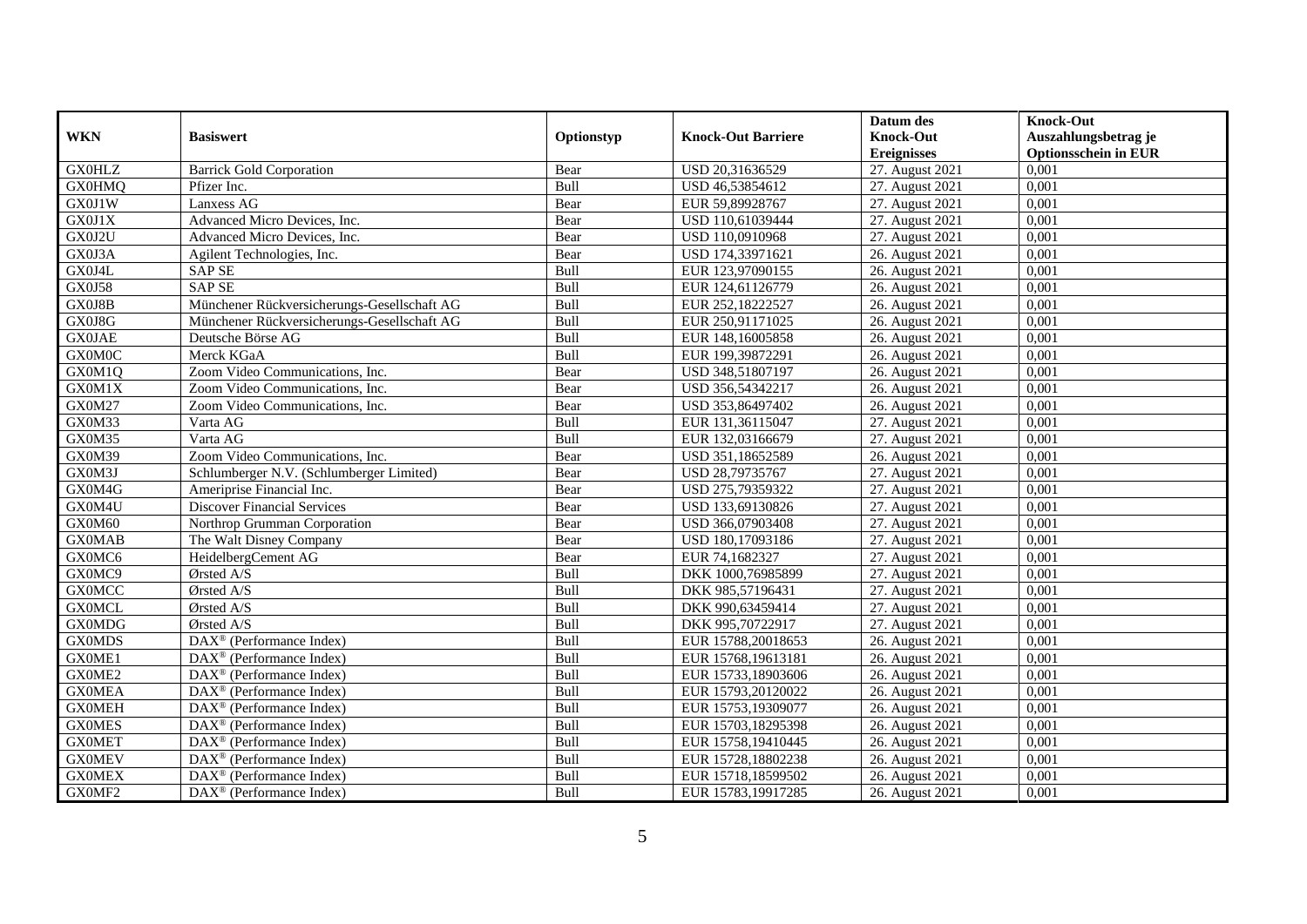|               |                                                             |             |                           | Datum des          | <b>Knock-Out</b>            |
|---------------|-------------------------------------------------------------|-------------|---------------------------|--------------------|-----------------------------|
| <b>WKN</b>    | <b>Basiswert</b>                                            | Optionstyp  | <b>Knock-Out Barriere</b> | <b>Knock-Out</b>   | Auszahlungsbetrag je        |
|               |                                                             |             |                           | <b>Ereignisses</b> | <b>Optionsschein in EUR</b> |
| <b>GX0MFA</b> | DAX <sup>®</sup> (Performance Index)                        | Bull        | EUR 15778,19815918        | 26. August 2021    | 0,001                       |
| <b>GX0MFN</b> | $DAX^{\circledast}$ (Performance Index)                     | Bull        | EUR 15748,19207709        | 26. August 2021    | 0,001                       |
| <b>GX0MFQ</b> | $DAX^{\circledcirc}$ (Performance Index)                    | Bull        | EUR 15798,20221389        | 26. August 2021    | 0,001                       |
| <b>GX0MFR</b> | $DAX^{\circledast}$ (Performance Index)                     | Bull        | EUR 15708,18396766        | 26. August 2021    | 0,001                       |
| <b>GX0MFS</b> | $\overline{\text{DAX}}^{\textcirc}$ (Performance Index)     | Bull        | EUR 15743,19106341        | 26. August 2021    | 0,001                       |
| <b>GX0MHG</b> | $\text{DAX}^{\circledast}$ (Performance Index)              | Bull        | EUR 15773,1971455         | 26. August 2021    | 0,001                       |
| <b>GX0MHP</b> | DAX <sup>®</sup> (Performance Index)/ X-DAX <sup>®</sup>    | Bull        | EUR 15718,18599502        | 26. August 2021    | 0,001                       |
| <b>GX0MHT</b> | DAX <sup>®</sup> (Performance Index)/ X-DAX <sup>®</sup>    | Bull        | EUR 15713,18498134        | 26. August 2021    | 0,001                       |
| <b>GX0MHX</b> | DAX <sup>®</sup> (Performance Index)/ X-DAX <sup>®</sup>    | Bull        | EUR 15708,18396766        | 26. August 2021    | 0,001                       |
| GX0MJ3        | DAX <sup>®</sup> (Performance Index)/X-DAX <sup>®</sup>     | Bull        | EUR 15773,1971455         | 26. August 2021    | 0.001                       |
| GX0MJ4        | DAX <sup>®</sup> (Performance Index)/ X-DAX <sup>®</sup>    | Bull        | EUR 15768,19613181        | 26. August 2021    | 0,001                       |
| GX0MJ6        | DAX <sup>®</sup> (Performance Index)/ X-DAX <sup>®</sup>    | Bull        | EUR 15763,19511813        | 26. August 2021    | 0,001                       |
| GX0MJ7        | $DAX^{\circledast}$ (Performance Index)/ X-DAX <sup>®</sup> | Bull        | EUR 15778,19815918        | 26. August 2021    | 0,001                       |
| GX0MJ9        | $DAX^{\circledcirc}$ (Performance Index)/X-DAX <sup>®</sup> | <b>Bull</b> | EUR 15758,19410445        | 26. August 2021    | 0.001                       |
| <b>GX0MJA</b> | DAX <sup>®</sup> (Performance Index)/X-DAX <sup>®</sup>     | Bull        | EUR 15753,19309077        | 26. August 2021    | 0,001                       |
| <b>GX0MJB</b> | DAX <sup>®</sup> (Performance Index)/ X-DAX <sup>®</sup>    | Bull        | EUR 15748,19207709        | 26. August 2021    | 0,001                       |
| <b>GX0MJC</b> | DAX <sup>®</sup> (Performance Index)/ X-DAX <sup>®</sup>    | Bull        | EUR 15738,19004973        | 26. August 2021    | 0,001                       |
| <b>GX0MJF</b> | $DAX^{\circledast}$ (Performance Index)/ X-DAX <sup>®</sup> | Bull        | EUR 15733,18903606        | 26. August 2021    | 0,001                       |
| <b>GX0MJG</b> | $DAX^{\circledast}$ (Performance Index)/ X-DAX <sup>®</sup> | Bull        | EUR 15728,18802238        | 26. August 2021    | 0,001                       |
| <b>GX0MJH</b> | DAX <sup>®</sup> (Performance Index)/ X-DAX <sup>®</sup>    | Bull        | EUR 15723,18700869        | 26. August 2021    | 0,001                       |
| <b>GX0MJP</b> | $DAX^{\circledast}$ (Performance Index)/ X-DAX <sup>®</sup> | Bull        | EUR 15703,18295398        | 26. August 2021    | 0,001                       |
| <b>GX0MJU</b> | $DAX^{\circledast}$ (Performance Index)/ X-DAX <sup>®</sup> | <b>Bull</b> | EUR 15798,20221389        | 26. August 2021    | 0,001                       |
| <b>GX0MJV</b> | DAX <sup>®</sup> (Performance Index)/ X-DAX <sup>®</sup>    | Bull        | EUR 15783,19917285        | 26. August 2021    | 0,001                       |
| <b>GX0MJW</b> | DAX <sup>®</sup> (Performance Index)/ X-DAX <sup>®</sup>    | Bull        | EUR 15793,20120022        | 26. August 2021    | 0,001                       |
| <b>GX0MJX</b> | $DAX^{\circledcirc}$ (Performance Index)                    | Bull        | EUR 15738,19004973        | 26. August 2021    | 0,001                       |
| <b>GX0MKJ</b> | DAX <sup>®</sup> (Performance Index)/X-DAX <sup>®</sup>     | Bull        | EUR 15788,20018653        | 26. August 2021    | 0,001                       |
| GX0ML4        | $DAX^{\circledast}$ (Performance Index)/ X-DAX <sup>®</sup> | Bull        | EUR 15743,19106341        | 26. August 2021    | 0,001                       |
| GX0MM5        | DAX <sup>®</sup> (Performance Index)                        | Bull        | EUR 15763,19511813        | 26. August 2021    | 0,001                       |
| GX0MM9        | $DAX^{\circledast}$ (Performance Index)                     | Bull        | EUR 15723,18700869        | 26. August 2021    | 0,001                       |
| <b>GX0MUB</b> | $DAX^{\circledast}$ (Performance Index)                     | Bull        | <b>EUR 15710</b>          | 26. August 2021    | 0,001                       |
| GX0P8F        | 1 Feinunze Platin, Feinheit mind. 0,9995                    | Bull        | USD 990,819               | 26. August 2021    | 0,001                       |
| GX0P8N        | 1 Feinunze Platin, Feinheit mind. 0,9995                    | Bull        | <b>USD 983,178</b>        | 26. August 2021    | 0.001                       |
| GX0P8P        | 1 Feinunze Platin, Feinheit mind. 0,9995                    | Bull        | <b>USD 988,272</b>        | 26. August 2021    | 0,001                       |
| GX0P9E        | 1 Feinunze Platin, Feinheit mind. 0,9995                    | Bull        | <b>USD 980,638</b>        | 26. August 2021    | 0,001                       |
| GX0P9L        | 1 Feinunze Platin, Feinheit mind. 0,9995                    | Bull        | USD 985,729               | 26. August 2021    | 0,001                       |
| GX0PE9        | <b>RWE AG</b>                                               | Bull        | EUR 32,90353229           | 26. August 2021    | 0,001                       |
| <b>GX0PED</b> | Royal Dutch Shell plc                                       | Bear        | EUR 17,06279414           | 27. August 2021    | 0,001                       |
| <b>GX0PEY</b> | Covestro AG                                                 | Bear        | EUR 54,92148219           | 26. August 2021    | 0,001                       |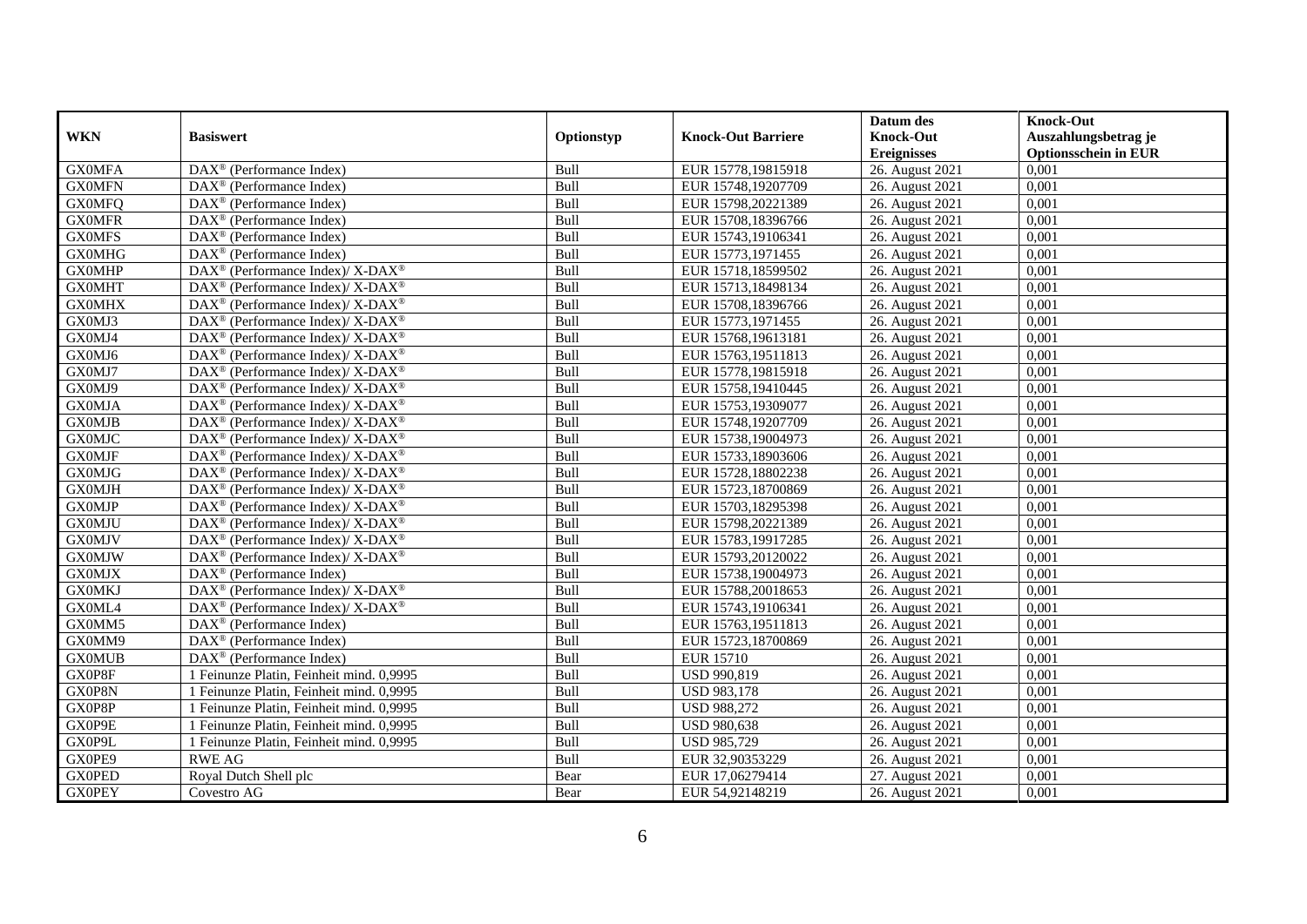|               |                                                                                        |            |                           | Datum des          | <b>Knock-Out</b>            |
|---------------|----------------------------------------------------------------------------------------|------------|---------------------------|--------------------|-----------------------------|
| <b>WKN</b>    | <b>Basiswert</b>                                                                       | Optionstyp | <b>Knock-Out Barriere</b> | <b>Knock-Out</b>   | Auszahlungsbetrag je        |
|               |                                                                                        |            |                           | <b>Ereignisses</b> | <b>Optionsschein in EUR</b> |
| GX0PF0        | Covestro AG                                                                            | Bear       | EUR 55,44196308           | 27. August 2021    | 0,001                       |
| GX0PF7        | Covestro AG                                                                            | Bear       | EUR 55,18209449           | 27. August 2021    | 0,001                       |
| <b>GX0PFH</b> | Square Inc                                                                             | Bull       | USD 263,46390072          | 26. August 2021    | 0,001                       |
| <b>GX0PFJ</b> | Square Inc                                                                             | Bull       | USD 262,13352756          | 26. August 2021    | 0,001                       |
| GX0PG0        | Royal Dutch Shell plc                                                                  | Bear       | EUR 16,98282791           | 27. August 2021    | 0,001                       |
| GX0PG7        | <b>RWE AG</b>                                                                          | Bull       | EUR 33,06354946           | 26. August 2021    | 0,001                       |
| GX0PH2        | Zalando SE                                                                             | Bull       | EUR 93,11602813           | 27. August 2021    | 0,001                       |
| <b>GX0PHG</b> | Salesforce.com, Inc.                                                                   | Bear       | USD 271,52040653          | 26. August 2021    | 0,001                       |
| <b>GX0PHH</b> | Salesforce.com, Inc.                                                                   | Bear       | USD 263,60214444          | 26. August 2021    | 0,001                       |
| <b>GX0PHM</b> | eBay Inc.                                                                              | Bear       | USD 75,39345259           | 26. August 2021    | 0,001                       |
| <b>GX0PHP</b> | eBay Inc.                                                                              | Bear       | USD 75,83335604           | 26. August 2021    | 0,001                       |
| <b>GX0PHW</b> | eBay Inc.                                                                              | Bear       | USD 74,94355134           | 26. August 2021    | 0,001                       |
| GX0PJ7        | eBay Inc.                                                                              | Bear       | USD 74,50364789           | 26. August 2021    | 0,001                       |
| GX0PX4        | DAX <sup>®</sup> (Performance Index)                                                   | Bull       | EUR 15807,13594231        | 26. August 2021    | 0,001                       |
| <b>GX0PXD</b> | DAX <sup>®</sup> (Performance Index)                                                   | Bull       | EUR 15837,13999662        | 26. August 2021    | 0,001                       |
| <b>GX0PXF</b> | DAX <sup>®</sup> (Performance Index)                                                   | Bull       | EUR 15812,13661803        | 26. August 2021    | 0,001                       |
| <b>GX0PXX</b> | $\text{DAX}^{\textcircled{p}}$ (Performance Index)                                     | Bull       | EUR 15842,14067232        | 26. August 2021    | 0,001                       |
| GX0PY0        | $\overline{\text{DAX}^{\otimes}}$ (Performance Index)                                  | Bull       | EUR 15802,13526659        | 26. August 2021    | 0,001                       |
| <b>GX0PYG</b> | $\text{DAX}^{\textcircled{n}}$ (Performance Index)                                     | Bull       | EUR 15822,13796946        | 26. August 2021    | 0,001                       |
| <b>GX0PYM</b> | $\text{DAX}^{\textcircled{n}}$ (Performance Index)                                     | Bull       | EUR 15847,14134804        | 26. August 2021    | 0,001                       |
| <b>GX0PYV</b> | DAX <sup>®</sup> (Performance Index)                                                   | Bull       | EUR 15827,13864518        | 26. August 2021    | 0,001                       |
| GX0PZ7        | $\text{DAX}^{\textcircled{p}}$ (Performance Index)                                     | Bull       | EUR 15852,14202376        | 26. August 2021    | 0.001                       |
| <b>GX0PZZ</b> | DAX <sup>®</sup> (Performance Index)/X-DAX <sup>®</sup>                                | Bull       | EUR 15842,14067232        | 26. August 2021    | 0,001                       |
| GX0Q05        | $DAX^{\circledast}$ (Performance Index)/X-DAX <sup>®</sup>                             | Bull       | EUR 15837,13999662        | 26. August 2021    | 0,001                       |
| GX0Q06        | $\overline{\text{DAX}^{\textcircled{\tiny 0}}}$ (Performance Index)/X-DAX <sup>®</sup> | Bull       | EUR 15817,13729375        | 26. August 2021    | 0,001                       |
| GX0Q07        | $\text{DAX}^{\circledast}$ (Performance Index)/ X-DAX <sup>®</sup>                     | Bull       | EUR 15812,13661803        | 26. August 2021    | 0,001                       |
| GX0Q0H        | $\text{DAX}^{\circledast}$ (Performance Index)/ X-DAX <sup>®</sup>                     | Bull       | EUR 15802,13526659        | 26. August 2021    | 0,001                       |
| GX0Q0K        | DAX <sup>®</sup> (Performance Index)/ X-DAX <sup>®</sup>                               | Bull       | EUR 15832,1393209         | 26. August 2021    | 0,001                       |
| GX0Q0M        | $\text{DAX}^{\circledR}$ (Performance Index)/ X-DAX <sup>®</sup>                       | Bull       | EUR 15827,13864518        | 26. August 2021    | 0,001                       |
| GX0Q1E        | $DAX^{\circledR}$ (Performance Index)                                                  | Bull       | EUR 15832,1393209         | 26. August 2021    | 0.001                       |
| GX0Q1P        | $\text{DAX}^{\textcircled{D}}$ (Performance Index)                                     | Bull       | EUR 15817,13729375        | 26. August 2021    | 0,001                       |
| GX0Q1V        | DAX <sup>®</sup> (Performance Index)/ X-DAX <sup>®</sup>                               | Bull       | EUR 15822,13796946        | 26. August 2021    | 0,001                       |
| GX0Q1Z        | DAX <sup>®</sup> (Performance Index)/ X-DAX <sup>®</sup>                               | Bull       | EUR 15807,13594231        | 26. August 2021    | 0,001                       |
| GX0Q9G        | National Grid plc                                                                      | Bull       | GBP 9,37238212            | 27. August 2021    | 0,001                       |
| GX0Q9J        | National Grid plc                                                                      | Bull       | GBP 9,47160498            | 26. August 2021    | 0,001                       |
| GX0Q9U        | Unilever PLC                                                                           | Bull       | GBP 40,16569066           | 26. August 2021    | 0,001                       |
| GX0QB8        | Microsoft Corporation                                                                  | Bull       | USD 299,17237826          | 26. August 2021    | 0,001                       |
| <b>GX0QBC</b> | Microsoft Corporation                                                                  | Bull       | USD 297,67324662          | 27. August 2021    | 0,001                       |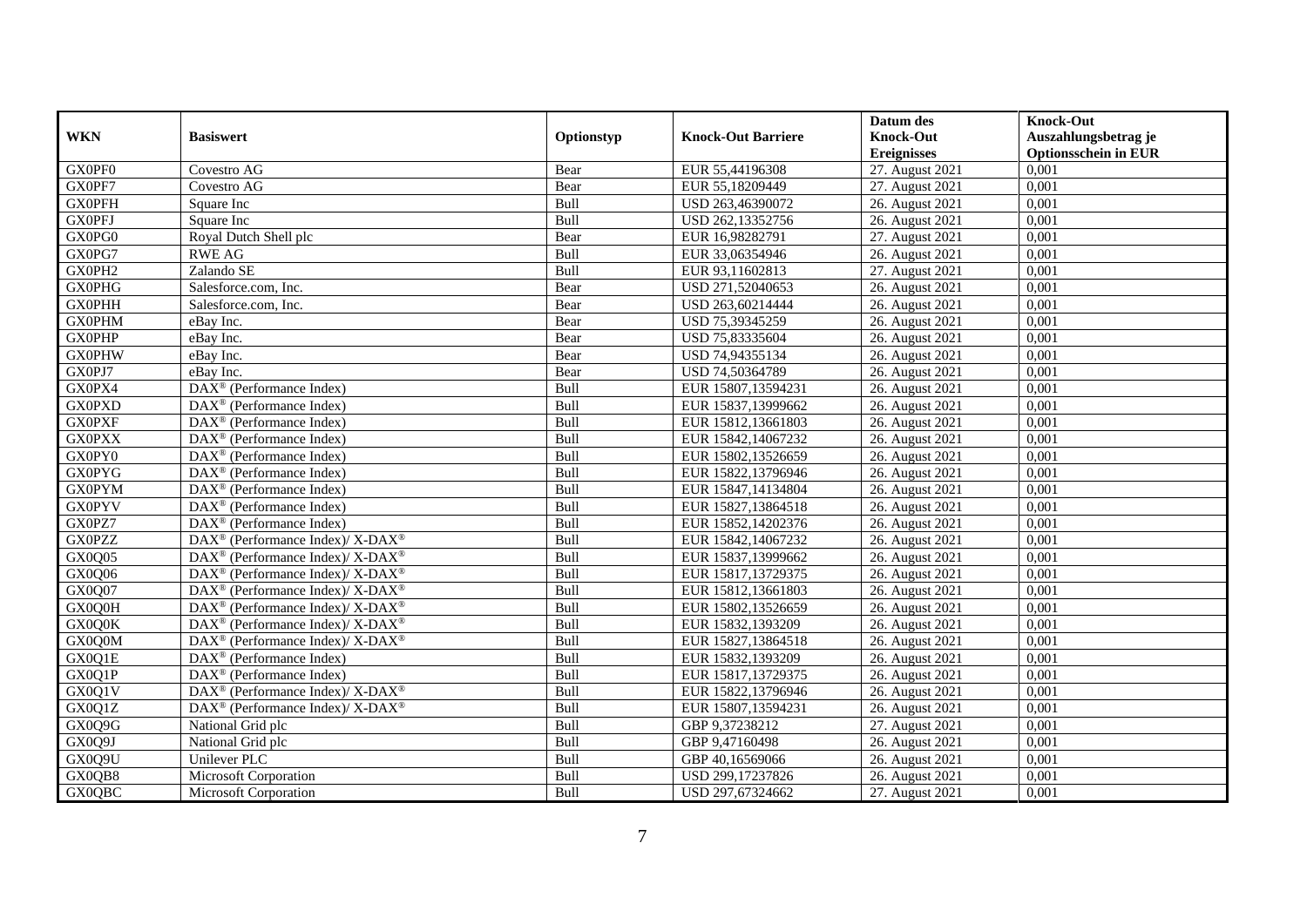|               |                                                         |            |                           | Datum des          | <b>Knock-Out</b>            |
|---------------|---------------------------------------------------------|------------|---------------------------|--------------------|-----------------------------|
| <b>WKN</b>    | <b>Basiswert</b>                                        | Optionstyp | <b>Knock-Out Barriere</b> | <b>Knock-Out</b>   | Auszahlungsbetrag je        |
|               |                                                         |            |                           | <b>Ereignisses</b> | <b>Optionsschein in EUR</b> |
| GX0QCJ        | Coinbase Global Inc                                     | Bull       | USD 250,50503991          | 26. August 2021    | 0,001                       |
| GX0QCM        | Bayer AG                                                | Bull       | EUR 47,16161141           | 26. August 2021    | 0,001                       |
| <b>GX0QCP</b> | Coinbase Global Inc                                     | Bull       | USD 248,24612271          | 27. August 2021    | 0,001                       |
| <b>GX0QFA</b> | Sartorius AG                                            | Bull       | EUR 565,58                | 26. August 2021    | 0,001                       |
| <b>GX0QFC</b> | Sartorius AG                                            | Bull       | EUR 554,128               | 26. August 2021    | 0,001                       |
| GX0QFD        | Sartorius AG                                            | Bull       | EUR 562,72                | 26. August 2021    | 0,001                       |
| <b>GX0QFE</b> | Sartorius AG                                            | Bull       | EUR 559,858               | 26. August 2021    | 0,001                       |
| <b>GX0QFF</b> | Sartorius AG                                            | Bull       | EUR 551,266               | 26. August 2021    | 0,001                       |
| GX0QFG        | Sartorius AG                                            | Bull       | EUR 556,988               | 26. August 2021    | 0,001                       |
| <b>GX0QFH</b> | Sartorius AG                                            | Bull       | EUR 548,406               | 26. August 2021    | 0,001                       |
| GX0QFJ        | Sartorius AG                                            | Bull       | EUR 545,536               | 26. August 2021    | 0,001                       |
| <b>GX0QFK</b> | Coinbase Global Inc                                     | Bull       | USD 252,81600893          | 26. August 2021    | 0,001                       |
| <b>GX0QHL</b> | $DAX^{\circledast}$ (Performance Index)                 | Bull       | <b>EUR 15850</b>          | 26. August 2021    | 0,001                       |
| <b>GX0QHS</b> | DAX <sup>®</sup> (Performance Index)                    | Bull       | <b>EUR 15840</b>          | 26. August 2021    | 0,001                       |
| <b>GX0QHY</b> | $DAX^{\circledast}$ (Performance Index)                 | Bull       | <b>EUR 15830</b>          | 26. August 2021    | 0,001                       |
| GX0QJ2        | DAX <sup>®</sup> (Performance Index)                    | Bull       | <b>EUR 15825</b>          | 26. August 2021    | 0,001                       |
| GX0QJ8        | $\text{DAX}^{\textcircled{}}$ (Performance Index)       | Bull       | <b>EUR 15820</b>          | 26. August 2021    | 0,001                       |
| <b>GX0QJE</b> | $\overline{\text{DAX}}^{\textcirc}$ (Performance Index) | Bull       | <b>EUR 15810</b>          | 26. August 2021    | 0,001                       |
| GX0QJG        | DAX <sup>®</sup> (Performance Index)                    | Bull       | <b>EUR 15810</b>          | 26. August 2021    | 0,001                       |
| GX0QJH        | DAX <sup>®</sup> (Performance Index)                    | Bull       | <b>EUR 15810</b>          | 26. August 2021    | 0,001                       |
| GX0QJJ        | DAX <sup>®</sup> (Performance Index)                    | Bull       | <b>EUR 15810</b>          | 26. August 2021    | 0,001                       |
| <b>GX0QJK</b> | $\overline{\text{DAX}^{\otimes}}$ (Performance Index)   | Bull       | <b>EUR 15810</b>          | 26. August 2021    | 0,001                       |
| <b>GX0QJL</b> | $\text{DAX}^{\textcircled{}}$ (Performance Index)       | Bull       | <b>EUR 15800</b>          | 26. August 2021    | 0,001                       |
| <b>GX0QJN</b> | DAX <sup>®</sup> (Performance Index)                    | Bull       | <b>EUR 15800</b>          | 26. August 2021    | 0,001                       |
| <b>GX0QJP</b> | DAX <sup>®</sup> (Performance Index)                    | Bull       | <b>EUR 15800</b>          | 26. August 2021    | 0,001                       |
| GX0QJQ        | DAX <sup>®</sup> (Performance Index)                    | Bull       | <b>EUR 15800</b>          | 26. August 2021    | 0,001                       |
| <b>GX0QJR</b> | $DAX^{\circledast}$ (Performance Index)                 | Bull       | <b>EUR 15800</b>          | 26. August 2021    | 0,001                       |
| GX0QJS        | $DAX^{\circledR}$ (Performance Index)                   | Bull       | <b>EUR 15790</b>          | 26. August 2021    | 0.001                       |
| <b>GX0QJU</b> | $\text{DAX}^{\circledast}$ (Performance Index)          | Bull       | <b>EUR 15790</b>          | 26. August 2021    | 0,001                       |
| <b>GX0QJV</b> | $\text{DAX}^{\circledast}$ (Performance Index)          | Bull       | <b>EUR 15790</b>          | 26. August 2021    | 0,001                       |
| <b>GX0QJW</b> | DAX <sup>®</sup> (Performance Index)                    | Bull       | <b>EUR 15790</b>          | 26. August 2021    | 0,001                       |
| <b>GX0QJX</b> | $DAX^{\circledast}$ (Performance Index)                 | Bull       | <b>EUR 15790</b>          | 26. August 2021    | 0.001                       |
| GX0QJY        | DAX <sup>®</sup> (Performance Index)                    | Bull       | <b>EUR 15780</b>          | 26. August 2021    | 0,001                       |
| GX0QK0        | $\overline{\text{DAX}^{\otimes}}$ (Performance Index)   | Bull       | <b>EUR 15780</b>          | 26. August 2021    | 0,001                       |
| GX0QK1        | $\text{DAX}^{\circledast}$ (Performance Index)          | Bull       | <b>EUR 15780</b>          | 26. August 2021    | 0,001                       |
| GX0QK2        | $\text{DAX}^{\textcircled{}}$ (Performance Index)       | Bull       | <b>EUR 15775</b>          | 26. August 2021    | 0,001                       |
| GX0QK4        | $DAX^{\circledast}$ (Performance Index)                 | Bull       | <b>EUR 15775</b>          | 26. August 2021    | 0,001                       |
| GX0QK5        | $\text{DAX}^{\circledast}$ (Performance Index)          | Bull       | <b>EUR 15775</b>          | 26. August 2021    | 0,001                       |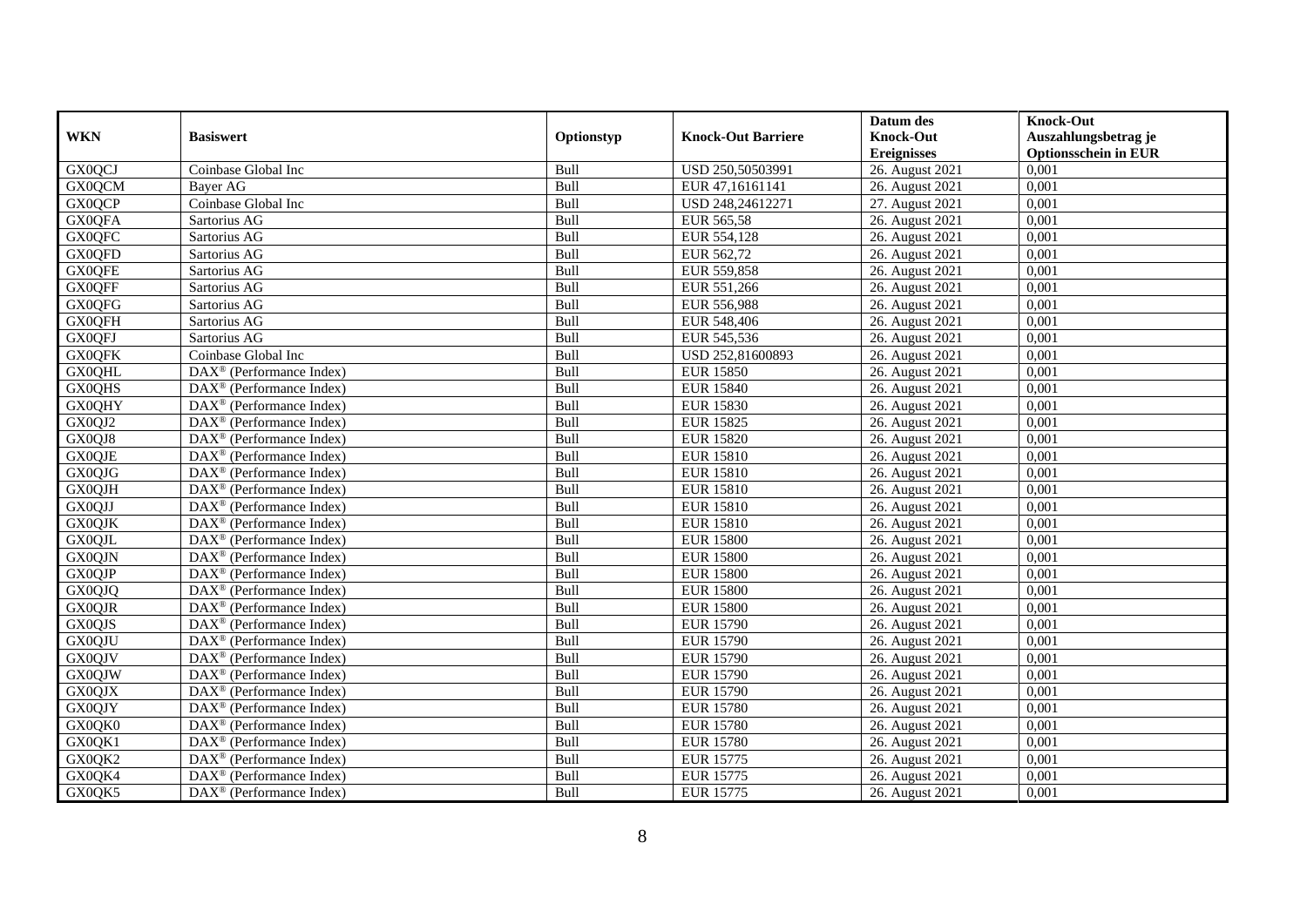|               |                                                              |            |                           | Datum des          | <b>Knock-Out</b>            |
|---------------|--------------------------------------------------------------|------------|---------------------------|--------------------|-----------------------------|
| <b>WKN</b>    | <b>Basiswert</b>                                             | Optionstyp | <b>Knock-Out Barriere</b> | <b>Knock-Out</b>   | Auszahlungsbetrag je        |
|               |                                                              |            |                           | <b>Ereignisses</b> | <b>Optionsschein in EUR</b> |
| GX0QK6        | DAX <sup>®</sup> (Performance Index)                         | Bull       | <b>EUR 15775</b>          | 26. August 2021    | 0,001                       |
| GX0QK7        | $\text{DAX}^{\circledast}$ (Performance Index)               | Bull       | <b>EUR 15775</b>          | 26. August 2021    | 0,001                       |
| GX0QK8        | $DAX^{\circledR}$ (Performance Index)                        | Bull       | <b>EUR 15770</b>          | 26. August 2021    | 0,001                       |
| GX0QK9        | $\text{DAX}^{\otimes}$ (Performance Index)                   | Bull       | <b>EUR 15770</b>          | 26. August 2021    | 0,001                       |
| <b>GX0QKA</b> | $\overline{\text{DAX}}^{\textcircled{}}$ (Performance Index) | Bull       | <b>EUR 15770</b>          | 26. August 2021    | 0,001                       |
| <b>GX0QKB</b> | $\text{DAX}^{\textcircled{p}}$ (Performance Index)           | Bull       | <b>EUR 15770</b>          | 26. August 2021    | 0,001                       |
| <b>GX0QKC</b> | $\overline{\text{DAX}}^{\textcirc}$ (Performance Index)      | Bull       | <b>EUR 15770</b>          | 26. August 2021    | 0,001                       |
| <b>GX0QKD</b> | $\text{DAX}^{\textcircled{n}}$ (Performance Index)           | Bull       | <b>EUR 15760</b>          | 26. August 2021    | 0,001                       |
| <b>GX0QKE</b> | $\text{DAX}^{\circledast}$ (Performance Index)               | Bull       | <b>EUR 15760</b>          | 26. August 2021    | 0,001                       |
| <b>GX0QKF</b> | DAX <sup>®</sup> (Performance Index)                         | Bull       | <b>EUR 15760</b>          | 26. August 2021    | 0.001                       |
| <b>GX0QKG</b> | $\overline{\text{DAX}^{\otimes}}$ (Performance Index)        | Bull       | <b>EUR 15760</b>          | 26. August 2021    | 0,001                       |
| <b>GX0QKH</b> | $\overline{\text{DAX}^{\otimes}}$ (Performance Index)        | Bull       | <b>EUR 15760</b>          | 26. August 2021    | 0,001                       |
| GX0QKJ        | $\text{DAX}^{\textcircled{n}}$ (Performance Index)           | Bull       | <b>EUR 15750</b>          | 26. August 2021    | 0,001                       |
| <b>GX0QKK</b> | $DAX^{\circledR}$ (Performance Index)                        | Bull       | <b>EUR 15750</b>          | 26. August 2021    | 0.001                       |
| <b>GX0QKL</b> | $\overline{\text{DAX}^{\otimes}}$ (Performance Index)        | Bull       | <b>EUR 15750</b>          | 26. August 2021    | 0,001                       |
| <b>GX0QKM</b> | DAX <sup>®</sup> (Performance Index)                         | Bull       | <b>EUR 15750</b>          | 26. August 2021    | 0,001                       |
| <b>GX0QKN</b> | DAX <sup>®</sup> (Performance Index)                         | Bull       | <b>EUR 15750</b>          | 26. August 2021    | 0,001                       |
| <b>GX0QKP</b> | DAX <sup>®</sup> (Performance Index)                         | Bull       | <b>EUR 15740</b>          | 26. August 2021    | 0,001                       |
| <b>GX0QKQ</b> | DAX <sup>®</sup> (Performance Index)                         | Bull       | <b>EUR 15740</b>          | 26. August 2021    | 0,001                       |
| <b>GX0QKR</b> | $\text{DAX}^{\circledast}$ (Performance Index)               | Bull       | <b>EUR 15740</b>          | 26. August 2021    | 0,001                       |
| <b>GX0QKS</b> | DAX <sup>®</sup> (Performance Index)                         | Bull       | <b>EUR 15740</b>          | 26. August 2021    | 0,001                       |
| <b>GX0QKT</b> | $DAX^{\circledR}$ (Performance Index)                        | Bull       | <b>EUR 15740</b>          | 26. August 2021    | 0,001                       |
| <b>GX0QKU</b> | $\text{DAX}^{\textcircled{p}}$ (Performance Index)           | Bull       | <b>EUR 15730</b>          | 26. August 2021    | 0,001                       |
| <b>GX0QKV</b> | $\text{DAX}^{\textcircled{p}}$ (Performance Index)           | Bull       | <b>EUR 15730</b>          | 26. August 2021    | 0,001                       |
| <b>GX0QKW</b> | $DAX^{\circledR}$ (Performance Index)                        | Bull       | <b>EUR 15730</b>          | 26. August 2021    | 0,001                       |
| <b>GX0QKX</b> | $\text{DAX}^{\circledast}$ (Performance Index)               | Bull       | <b>EUR 15725</b>          | 26. August 2021    | 0,001                       |
| <b>GX0QKY</b> | DAX <sup>®</sup> (Performance Index)                         | Bull       | <b>EUR 15725</b>          | 26. August 2021    | 0,001                       |
| <b>GX0QKZ</b> | DAX <sup>®</sup> (Performance Index)                         | Bull       | <b>EUR 15725</b>          | 26. August 2021    | 0,001                       |
| GX0QL0        | $\text{DAX}^{\otimes}$ (Performance Index)                   | Bull       | <b>EUR 15725</b>          | 26. August 2021    | 0,001                       |
| GX0QL1        | $\text{DAX}^{\textcircled{n}}$ (Performance Index)           | Bull       | <b>EUR 15725</b>          | 26. August 2021    | 0,001                       |
| GX0QL2        | DAX <sup>®</sup> (Performance Index)                         | Bull       | <b>EUR 15720</b>          | 26. August 2021    | 0,001                       |
| GX0QL3        | DAX <sup>®</sup> (Performance Index)                         | Bull       | <b>EUR 15720</b>          | 26. August 2021    | 0,001                       |
| GX0QL4        | DAX <sup>®</sup> (Performance Index)                         | Bull       | <b>EUR 15720</b>          | 26. August 2021    | 0,001                       |
| GX0QL5        | $\overline{\text{DAX}}^{\textcirc}$ (Performance Index)      | Bull       | <b>EUR 15720</b>          | 26. August 2021    | 0,001                       |
| GX0QL6        | $\text{DAX}^{\textcircled{n}}$ (Performance Index)           | Bull       | <b>EUR 15720</b>          | 26. August 2021    | 0,001                       |
| GX0QL7        | $\text{DAX}^{\circledast}$ (Performance Index)               | Bull       | <b>EUR 15710</b>          | 26. August 2021    | 0,001                       |
| GX0QL8        | $\text{DAX}^{\otimes}$ (Performance Index)                   | Bull       | <b>EUR 15710</b>          | 26. August 2021    | 0,001                       |
| GX0QL9        | DAX <sup>®</sup> (Performance Index)                         | Bull       | <b>EUR 15710</b>          | 26. August 2021    | 0,001                       |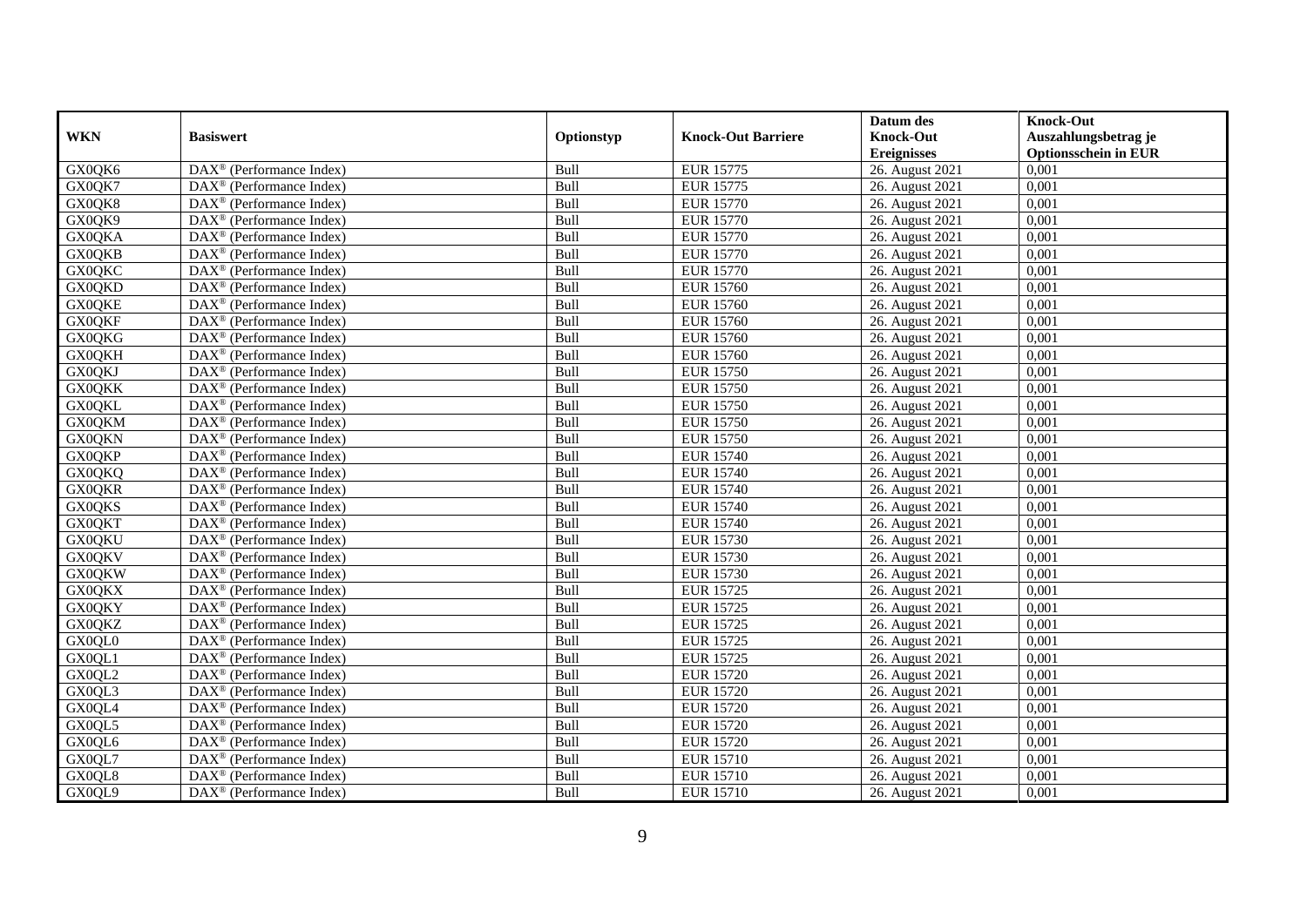|               |                                                                    |            |                           | Datum des          | <b>Knock-Out</b>            |
|---------------|--------------------------------------------------------------------|------------|---------------------------|--------------------|-----------------------------|
| <b>WKN</b>    | <b>Basiswert</b>                                                   | Optionstyp | <b>Knock-Out Barriere</b> | <b>Knock-Out</b>   | Auszahlungsbetrag je        |
|               |                                                                    |            |                           | <b>Ereignisses</b> | <b>Optionsschein in EUR</b> |
| <b>GX0QLA</b> | DAX <sup>®</sup> (Performance Index)                               | Bull       | <b>EUR 15710</b>          | 26. August 2021    | 0,001                       |
| <b>GX0OLB</b> | $\text{DAX}^{\textcircled{p}}$ (Performance Index)                 | Bull       | <b>EUR 15710</b>          | 26. August 2021    | 0,001                       |
| GX0QM3        | $\text{DAX}^{\circledast}$ (Performance Index)/ X-DAX <sup>®</sup> | Bull       | <b>EUR 15800</b>          | 26. August 2021    | 0,001                       |
| GX0QM4        | DAX <sup>®</sup> (Performance Index)/ X-DAX <sup>®</sup>           | Bull       | <b>EUR 15800</b>          | 26. August 2021    | 0,001                       |
| GX0T2R        | 1 Feinunze Palladium, Feinheit mind. 0,9995                        | Bull       | <b>USD 2382,592</b>       | 26. August 2021    | 0,001                       |
| GX0T34        | 1 Feinunze Palladium, Feinheit mind. 0,9995                        | Bull       | USD 2369,949              | 26. August 2021    | 0,001                       |
| GX0T3Y        | 1 Feinunze Palladium, Feinheit mind. 0,9995                        | Bull       | USD 2376,272              | 26. August 2021    | 0,001                       |
| GX0T4L        | Dow Jones Industrial Average® Index                                | Bull       | <b>USD 35280</b>          | 26. August 2021    | 0,001                       |
| GX0T4M        | Dow Jones Industrial Average <sup>®</sup> Index                    | Bull       | <b>USD 35260</b>          | 26. August 2021    | 0,001                       |
| GX0T4N        | Dow Jones Industrial Average <sup>®</sup> Index                    | Bull       | <b>USD 35240</b>          | 26. August 2021    | 0,001                       |
| GX0T4P        | Dow Jones Industrial Average <sup>®</sup> Index                    | Bull       | <b>USD 35220</b>          | 26. August 2021    | 0,001                       |
| GX0T6F        | $\overline{\text{DAX}^{\otimes}}$ (Performance Index)              | Bull       | <b>EUR 15850</b>          | 26. August 2021    | 0,001                       |
| GX0T6G        | $\text{DAX}^{\textcircled{n}}$ (Performance Index)                 | Bull       | <b>EUR 15850</b>          | 26. August 2021    | 0,001                       |
| GX0T6H        | DAX <sup>®</sup> (Performance Index)                               | Bull       | <b>EUR 15850</b>          | 26. August 2021    | 0,001                       |
| GX0T6J        | DAX <sup>®</sup> (Performance Index)                               | Bull       | <b>EUR 15850</b>          | 26. August 2021    | 0,001                       |
| GX0T6K        | DAX <sup>®</sup> (Performance Index)                               | Bull       | <b>EUR 15840</b>          | 26. August 2021    | 0,001                       |
| GX0T6L        | DAX <sup>®</sup> (Performance Index)                               | Bull       | <b>EUR 15840</b>          | 26. August 2021    | 0,001                       |
| GX0T6M        | $DAX^{\circledR}$ (Performance Index)                              | Bull       | <b>EUR 15840</b>          | 26. August 2021    | 0,001                       |
| GX0T6N        | DAX <sup>®</sup> (Performance Index)                               | Bull       | <b>EUR 15840</b>          | 26. August 2021    | 0,001                       |
| GX0T6P        | DAX <sup>®</sup> (Performance Index)                               | Bull       | <b>EUR 15830</b>          | 26. August 2021    | 0,001                       |
| GX0T6Q        | DAX <sup>®</sup> (Performance Index)                               | Bull       | <b>EUR 15830</b>          | 26. August 2021    | 0,001                       |
| GX0T6R        | $\overline{\text{DAX}^{\otimes}}$ (Performance Index)              | Bull       | <b>EUR 15825</b>          | 26. August 2021    | 0,001                       |
| GX0T6S        | $\overline{\text{DAX}^{\otimes}}$ (Performance Index)              | Bull       | <b>EUR 15825</b>          | 26. August 2021    | 0,001                       |
| GX0T6T        | DAX <sup>®</sup> (Performance Index)                               | Bull       | <b>EUR 15825</b>          | 26. August 2021    | 0,001                       |
| GX0T6U        | DAX <sup>®</sup> (Performance Index)                               | Bull       | <b>EUR 15825</b>          | 26. August 2021    | 0,001                       |
| GX0T6V        | $\text{DAX}^{\otimes}$ (Performance Index)                         | Bull       | <b>EUR 15820</b>          | 26. August 2021    | 0,001                       |
| GX0T6W        | DAX <sup>®</sup> (Performance Index)                               | Bull       | <b>EUR 15820</b>          | 26. August 2021    | 0,001                       |
| GX0T6X        | $\text{DAX}^{\textcircled{D}}$ (Performance Index)                 | Bull       | <b>EUR 15820</b>          | 26. August 2021    | 0.001                       |
| GX0T6Y        | $\overline{\text{DAX}}^{\textcircled{}}$ (Performance Index)       | Bull       | <b>EUR 15820</b>          | 26. August 2021    | 0,001                       |
| GX0T79        | NASDAQ-100 Index®                                                  | Bull       | <b>USD 15300</b>          | 26. August 2021    | 0,001                       |
| GX0T7A        | NASDAQ-100 Index <sup>®</sup>                                      | Bull       | <b>USD 15280</b>          | 26. August 2021    | 0,001                       |
| GX0T7Z        | S&P 500 <sup>®</sup> Index                                         | Bull       | <b>USD 4475</b>           | 26. August 2021    | 0,001                       |
| GX0T80        | S&P 500 <sup>®</sup> Index                                         | Bull       | <b>USD 4470</b>           | 26. August 2021    | 0,001                       |
| <b>GX0TBX</b> | Chevron Corporation                                                | Bear       | USD 98,93928069           | 27. August 2021    | 0,001                       |
| <b>GX0TCQ</b> | ServiceNow Inc                                                     | Bear       | USD 628,52356612          | 26. August 2021    | 0,001                       |
| <b>GX0TDQ</b> | Altria Group, Inc.                                                 | Bear       | USD 49,35779538           | 27. August 2021    | 0,001                       |
| GX0TF2        | DENTSPLY SIRONA Inc.                                               | Bear       | USD 61,36312166           | 27. August 2021    | 0,001                       |
| GX0TF9        | Moderna Inc                                                        | Bull       | USD 385,26501627          | 27. August 2021    | 0,001                       |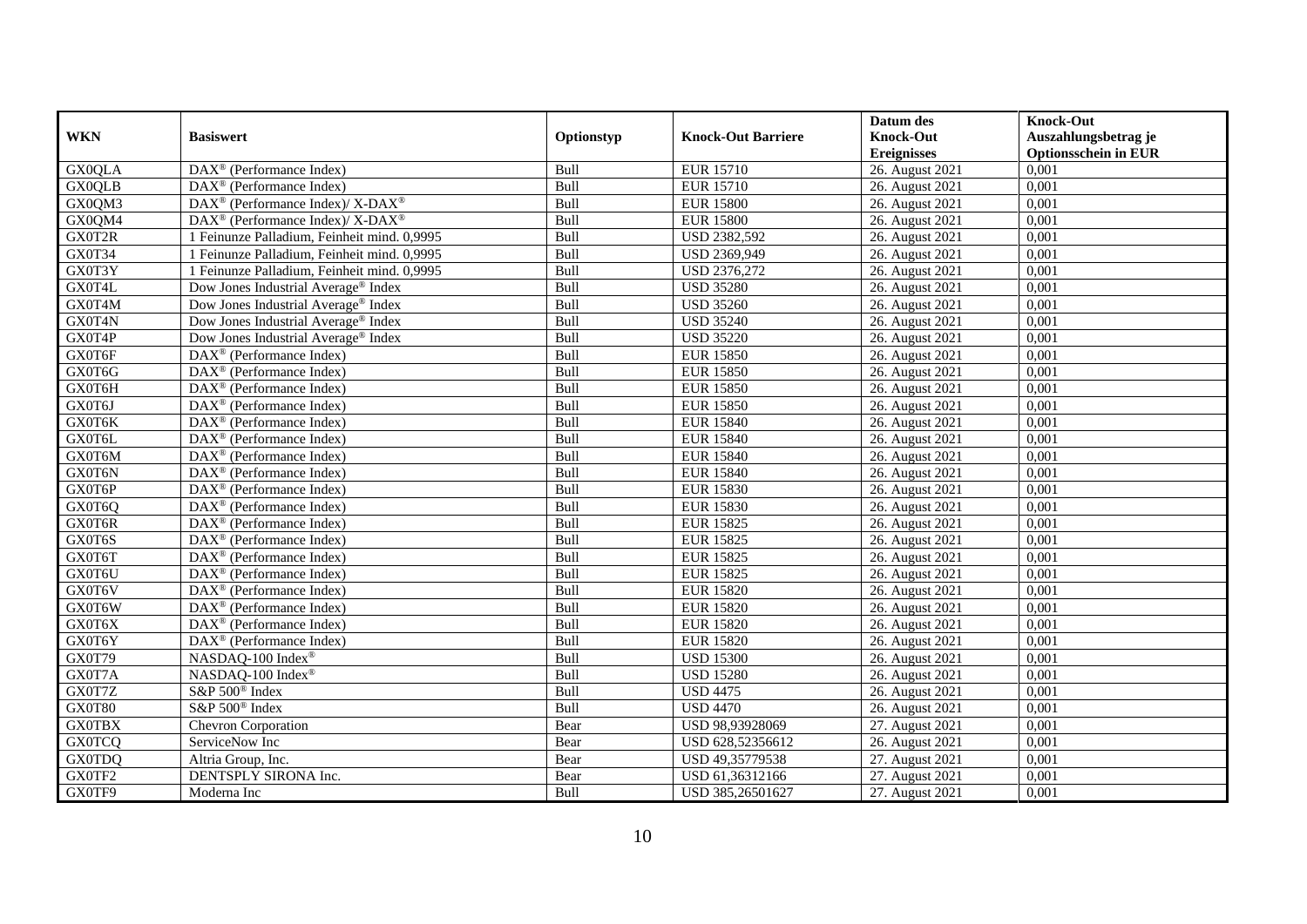|               |                                                  |            |                           | Datum des          | <b>Knock-Out</b>            |
|---------------|--------------------------------------------------|------------|---------------------------|--------------------|-----------------------------|
| <b>WKN</b>    | <b>Basiswert</b>                                 | Optionstyp | <b>Knock-Out Barriere</b> | <b>Knock-Out</b>   | Auszahlungsbetrag je        |
|               |                                                  |            |                           | <b>Ereignisses</b> | <b>Optionsschein in EUR</b> |
| <b>GX0TFB</b> | Moderna Inc                                      | Bull       | USD 387,31616101          | 27. August 2021    | 0,001                       |
| <b>GX0TFE</b> | Moderna Inc                                      | Bull       | USD 383,22387711          | 27. August 2021    | 0,001                       |
| <b>GX0TFK</b> | Tesla Inc                                        | Bull       | USD 698,005737            | 26. August 2021    | 0,001                       |
| <b>GX0TFL</b> | Tesla Inc                                        | Bull       | USD 701,55658013          | 26. August 2021    | 0,001                       |
| <b>GX0TFM</b> | Moderna Inc                                      | Bull       | USD 381,17273237          | 27. August 2021    | 0,001                       |
| <b>GX0TFN</b> | Moderna Inc                                      | Bull       | USD 379,13159321          | 27. August 2021    | 0,001                       |
| <b>GX0TGC</b> | ASML Holding N.V.                                | Bull       | EUR 680,16429984          | 26. August 2021    | 0,001                       |
| GX0TP1        | MSCI Inc.                                        | Bear       | USD 629,75089475          | 26. August 2021    | 0,001                       |
| GX0UQ6        | 1 Feinunze Palladium, Feinheit mind. 0,9995      | Bull       | USD 2405,387              | 26. August 2021    | 0,001                       |
| GX0UQ9        | 1 Feinunze Palladium, Feinheit mind. 0,9995      | Bull       | USD 2393,029              | 26. August 2021    | 0,001                       |
| <b>GX0UQA</b> | 1 Feinunze Palladium, Feinheit mind. 0,9995      | Bull       | USD 2436,314              | 26. August 2021    | 0,001                       |
| <b>GX0UQB</b> | 1 Feinunze Palladium, Feinheit mind. 0,9995      | Bull       | USD 2399,203              | 26. August 2021    | 0,001                       |
| <b>GX0UQC</b> | 1 Feinunze Palladium, Feinheit mind. 0,9995      | Bull       | USD 2417,756              | 26. August 2021    | 0.001                       |
| <b>GX0UQF</b> | 1 Feinunze Palladium, Feinheit mind. 0,9995      | Bull       | USD 2411,578              | 26. August 2021    | 0,001                       |
| <b>GX0UQJ</b> | 1 Feinunze Palladium, Feinheit mind. 0,9995      | Bull       | USD 2430,126              | 26. August 2021    | 0,001                       |
| <b>GX0UQL</b> | 1 Feinunze Palladium, Feinheit mind. 0,9995      | Bull       | USD 2442,495              | 26. August 2021    | 0,001                       |
| <b>GX0UQM</b> | 1 Feinunze Palladium, Feinheit mind. 0,9995      | Bull       | USD 2423,945              | 26. August 2021    | 0,001                       |
| GX0V1H        | Eckert & Ziegler Strahlen- und Medizintechnik AG | Bull       | EUR 122,05                | 26. August 2021    | 0.001                       |
| GX0V1P        | Eckert & Ziegler Strahlen- und Medizintechnik AG | Bull       | EUR 123,3                 | 26. August 2021    | 0,001                       |
| GX0V1R        | Eckert & Ziegler Strahlen- und Medizintechnik AG | Bull       | <b>EUR 122,68</b>         | 26. August 2021    | 0,001                       |
| GX0V1T        | Eckert & Ziegler Strahlen- und Medizintechnik AG | Bull       | EUR 123,93                | 26. August 2021    | 0,001                       |
| GX0V1W        | Eckert & Ziegler Strahlen- und Medizintechnik AG | Bull       | EUR 121,42                | 26. August 2021    | 0,001                       |
| GX0V1Y        | Eckert & Ziegler Strahlen- und Medizintechnik AG | Bull       | EUR 120,79                | 26. August 2021    | 0,001                       |
| <b>GX0V27</b> | SMA Solar Technology AG                          | Bull       | <b>EUR 40,57</b>          | 26. August 2021    | 0,001                       |
| <b>GX0V28</b> | SMA Solar Technology AG                          | Bull       | <b>EUR 39,95</b>          | 26. August 2021    | 0,001                       |
| GX0V2C        | SMA Solar Technology AG                          | Bull       | EUR 40,16                 | 26. August 2021    | 0,001                       |
| GX0V2E        | SMA Solar Technology AG                          | Bull       | EUR 40,36                 | 26. August 2021    | 0,001                       |
| GX0V2R        | JD.com Inc                                       | Bear       | USD 77,73254991           | 27. August 2021    | 0.001                       |
| GX0V2W        | JD.com Inc                                       | Bear       | <b>USD 75.7</b>           | 26. August 2021    | 0,001                       |
| GX0V30        | JD.com Inc                                       | Bear       | <b>USD 76,72</b>          | 26. August 2021    | 0,001                       |
| GX0V32        | Palo Alto Networks, Inc.                         | Bear       | <b>USD 455,01</b>         | 26. August 2021    | 0,001                       |
| GX0V39        | Palo Alto Networks, Inc.                         | Bear       | USD 459,89036716          | 27. August 2021    | 0.001                       |
| GX0V3J        | JD.com Inc                                       | Bear       | <b>USD 77,23</b>          | 26. August 2021    | 0,001                       |
| GX0V4T        | Ameren Corporation                               | Bear       | USD 88,05278397           | 27. August 2021    | 0,001                       |
| GX0V5C        | <b>Standard Chartered PLC</b>                    | Bear       | GBP 4,6                   | 26. August 2021    | 0,001                       |
| GX0V5H        | BioNTech SE - ADR                                | Bear       | <b>USD 372,95</b>         | 26. August 2021    | 0,001                       |
| GX0V5K        | <b>BioNTech SE - ADR</b>                         | Bear       | <b>USD 376,6</b>          | 26. August 2021    | 0,001                       |
| GX0V5L        | BioNTech SE - ADR                                | Bear       | <b>USD 374,78</b>         | 26. August 2021    | 0,001                       |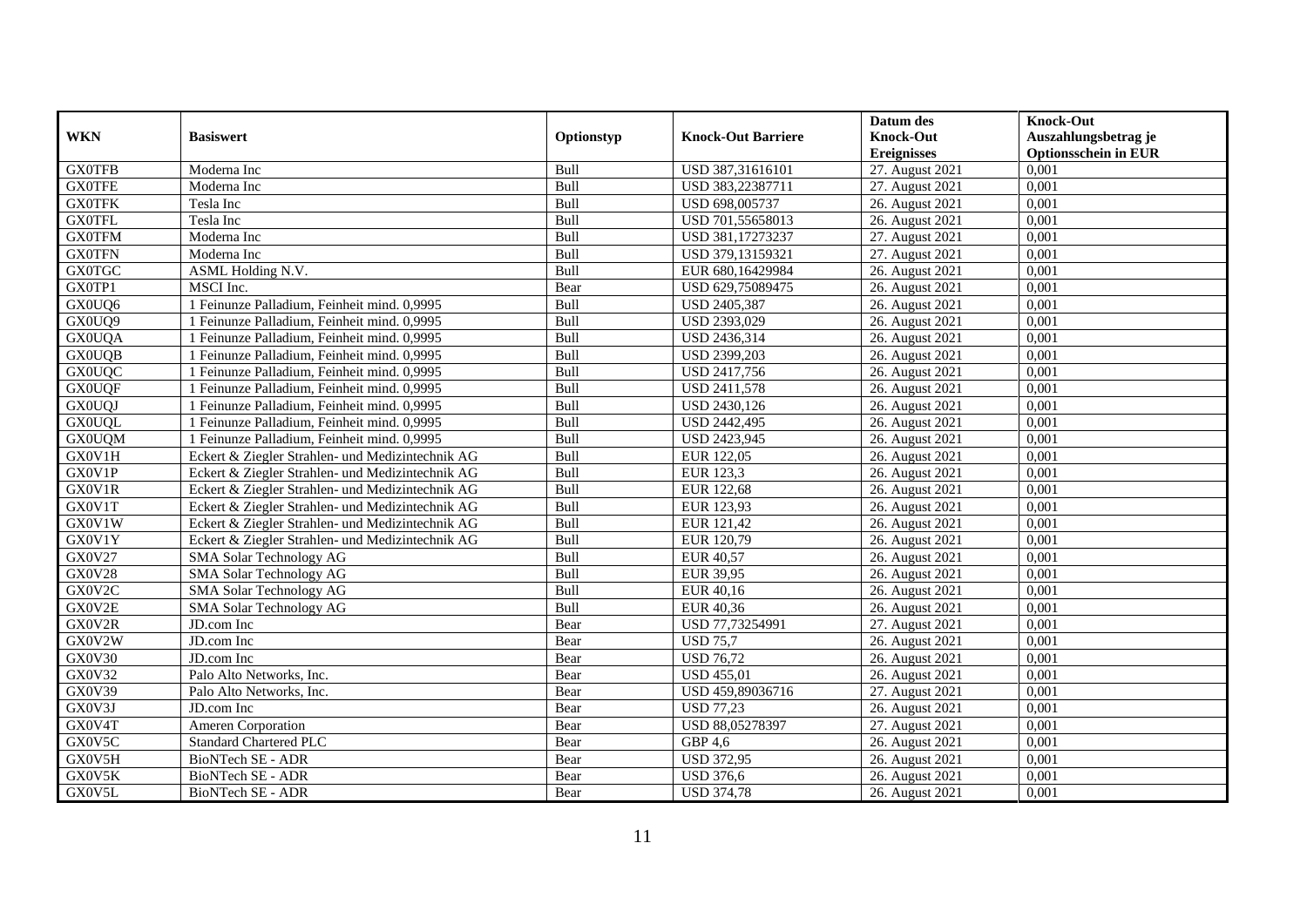|               |                                                       |            |                           | Datum des          | <b>Knock-Out</b>            |
|---------------|-------------------------------------------------------|------------|---------------------------|--------------------|-----------------------------|
| <b>WKN</b>    | <b>Basiswert</b>                                      | Optionstyp | <b>Knock-Out Barriere</b> | <b>Knock-Out</b>   | Auszahlungsbetrag je        |
|               |                                                       |            |                           | <b>Ereignisses</b> | <b>Optionsschein in EUR</b> |
| GX0V5W        | Kinder Morgan Inc.                                    | Bear       | USD 16,66863398           | 27. August 2021    | 0,001                       |
| GX0V67        | <b>BioNTech SE - ADR</b>                              | Bear       | <b>USD 371,13</b>         | 26. August 2021    | 0,001                       |
| GX0V6E        | <b>BioNTech SE - ADR</b>                              | Bear       | <b>USD 369,3</b>          | 26. August 2021    | 0,001                       |
| GX0V6F        | Moderna Inc                                           | Bear       | <b>USD 400,4</b>          | 26. August 2021    | 0,001                       |
| GX0V6M        | Moderna Inc                                           | Bear       | <b>USD 404,29</b>         | 26. August 2021    | 0,001                       |
| GX0V6V        | Moderna Inc                                           | Bear       | <b>USD 398,45</b>         | 26. August 2021    | 0,001                       |
| GX0V6X        | Moderna Inc                                           | Bear       | <b>USD 396,5</b>          | 26. August 2021    | 0,001                       |
| GX0V74        | Moderna Inc                                           | Bear       | <b>USD 394,55</b>         | 26. August 2021    | 0,001                       |
| GX0V7E        | NIO Inc                                               | Bull       | <b>USD 38,04</b>          | 26. August 2021    | 0,001                       |
| GX0V7F        | NIO Inc                                               | Bull       | <b>USD 38,23</b>          | 26. August 2021    | 0,001                       |
| GX0V7L        | $NIO$ Inc                                             | Bull       | <b>USD 37,84</b>          | 26. August 2021    | 0,001                       |
| GX0V8T        | Moderna Inc                                           | Bear       | <b>USD 402,34</b>         | 26. August 2021    | 0,001                       |
| GX0V90        | <b>AIXTRON SE</b>                                     | Bear       | <b>EUR 24,68</b>          | 26. August 2021    | 0,001                       |
| <b>GX0VAD</b> | Nordex SE                                             | Bull       | <b>EUR 15,93</b>          | 26. August 2021    | 0,001                       |
| <b>GX0VAG</b> | HelloFresh SE                                         | Bear       | <b>EUR 95,67</b>          | 26. August 2021    | 0,001                       |
| <b>GX0VAJ</b> | Nordex SE                                             | Bull       | <b>EUR 15,85</b>          | 26. August 2021    | 0,001                       |
| <b>GX0VAL</b> | Rio Tinto Plc                                         | Bull       | GBP 53,4                  | 26. August 2021    | 0,001                       |
| <b>GX0VAT</b> | HelloFresh SE                                         | Bear       | EUR 96,60238295           | 27. August 2021    | 0.001                       |
| <b>GX0VAW</b> | Nordex SE                                             | Bull       | EUR 16,01                 | 26. August 2021    | 0,001                       |
| GX0VB3        | Rio Tinto Plc                                         | Bull       | GBP 53,02                 | 26. August 2021    | 0,001                       |
| GX0VB4        | HelloFresh SE                                         | Bear       | EUR 96,14                 | 26. August 2021    | 0,001                       |
| GX0VB7        | Nordex SE                                             | Bull       | EUR 15,77303836           | 27. August 2021    | 0,001                       |
| <b>GX0VGU</b> | $\text{DAX}^{\textcircled{p}}$ (Performance Index)    | Bear       | EUR 15853,430355          | 27. August 2021    | 0,001                       |
| <b>GX0VGV</b> | $\text{DAX}^{\textcircled{n}}$ (Performance Index)    | Bull       | <b>EUR 15975</b>          | 26. August 2021    | 0,001                       |
| <b>GX0VGX</b> | $\text{DAX}^{\textcircled{n}}$ (Performance Index)    | Bull       | <b>EUR 16000</b>          | 26. August 2021    | 0,001                       |
| <b>GX0VGY</b> | DAX <sup>®</sup> (Performance Index)                  | Bull       | EUR 16110                 | 26. August 2021    | 0.001                       |
| <b>GX0VGZ</b> | $\text{DAX}^{\textcircled{n}}$ (Performance Index)    | Bull       | <b>EUR 16185</b>          | 26. August 2021    | 0,001                       |
| GX0VH0        | DAX <sup>®</sup> (Performance Index)                  | Bull       | <b>EUR 15935</b>          | 26. August 2021    | 0.001                       |
| GX0VH1        | $\text{DAX}^{\textcircled{p}}$ (Performance Index)    | Bull       | <b>EUR 16090</b>          | 26. August 2021    | 0,001                       |
| GX0VH3        | $DAX^{\circledR}$ (Performance Index)                 | Bull       | EUR 16155                 | 26. August 2021    | 0,001                       |
| GX0VH4        | DAX <sup>®</sup> (Performance Index)                  | Bull       | <b>EUR 15995</b>          | 26. August 2021    | 0,001                       |
| GX0VH5        | $\text{DAX}^{\textcircled{p}}$ (Performance Index)    | Bull       | <b>EUR 15895</b>          | 26. August 2021    | 0,001                       |
| GX0VH6        | $\overline{\text{DAX}^{\otimes}}$ (Performance Index) | Bull       | <b>EUR 15965</b>          | 26. August 2021    | 0,001                       |
| GX0VH7        | $\overline{\text{DAX}^{\otimes}}$ (Performance Index) | Bull       | <b>EUR 16065</b>          | 26. August 2021    | 0,001                       |
| GX0VH8        | $\text{DAX}^{\otimes}$ (Performance Index)            | Bear       | <b>EUR 15815</b>          | 26. August 2021    | 0,001                       |
| GX0VH9        | $\text{DAX}^{\textcircled{n}}$ (Performance Index)    | Bull       | <b>EUR 16205</b>          | 26. August 2021    | 0,001                       |
| <b>GX0VHA</b> | DAX <sup>®</sup> (Performance Index)                  | Bear       | EUR 15838,43184           | 27. August 2021    | 0,001                       |
| <b>GX0VHB</b> | $\text{DAX}^{\circledast}$ (Performance Index)        | Bull       | <b>EUR 15950</b>          | 26. August 2021    | 0,001                       |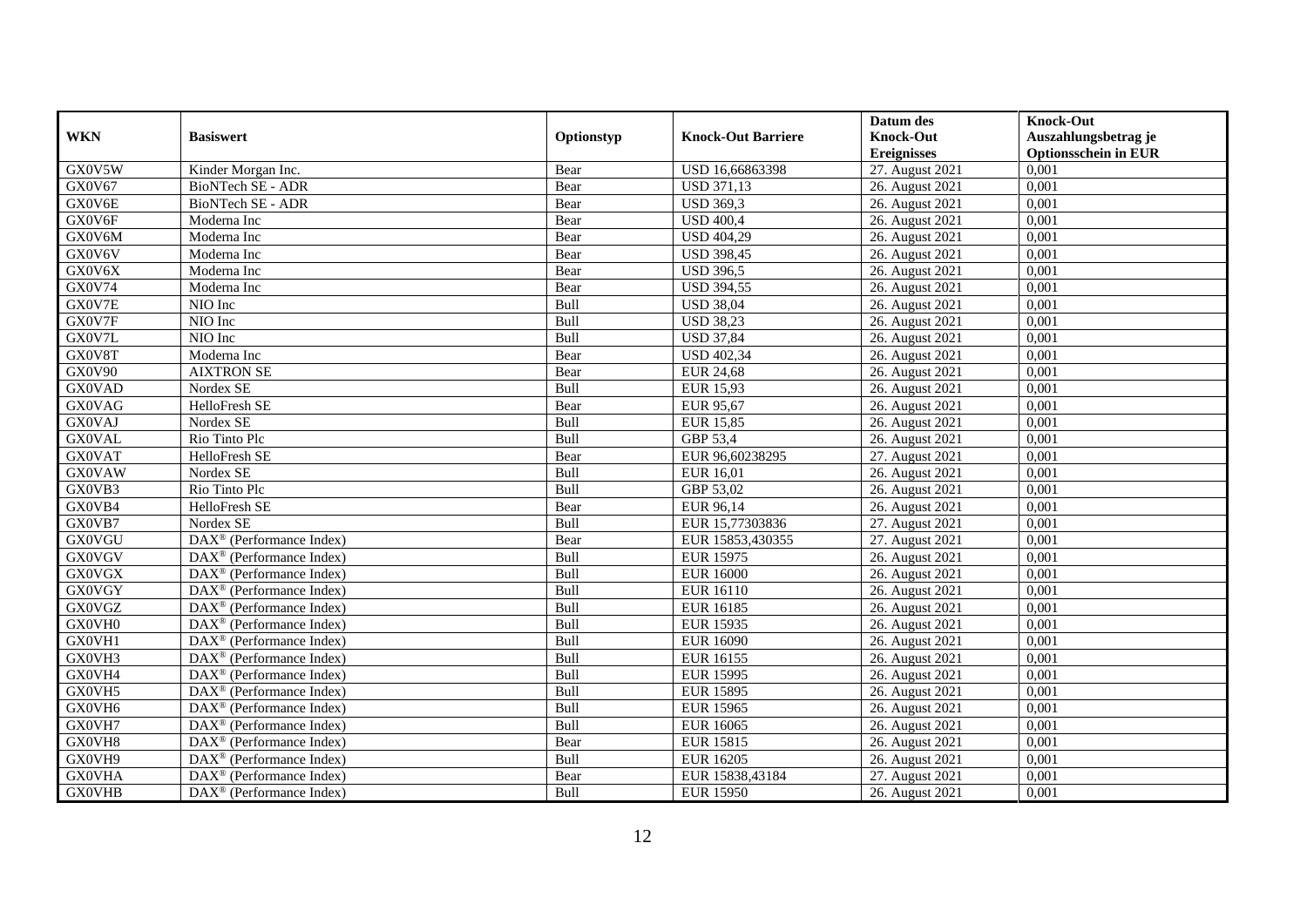|               |                                                              |            |                           | Datum des          | <b>Knock-Out</b>            |
|---------------|--------------------------------------------------------------|------------|---------------------------|--------------------|-----------------------------|
| <b>WKN</b>    | <b>Basiswert</b>                                             | Optionstyp | <b>Knock-Out Barriere</b> | <b>Knock-Out</b>   | Auszahlungsbetrag je        |
|               |                                                              |            |                           | <b>Ereignisses</b> | <b>Optionsschein in EUR</b> |
| <b>GX0VHC</b> | $\overline{\text{DAX}}^{\textcircled{}}$ (Performance Index) | Bull       | <b>EUR 16135</b>          | 26. August 2021    | 0,001                       |
| <b>GX0VHD</b> | $DAX^{\circledR}$ (Performance Index)                        | Bull       | <b>EUR 16055</b>          | 26. August 2021    | 0,001                       |
| <b>GX0VHE</b> | DAX <sup>®</sup> (Performance Index)                         | Bull       | <b>EUR 15900</b>          | 26. August 2021    | 0,001                       |
| <b>GX0VHF</b> | $\text{DAX}^{\otimes}$ (Performance Index)                   | Bull       | <b>EUR 15910</b>          | 26. August 2021    | 0,001                       |
| <b>GX0VHG</b> | DAX <sup>®</sup> (Performance Index)                         | Bull       | <b>EUR 16180</b>          | 26. August 2021    | 0,001                       |
| <b>GX0VHH</b> | $\text{DAX}^{\circledast}$ (Performance Index)               | Bear       | <b>EUR 15770</b>          | 26. August 2021    | 0,001                       |
| <b>GX0VHL</b> | $\text{DAX}^{\textcircled{n}}$ (Performance Index)           | Bull       | EUR 16035                 | 26. August 2021    | 0,001                       |
| <b>GX0VHM</b> | $\text{DAX}^{\textcircled{}}$ (Performance Index)            | Bull       | <b>EUR 15945</b>          | 26. August 2021    | 0,001                       |
| <b>GX0VHN</b> | $\text{DAX}^{\textcircled{D}}$ (Performance Index)           | Bull       | <b>EUR 15990</b>          | 26. August 2021    | 0,001                       |
| <b>GX0VHP</b> | $DAX^{\otimes}$ (Performance Index)                          | Bull       | <b>EUR 15890</b>          | 26. August 2021    | 0,001                       |
| <b>GX0VHQ</b> | DAX <sup>®</sup> (Performance Index)                         | Bull       | <b>EUR 16165</b>          | 26. August 2021    | 0,001                       |
| <b>GX0VHR</b> | $\overline{\text{DAX}^{\otimes}}$ (Performance Index)        | Bull       | <b>EUR 16020</b>          | 26. August 2021    | 0,001                       |
| <b>GX0VHS</b> | $\text{DAX}^{\textcircled{n}}$ (Performance Index)           | Bull       | <b>EUR 16130</b>          | 26. August 2021    | 0,001                       |
| <b>GX0VHU</b> | DAX <sup>®</sup> (Performance Index)                         | Bull       | <b>EUR 15985</b>          | 26. August 2021    | 0,001                       |
| <b>GX0VHV</b> | DAX <sup>®</sup> (Performance Index)                         | Bull       | <b>EUR 16105</b>          | 26. August 2021    | 0,001                       |
| <b>GX0VHW</b> | DAX <sup>®</sup> (Performance Index)                         | Bull       | <b>EUR 15930</b>          | 26. August 2021    | 0,001                       |
| <b>GX0VHY</b> | DAX <sup>®</sup> (Performance Index)                         | Bull       | <b>EUR 16210</b>          | 26. August 2021    | 0,001                       |
| GX0VJ0        | $\overline{\text{DAX}}^{\textcirc}$ (Performance Index)      | Bull       | EUR 16215                 | 26. August 2021    | 0,001                       |
| GX0VJ1        | DAX <sup>®</sup> (Performance Index)                         | Bull       | <b>EUR 16060</b>          | 26. August 2021    | 0,001                       |
| GX0VJ2        | DAX <sup>®</sup> (Performance Index)                         | Bear       | <b>EUR 15830</b>          | 26. August 2021    | 0,001                       |
| GX0VJ3        | DAX <sup>®</sup> (Performance Index)                         | Bull       | <b>EUR 16175</b>          | 26. August 2021    | 0,001                       |
| GX0VJ4        | $\overline{\text{DAX}^{\otimes}}$ (Performance Index)        | Bull       | <b>EUR 15915</b>          | 26. August 2021    | 0,001                       |
| GX0VJ5        | $\text{DAX}^{\circledast}$ (Performance Index)               | Bull       | <b>EUR 15920</b>          | 26. August 2021    | 0,001                       |
| GX0VJ6        | DAX <sup>®</sup> (Performance Index)                         | Bear       | <b>EUR 15805</b>          | 26. August 2021    | 0,001                       |
| GX0VJ7        | DAX <sup>®</sup> (Performance Index)                         | Bear       | <b>EUR 15795</b>          | 26. August 2021    | 0,001                       |
| GX0VJ8        | $\text{DAX}^{\otimes}$ (Performance Index)                   | Bull       | <b>EUR 15980</b>          | 26. August 2021    | 0,001                       |
| <b>GX0VJA</b> | $\text{DAX}^{\circledast}$ (Performance Index)               | Bull       | <b>EUR 16025</b>          | 26. August 2021    | 0,001                       |
| <b>GX0VJD</b> | $\text{DAX}^{\textcircled{D}}$ (Performance Index)           | Bull       | <b>EUR 15970</b>          | 26. August 2021    | 0.001                       |
| <b>GX0VJE</b> | $\text{DAX}^{\textcircled{D}}$ (Performance Index)           | Bull       | <b>EUR 15905</b>          | 26. August 2021    | 0,001                       |
| <b>GX0VJF</b> | $DAX^{\otimes}$ (Performance Index)                          | Bull       | <b>EUR 15925</b>          | 26. August 2021    | 0,001                       |
| <b>GX0VJH</b> | DAX <sup>®</sup> (Performance Index)                         | Bear       | <b>EUR 15785</b>          | 26. August 2021    | 0,001                       |
| <b>GX0VJJ</b> | DAX <sup>®</sup> (Performance Index)                         | Bull       | <b>EUR 16200</b>          | 26. August 2021    | 0.001                       |
| <b>GX0VJK</b> | $\overline{\text{DAX}^{\otimes}}$ (Performance Index)        | Bull       | <b>EUR 16125</b>          | 26. August 2021    | 0,001                       |
| <b>GX0VJL</b> | DAX <sup>®</sup> (Performance Index)                         | Bull       | <b>EUR 16050</b>          | 26. August 2021    | 0,001                       |
| <b>GX0VJM</b> | $\text{DAX}^{\textcircled{n}}$ (Performance Index)           | Bear       | EUR 15848,43085           | 27. August 2021    | 0,001                       |
| <b>GX0VJN</b> | $\text{DAX}^{\textcircled{n}}$ (Performance Index)           | Bull       | <b>EUR 16150</b>          | 26. August 2021    | 0,001                       |
| <b>GX0VJP</b> | $\text{DAX}^{\otimes}$ (Performance Index)                   | Bull       | <b>EUR 16120</b>          | 26. August 2021    | 0,001                       |
| <b>GX0VJQ</b> | $\overline{\text{DAX}}^{\textcirc}$ (Performance Index)      | Bear       | EUR 15843,431345          | 27. August 2021    | 0,001                       |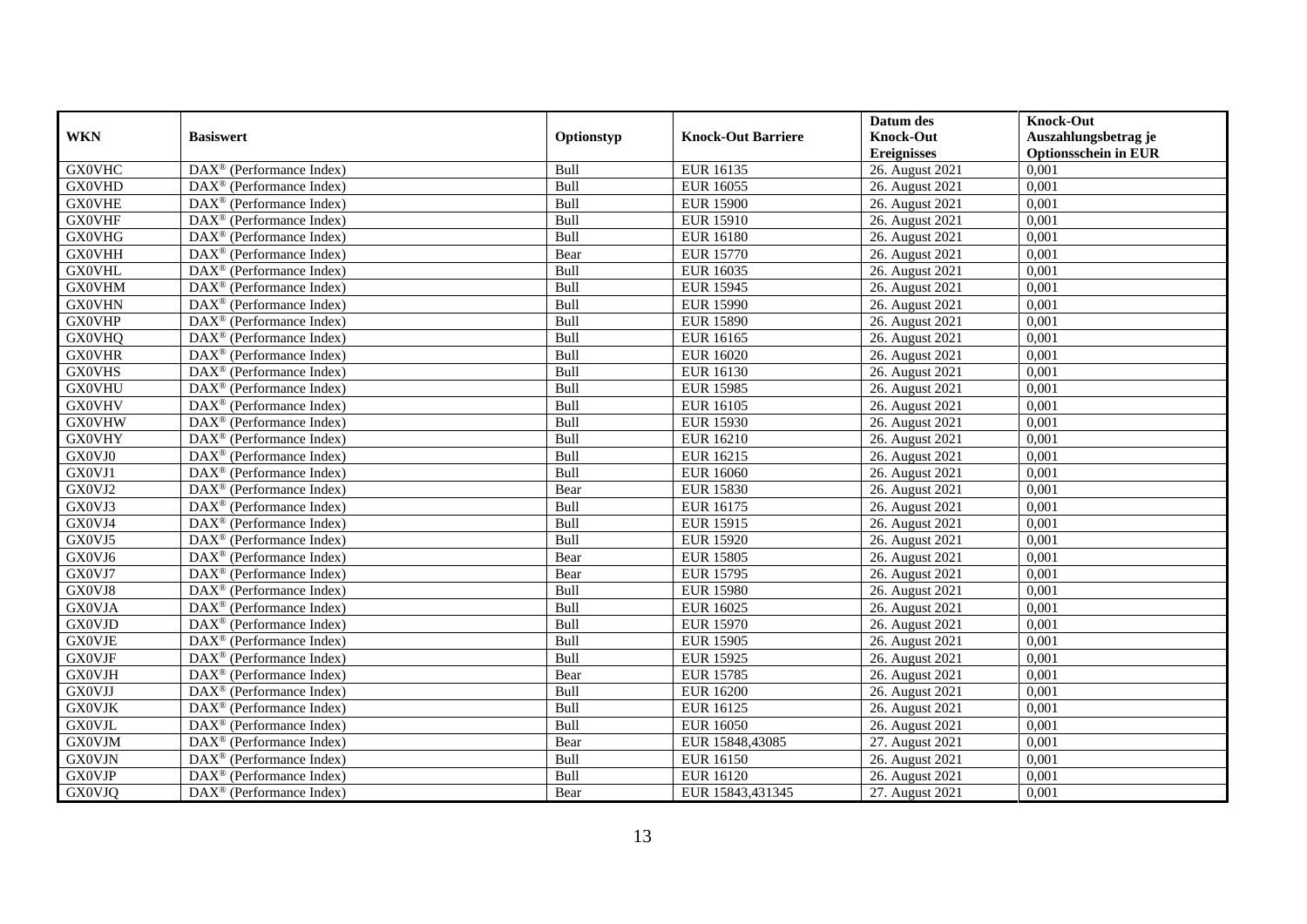|               |                                                              |            |                           | Datum des          | <b>Knock-Out</b>            |
|---------------|--------------------------------------------------------------|------------|---------------------------|--------------------|-----------------------------|
| <b>WKN</b>    | <b>Basiswert</b>                                             | Optionstyp | <b>Knock-Out Barriere</b> | <b>Knock-Out</b>   | Auszahlungsbetrag je        |
|               |                                                              |            |                           | <b>Ereignisses</b> | <b>Optionsschein in EUR</b> |
| <b>GX0VJR</b> | DAX <sup>®</sup> (Performance Index)                         | Bear       | <b>EUR 15775</b>          | 26. August 2021    | 0,001                       |
| <b>GX0VJS</b> | $\text{DAX}^{\circledast}$ (Performance Index)               | Bear       | <b>EUR 15810</b>          | 26. August 2021    | 0,001                       |
| <b>GX0VJT</b> | $DAX^{\circledR}$ (Performance Index)                        | Bull       | <b>EUR 16100</b>          | 26. August 2021    | 0,001                       |
| <b>GX0VJV</b> | DAX <sup>®</sup> (Performance Index)                         | Bear       | <b>EUR 15825</b>          | 26. August 2021    | 0,001                       |
| <b>GX0VJW</b> | $\overline{\text{DAX}}^{\textcircled{}}$ (Performance Index) | Bear       | <b>EUR 15790</b>          | 26. August 2021    | 0,001                       |
| <b>GX0VJX</b> | $\text{DAX}^{\textcircled{D}}$ (Performance Index)           | Bull       | <b>EUR 16045</b>          | 26. August 2021    | 0,001                       |
| <b>GX0VJY</b> | $\overline{\text{DAX}}^{\textcirc}$ (Performance Index)      | Bull       | EUR 16070                 | 26. August 2021    | 0,001                       |
| GX0VK0        | $\text{DAX}^{\textcircled{n}}$ (Performance Index)           | Bull       | <b>EUR 16085</b>          | 26. August 2021    | 0,001                       |
| GX0VK1        | $\text{DAX}^{\circledast}$ (Performance Index)               | Bull       | EUR 16160                 | 26. August 2021    | 0,001                       |
| GX0VK3        | DAX <sup>®</sup> (Performance Index)                         | Bull       | <b>EUR 16075</b>          | 26. August 2021    | 0.001                       |
| GX0VK4        | $\overline{\text{DAX}^{\otimes}}$ (Performance Index)        | Bull       | <b>EUR 15960</b>          | 26. August 2021    | 0,001                       |
| GX0VK6        | $\overline{\text{DAX}^{\otimes}}$ (Performance Index)        | Bull       | <b>EUR 16170</b>          | 26. August 2021    | 0,001                       |
| GX0VK7        | $\text{DAX}^{\textcircled{n}}$ (Performance Index)           | Bull       | <b>EUR 15940</b>          | 26. August 2021    | 0,001                       |
| GX0VK8        | DAX <sup>®</sup> (Performance Index)                         | Bear       | <b>EUR 15820</b>          | 26. August 2021    | 0.001                       |
| GX0VK9        | $\overline{\text{DAX}^{\otimes}}$ (Performance Index)        | Bear       | <b>EUR 15760</b>          | 26. August 2021    | 0,001                       |
| <b>GX0VKA</b> | DAX <sup>®</sup> (Performance Index)                         | Bear       | <b>EUR 15670</b>          | 26. August 2021    | 0,001                       |
| <b>GX0VKB</b> | DAX <sup>®</sup> (Performance Index)                         | Bear       | <b>EUR 15750</b>          | 26. August 2021    | 0,001                       |
| <b>GX0VKC</b> | DAX <sup>®</sup> (Performance Index)                         | Bear       | <b>EUR 15695</b>          | 26. August 2021    | 0,001                       |
| <b>GX0VKD</b> | DAX <sup>®</sup> (Performance Index)                         | Bull       | <b>EUR 16190</b>          | 26. August 2021    | 0,001                       |
| <b>GX0VKE</b> | $\text{DAX}^{\circledast}$ (Performance Index)               | Bear       | <b>EUR 15680</b>          | 26. August 2021    | 0,001                       |
| <b>GX0VKF</b> | DAX <sup>®</sup> (Performance Index)                         | Bull       | <b>EUR 16040</b>          | 26. August 2021    | 0,001                       |
| <b>GX0VKG</b> | $DAX^{\circledR}$ (Performance Index)                        | Bear       | <b>EUR 15690</b>          | 26. August 2021    | 0,001                       |
| <b>GX0VKH</b> | $\text{DAX}^{\textcircled{p}}$ (Performance Index)           | Bull       | EUR 16115                 | 26. August 2021    | 0,001                       |
| <b>GX0VKJ</b> | $\text{DAX}^{\textcircled{p}}$ (Performance Index)           | Bear       | <b>EUR 15705</b>          | 26. August 2021    | 0,001                       |
| <b>GX0VKK</b> | $DAX^{\circledR}$ (Performance Index)                        | Bull       | <b>EUR 15955</b>          | 26. August 2021    | 0,001                       |
| <b>GX0VKL</b> | $\text{DAX}^{\circledast}$ (Performance Index)               | Bear       | <b>EUR 15675</b>          | 26. August 2021    | 0,001                       |
| <b>GX0VKM</b> | DAX <sup>®</sup> (Performance Index)                         | Bear       | <b>EUR 15700</b>          | 26. August 2021    | 0,001                       |
| <b>GX0VKN</b> | DAX <sup>®</sup> (Performance Index)                         | Bear       | <b>EUR 15710</b>          | 26. August 2021    | 0,001                       |
| <b>GX0VKP</b> | $\text{DAX}^{\otimes}$ (Performance Index)                   | Bear       | <b>EUR 15735</b>          | 26. August 2021    | 0,001                       |
| <b>GX0VKQ</b> | $\text{DAX}^{\textcircled{n}}$ (Performance Index)           | Bear       | EUR 15833,432335          | 27. August 2021    | 0,001                       |
| <b>GX0VKR</b> | DAX <sup>®</sup> (Performance Index)                         | Bear       | <b>EUR 15715</b>          | 26. August 2021    | 0,001                       |
| <b>GX0VKS</b> | DAX <sup>®</sup> (Performance Index)                         | Bull       | <b>EUR 16195</b>          | 26. August 2021    | 0,001                       |
| <b>GX0VKT</b> | DAX <sup>®</sup> (Performance Index)                         | Bear       | <b>EUR 15730</b>          | 26. August 2021    | 0,001                       |
| <b>GX0VKU</b> | $\overline{\text{DAX}}^{\textcirc}$ (Performance Index)      | Bull       | <b>EUR 16080</b>          | 26. August 2021    | 0,001                       |
| <b>GX0VKV</b> | $\text{DAX}^{\otimes}$ (Performance Index)                   | Bear       | <b>EUR 15725</b>          | 26. August 2021    | 0,001                       |
| <b>GX0VKW</b> | $\text{DAX}^{\circledast}$ (Performance Index)               | Bear       | <b>EUR 15615</b>          | 26. August 2021    | 0,001                       |
| <b>GX0VKX</b> | $\text{DAX}^{\otimes}$ (Performance Index)                   | Bull       | <b>EUR 16010</b>          | 26. August 2021    | 0,001                       |
| <b>GX0VKY</b> | $\overline{\text{DAX}}^{\textcirc}$ (Performance Index)      | Bear       | <b>EUR 15620</b>          | 26. August 2021    | 0,001                       |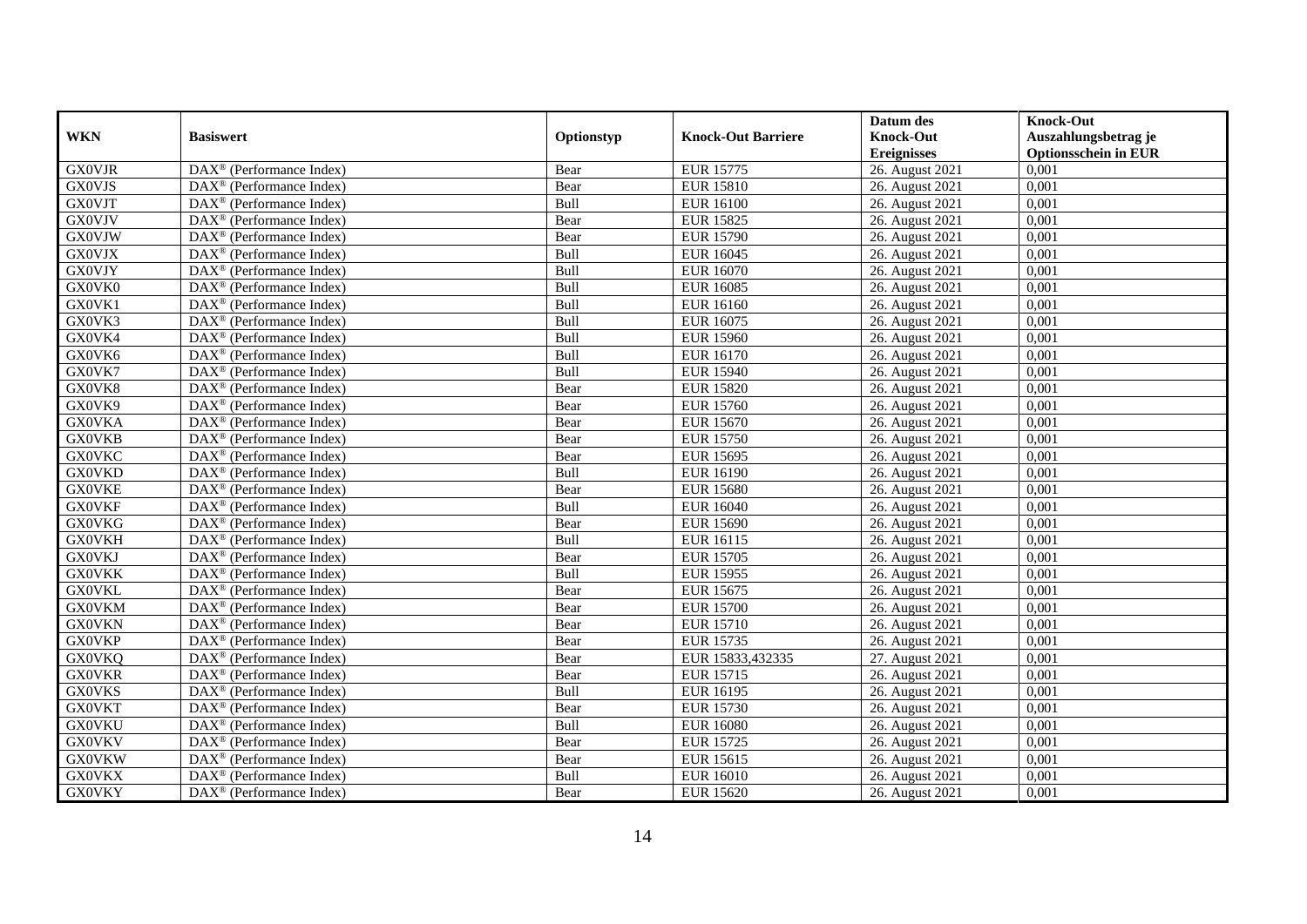|               |                                                                               |            |                           | Datum des          | <b>Knock-Out</b>            |
|---------------|-------------------------------------------------------------------------------|------------|---------------------------|--------------------|-----------------------------|
| <b>WKN</b>    | <b>Basiswert</b>                                                              | Optionstyp | <b>Knock-Out Barriere</b> | <b>Knock-Out</b>   | Auszahlungsbetrag je        |
|               |                                                                               |            |                           | <b>Ereignisses</b> | <b>Optionsschein in EUR</b> |
| <b>GX0VKZ</b> | DAX <sup>®</sup> (Performance Index)                                          | Bear       | <b>EUR 15740</b>          | 26. August 2021    | 0,001                       |
| GX0VL0        | $DAX^{\circledR}$ (Performance Index)                                         | Bear       | <b>EUR 15600</b>          | 26. August 2021    | 0,001                       |
| GX0VL1        | DAX <sup>®</sup> (Performance Index)                                          | Bear       | <b>EUR 15635</b>          | 26. August 2021    | 0,001                       |
| GX0VL2        | $\text{DAX}^{\otimes}$ (Performance Index)                                    | Bear       | <b>EUR 15630</b>          | 26. August 2021    | 0,001                       |
| GX0VL3        | DAX <sup>®</sup> (Performance Index)                                          | Bear       | <b>EUR 15640</b>          | 26. August 2021    | 0,001                       |
| GX0VL4        | $\text{DAX}^{\textcircled{n}}$ (Performance Index)                            | Bear       | <b>EUR 15625</b>          | 26. August 2021    | 0,001                       |
| GX0VL5        | $\text{DAX}^{\textcircled{n}}$ (Performance Index)                            | Bear       | <b>EUR 15645</b>          | 26. August 2021    | 0,001                       |
| GX0VL6        | $\text{DAX}^{\textcircled{}}$ (Performance Index)                             | Bear       | <b>EUR 15660</b>          | 26. August 2021    | 0,001                       |
| GX0VL7        | $\text{DAX}^{\circledR}$ (Performance Index)/ X-DAX <sup>®</sup>              | Bull       | <b>EUR 15980</b>          | 26. August 2021    | 0,001                       |
| GX0VL8        | $DAX^{\circledcirc}$ (Performance Index)/X-DAX <sup>®</sup>                   | Bull       | <b>EUR 15970</b>          | 26. August 2021    | 0,001                       |
| GX0VL9        | DAX <sup>®</sup> (Performance Index)/ X-DAX <sup>®</sup>                      | Bull       | <b>EUR 16005</b>          | 26. August 2021    | 0,001                       |
| <b>GX0VLA</b> | $\overline{\text{DAX}^{\otimes}}$ (Performance Index)                         | Bear       | <b>EUR 15665</b>          | 26. August 2021    | 0,001                       |
| <b>GX0VLB</b> | DAX <sup>®</sup> (Performance Index)/ X-DAX <sup>®</sup>                      | Bull       | <b>EUR 16000</b>          | 26. August 2021    | 0,001                       |
| <b>GX0VLC</b> | $\text{DAX}^{\circledast}$ (Performance Index)                                | Bear       | <b>EUR 15655</b>          | 26. August 2021    | 0,001                       |
| <b>GX0VLD</b> | DAX <sup>®</sup> (Performance Index)/X-DAX <sup>®</sup>                       | Bull       | <b>EUR 15975</b>          | 26. August 2021    | 0,001                       |
| <b>GX0VLE</b> | DAX <sup>®</sup> (Performance Index)                                          | Bear       | <b>EUR 15720</b>          | 26. August 2021    | 0,001                       |
| <b>GX0VLF</b> | DAX <sup>®</sup> (Performance Index)/X-DAX <sup>®</sup>                       | Bull       | <b>EUR 15985</b>          | 26. August 2021    | 0,001                       |
| <b>GX0VLG</b> | $DAX^{\circledcirc}$ (Performance Index)/X-DAX <sup>®</sup>                   | Bull       | <b>EUR 15950</b>          | 26. August 2021    | 0,001                       |
| <b>GX0VLH</b> | $\text{DAX}^{\circledast}$ (Performance Index)/ X-DAX <sup>®</sup>            | Bull       | <b>EUR 15945</b>          | 26. August 2021    | 0,001                       |
| <b>GX0VLJ</b> | $\text{DAX}^{\circledast}$ (Performance Index)/ X-DAX <sup>®</sup>            | Bull       | <b>EUR 15960</b>          | 26. August 2021    | 0,001                       |
| <b>GX0VLK</b> | DAX <sup>®</sup> (Performance Index)/ X-DAX <sup>®</sup>                      | Bull       | <b>EUR 15995</b>          | 26. August 2021    | 0,001                       |
| <b>GX0VLL</b> | DAX <sup>®</sup> (Performance Index)/ X-DAX <sup>®</sup>                      | Bull       | <b>EUR 15930</b>          | 26. August 2021    | 0,001                       |
| <b>GX0VLM</b> | $\text{DAX}^{\circledast}$ (Performance Index)/ X-DAX <sup>®</sup>            | Bull       | <b>EUR 15935</b>          | 26. August 2021    | 0,001                       |
| <b>GX0VLN</b> | DAX <sup>®</sup> (Performance Index)                                          | Bear       | <b>EUR 15605</b>          | 26. August 2021    | 0,001                       |
| <b>GX0VLP</b> | $\text{DAX}^{\otimes}$ (Performance Index)/X-DAX <sup>®</sup>                 | Bull       | <b>EUR 15915</b>          | 26. August 2021    | 0,001                       |
| <b>GX0VLQ</b> | DAX <sup>®</sup> (Performance Index)/ X-DAX <sup>®</sup>                      | Bull       | <b>EUR 15940</b>          | 26. August 2021    | 0,001                       |
| <b>GX0VLR</b> | $\text{DAX}^{\circledast}$ (Performance Index)/ X-DAX <sup>®</sup>            | Bull       | <b>EUR 15965</b>          | 26. August 2021    | 0,001                       |
| <b>GX0VLS</b> | $DAX^{\circledcirc}$ (Performance Index)/X-DAX <sup>®</sup>                   | Bull       | <b>EUR 15920</b>          | 26. August 2021    | 0.001                       |
| <b>GX0VLT</b> | $\text{DAX}^{\textcircled{D}}$ (Performance Index)                            | Bear       | <b>EUR 15610</b>          | 26. August 2021    | 0,001                       |
| <b>GX0VLU</b> | $DAX^{\circledast}$ (Performance Index)/ $X$ - $\overline{DAX^{\circledast}}$ | Bull       | <b>EUR 15900</b>          | 26. August 2021    | 0,001                       |
| <b>GX0VLV</b> | DAX <sup>®</sup> (Performance Index)/X-DAX <sup>®</sup>                       | Bull       | <b>EUR 15910</b>          | 26. August 2021    | 0,001                       |
| <b>GX0VLW</b> | $DAX^{\circledast}$ (Performance Index)/X-DAX <sup>®</sup>                    | Bull       | <b>EUR 15890</b>          | 26. August 2021    | 0.001                       |
| <b>GX0VLX</b> | $\overline{\text{DAX}^{\otimes}}$ (Performance Index)                         | Bear       | <b>EUR 15650</b>          | 26. August 2021    | 0,001                       |
| <b>GX0VLY</b> | DAX <sup>®</sup> (Performance Index)                                          | Bear       | <b>EUR 15590</b>          | 26. August 2021    | 0,001                       |
| <b>GX0VLZ</b> | $\text{DAX}^{\circledast}$ (Performance Index)/ X-DAX <sup>®</sup>            | Bull       | <b>EUR 15895</b>          | 26. August 2021    | 0,001                       |
| GX0VM0        | $\text{DAX}^{\circledast}$ (Performance Index)                                | Bull       | <b>EUR 16140</b>          | 26. August 2021    | 0,001                       |
| GX0VM1        | $\text{DAX}^{\otimes}$ (Performance Index)                                    | Bear       | <b>EUR 15595</b>          | 26. August 2021    | 0,001                       |
| GX0VM2        | $\text{DAX}^{\textcircled{n}}$ (Performance Index)                            | Bull       | <b>EUR 16145</b>          | 26. August 2021    | 0,001                       |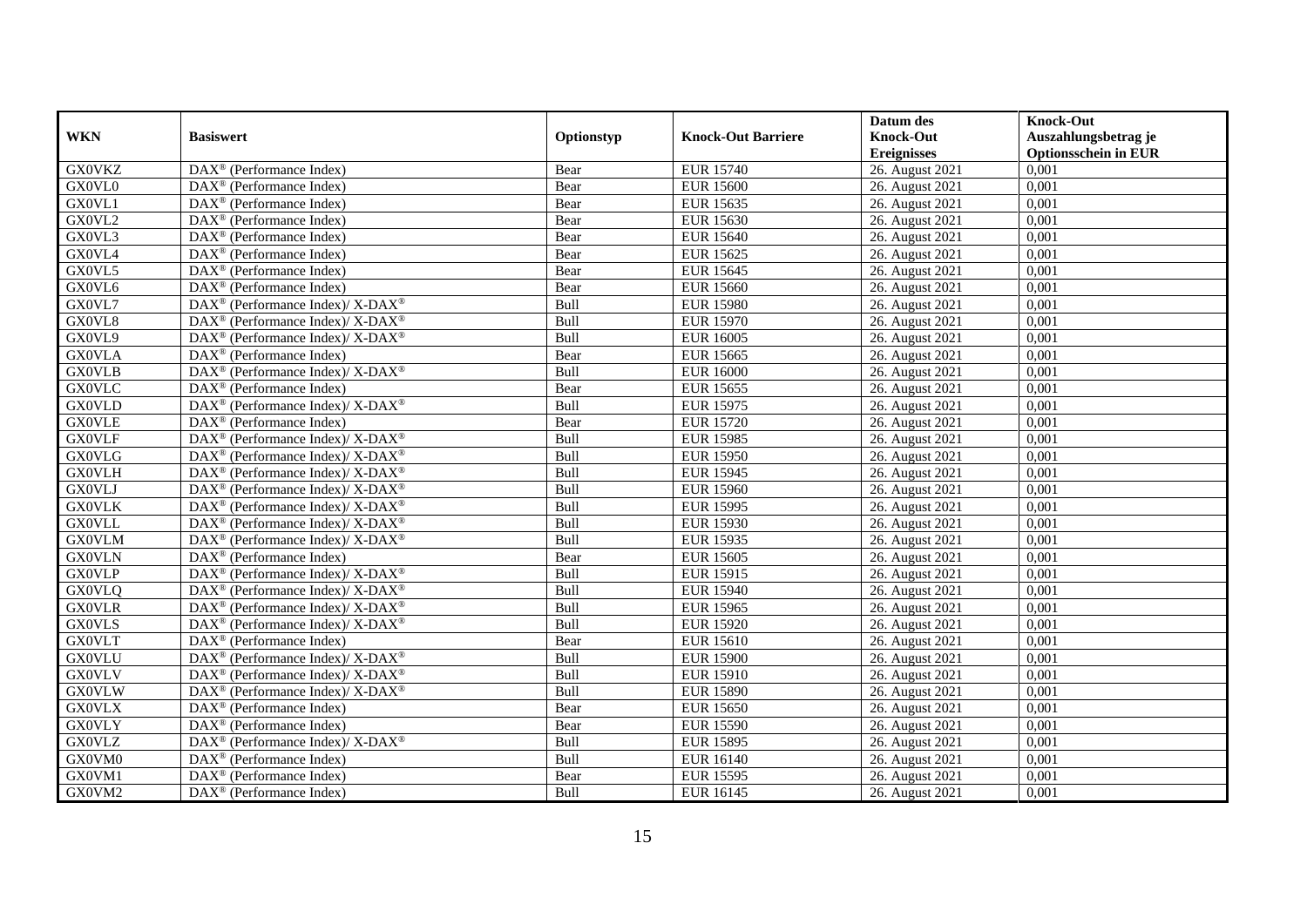|               |                                                                    |            |                           | Datum des          | <b>Knock-Out</b>            |
|---------------|--------------------------------------------------------------------|------------|---------------------------|--------------------|-----------------------------|
| <b>WKN</b>    | <b>Basiswert</b>                                                   | Optionstyp | <b>Knock-Out Barriere</b> | <b>Knock-Out</b>   | Auszahlungsbetrag je        |
|               |                                                                    |            |                           | <b>Ereignisses</b> | <b>Optionsschein in EUR</b> |
| GX0VM3        | DAX <sup>®</sup> (Performance Index)/ X-DAX <sup>®</sup>           | Bull       | <b>EUR 15905</b>          | 26. August 2021    | 0,001                       |
| GX0VM4        | $DAX^{\circledR}$ (Performance Index)                              | Bear       | <b>EUR 15755</b>          | 26. August 2021    | 0,001                       |
| GX0VM5        | $\text{DAX}^{\circledast}$ (Performance Index)/ X-DAX <sup>®</sup> | Bull       | <b>EUR 16065</b>          | 26. August 2021    | 0,001                       |
| GX0VM6        | $\text{DAX}^{\otimes}$ (Performance Index)                         | Bear       | EUR 15858,42986           | 27. August 2021    | 0,001                       |
| GX0VM7        | DAX <sup>®</sup> (Performance Index)                               | Bear       | <b>EUR 15765</b>          | 26. August 2021    | 0,001                       |
| GX0VM8        | DAX <sup>®</sup> (Performance Index)                               | Bear       | <b>EUR 15685</b>          | 26. August 2021    | 0,001                       |
| GX0VM9        | $\text{DAX}^{\circledast}$ (Performance Index)/ X-DAX <sup>®</sup> | Bull       | EUR 16055                 | 26. August 2021    | 0,001                       |
| <b>GX0VMA</b> | DAX <sup>®</sup> (Performance Index)/X-DAX <sup>®</sup>            | Bull       | EUR 16015                 | 26. August 2021    | 0,001                       |
| <b>GX0VMB</b> | DAX <sup>®</sup> (Performance Index)/ X-DAX <sup>®</sup>           | Bull       | <b>EUR 16030</b>          | 26. August 2021    | 0,001                       |
| <b>GX0VMC</b> | $\text{DAX}^{\circledR}$ (Performance Index)                       | Bull       | <b>EUR 16005</b>          | 26. August 2021    | 0,001                       |
| <b>GX0VMD</b> | DAX <sup>®</sup> (Performance Index)                               | Bull       | <b>EUR 16030</b>          | 26. August 2021    | 0,001                       |
| <b>GX0VME</b> | $\text{DAX}^{\circledR}$ (Performance Index)/ X-DAX <sup>®</sup>   | Bull       | EUR 16175                 | 26. August 2021    | 0,001                       |
| <b>GX0VMF</b> | $\text{DAX}^{\circledast}$ (Performance Index)/ X-DAX <sup>®</sup> | Bull       | EUR 16025                 | 26. August 2021    | 0,001                       |
| <b>GX0VMG</b> | $\text{DAX}^{\circledast}$ (Performance Index)/ X-DAX <sup>®</sup> | Bull       | <b>EUR 16035</b>          | 26. August 2021    | 0,001                       |
| <b>GX0VMH</b> | DAX <sup>®</sup> (Performance Index)/ X-DAX <sup>®</sup>           | Bull       | <b>EUR 15990</b>          | 26. August 2021    | 0,001                       |
| <b>GX0VMJ</b> | DAX <sup>®</sup> (Performance Index)/ X-DAX <sup>®</sup>           | Bull       | <b>EUR 16010</b>          | 26. August 2021    | 0,001                       |
| <b>GX0VMK</b> | DAX <sup>®</sup> (Performance Index)/ X-DAX <sup>®</sup>           | Bull       | EUR 16165                 | 26. August 2021    | 0,001                       |
| <b>GX0VML</b> | $DAX^{\circledcirc}$ (Performance Index)/X-DAX <sup>®</sup>        | Bull       | EUR 16145                 | 26. August 2021    | 0,001                       |
| <b>GX0VMM</b> | $\text{DAX}^{\circledast}$ (Performance Index)/ X-DAX <sup>®</sup> | Bull       | <b>EUR 16050</b>          | 26. August 2021    | 0,001                       |
| <b>GX0VMN</b> | $\text{DAX}^{\circledast}$ (Performance Index)/ X-DAX <sup>®</sup> | Bull       | <b>EUR 16130</b>          | 26. August 2021    | 0,001                       |
| <b>GX0VMP</b> | DAX <sup>®</sup> (Performance Index)/ X-DAX <sup>®</sup>           | Bull       | <b>EUR 15925</b>          | 26. August 2021    | 0,001                       |
| <b>GX0VMQ</b> | $\text{DAX}^{\circledast}$ (Performance Index)/ X-DAX <sup>®</sup> | Bull       | <b>EUR 16155</b>          | 26. August 2021    | 0,001                       |
| <b>GX0VMR</b> | $\text{DAX}^{\circledast}$ (Performance Index)/ X-DAX <sup>®</sup> | Bull       | EUR 16110                 | 26. August 2021    | 0,001                       |
| <b>GX0VMS</b> | $\text{DAX}^{\circledR}$ (Performance Index)/ X-DAX <sup>®</sup>   | Bull       | <b>EUR 16150</b>          | 26. August 2021    | 0,001                       |
| <b>GX0VMT</b> | $\text{DAX}^{\circledast}$ (Performance Index)/ X-DAX <sup>®</sup> | Bull       | <b>EUR 16170</b>          | 26. August 2021    | 0,001                       |
| <b>GX0VMU</b> | DAX <sup>®</sup> (Performance Index)/ X-DAX <sup>®</sup>           | Bull       | <b>EUR 16105</b>          | 26. August 2021    | 0,001                       |
| <b>GX0VMV</b> | $\text{DAX}^{\circledast}$ (Performance Index)/ X-DAX <sup>®</sup> | Bull       | <b>EUR 16090</b>          | 26. August 2021    | 0,001                       |
| <b>GX0VMW</b> | $DAX^{\circledcirc}$ (Performance Index)/X-DAX <sup>®</sup>        | Bull       | <b>EUR 16140</b>          | 26. August 2021    | 0.001                       |
| <b>GX0VMX</b> | $DAX^{\circledcirc}$ (Performance Index)/ X-DAX <sup>®</sup>       | Bull       | EUR 16115                 | 26. August 2021    | 0,001                       |
| <b>GX0VMY</b> | $DAX^{\circledcirc}$ (Performance Index)/ X-DAX <sup>®</sup>       | Bull       | EUR 16075                 | 26. August 2021    | 0,001                       |
| GX0VN0        | DAX <sup>®</sup> (Performance Index)/X-DAX <sup>®</sup>            | Bull       | EUR 16095                 | 26. August 2021    | 0,001                       |
| GX0VN5        | $DAX^{\circledast}$ (Performance Index)/X-DAX <sup>®</sup>         | Bull       | <b>EUR 16080</b>          | 26. August 2021    | 0.001                       |
| GX0VN8        | $\overline{\text{DAX}^{\otimes}}$ (Performance Index)              | Bear       | <b>EUR 15745</b>          | 26. August 2021    | 0,001                       |
| <b>GX0VNA</b> | $\text{DAX}^{\circledR}$ (Performance Index)/ X-DAX <sup>®</sup>   | Bull       | <b>EUR 16205</b>          | 26. August 2021    | 0,001                       |
| <b>GX0VNC</b> | $\text{DAX}^{\circledast}$ (Performance Index)/ X-DAX <sup>®</sup> | Bull       | <b>EUR 16190</b>          | 26. August 2021    | 0,001                       |
| <b>GX0VND</b> | DAX <sup>®</sup> (Performance Index)/ X-DAX <sup>®</sup>           | Bull       | <b>EUR 16200</b>          | 26. August 2021    | 0,001                       |
| <b>GX0VNE</b> | DAX <sup>®</sup> (Performance Index)/ X-DAX <sup>®</sup>           | Bull       | <b>EUR 16195</b>          | 26. August 2021    | 0,001                       |
| <b>GX0VNF</b> | $\text{DAX}^{\circledast}$ (Performance Index)/ X-DAX <sup>®</sup> | Bull       | EUR 16215                 | 26. August 2021    | 0,001                       |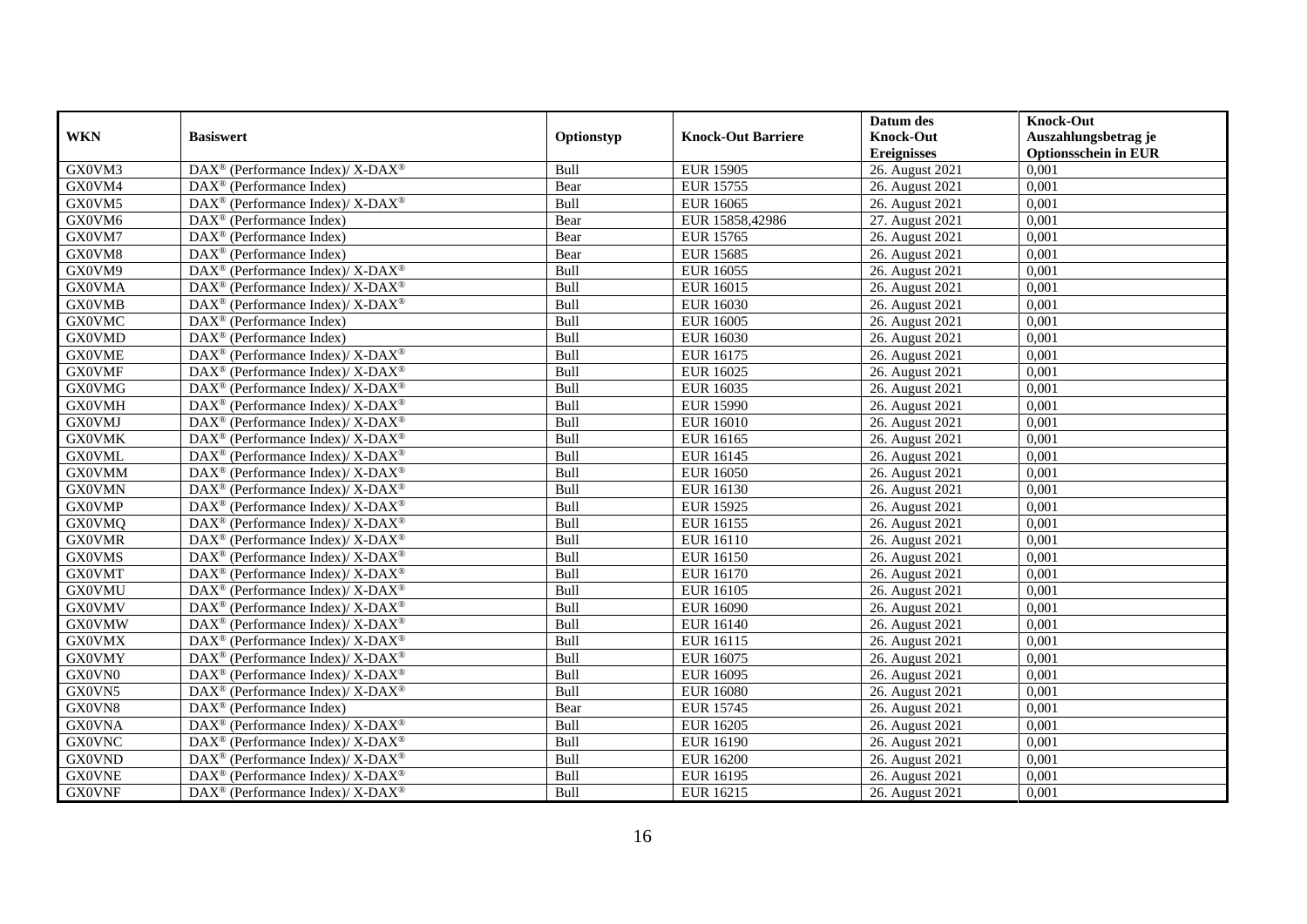|               |                                                                          |             |                           | Datum des          | <b>Knock-Out</b>            |
|---------------|--------------------------------------------------------------------------|-------------|---------------------------|--------------------|-----------------------------|
| <b>WKN</b>    | <b>Basiswert</b>                                                         | Optionstyp  | <b>Knock-Out Barriere</b> | <b>Knock-Out</b>   | Auszahlungsbetrag je        |
|               |                                                                          |             |                           | <b>Ereignisses</b> | <b>Optionsschein in EUR</b> |
| <b>GX0VNG</b> | DAX <sup>®</sup> (Performance Index)/ X-DAX <sup>®</sup>                 | Bull        | <b>EUR 16180</b>          | 26. August 2021    | 0,001                       |
| <b>GX0VNH</b> | DAX <sup>®</sup> (Performance Index)/ X-DAX <sup>®</sup>                 | Bull        | <b>EUR 16070</b>          | 26. August 2021    | 0,001                       |
| <b>GX0VNJ</b> | $DAX^{\circledast}$ (Performance Index)/ X-DAX <sup>®</sup>              | Bear        | <b>EUR 15790</b>          | 26. August 2021    | 0,001                       |
| <b>GX0VNK</b> | DAX <sup>®</sup> (Performance Index)/X-DAX <sup>®</sup>                  | Bear        | <b>EUR 15810</b>          | 26. August 2021    | 0,001                       |
| <b>GX0VNL</b> | DAX <sup>®</sup> (Performance Index)                                     | Bear        | <b>EUR 15800</b>          | 26. August 2021    | 0,001                       |
| <b>GX0VNM</b> | DAX <sup>®</sup> (Performance Index)/ X-DAX <sup>®</sup>                 | Bear        | <b>EUR 15805</b>          | 26. August 2021    | 0,001                       |
| <b>GX0VNN</b> | $\text{DAX}^{\circledR}$ (Performance Index)/ X-DAX <sup>®</sup>         | Bear        | <b>EUR 15830</b>          | 26. August 2021    | 0,001                       |
| <b>GX0VNP</b> | $DAX^{\circledcirc}$ (Performance Index)/X-DAX <sup>®</sup>              | Bear        | EUR 15833,432335          | 27. August 2021    | 0,001                       |
| <b>GX0VNQ</b> | $DAX^{\circledast}$ (Performance Index)/ X-DAX <sup>®</sup>              | Bear        | <b>EUR 15815</b>          | 26. August 2021    | 0,001                       |
| <b>GX0VNR</b> | $\overline{\text{DAX}^{\otimes}}$ (Performance Index)/X-DAX <sup>®</sup> | Bear        | <b>EUR 15795</b>          | 26. August 2021    | 0,001                       |
| <b>GX0VNS</b> | $DAX^{\circledast}$ (Performance Index)/ X-DAX <sup>®</sup>              | Bear        | EUR 15848,43085           | 27. August 2021    | 0,001                       |
| <b>GX0VNT</b> | DAX <sup>®</sup> (Performance Index)/ X-DAX <sup>®</sup>                 | Bear        | <b>EUR 15820</b>          | 26. August 2021    | 0,001                       |
| <b>GX0VNU</b> | DAX <sup>®</sup> (Performance Index)/X-DAX <sup>®</sup>                  | Bear        | <b>EUR 15825</b>          | 26. August 2021    | 0,001                       |
| <b>GX0VNV</b> | $DAX^{\circledR}$ (Performance Index)                                    | Bull        | EUR 16015                 | 26. August 2021    | 0,001                       |
| <b>GX0VNW</b> | DAX <sup>®</sup> (Performance Index)/ X-DAX <sup>®</sup>                 | Bear        | EUR 15838,43184           | 27. August 2021    | 0,001                       |
| <b>GX0VNX</b> | $\text{DAX}^{\circledast}$ (Performance Index)/X-DAX <sup>®</sup>        | Bear        | EUR 15858,42986           | 27. August 2021    | 0,001                       |
| <b>GX0VNY</b> | DAX <sup>®</sup> (Performance Index)/X-DAX <sup>®</sup>                  | Bear        | EUR 15853,430355          | 27. August 2021    | 0,001                       |
| <b>GX0VNZ</b> | $DAX^{\circledcirc}$ (Performance Index)                                 | <b>Bull</b> | <b>EUR 16095</b>          | 26. August 2021    | 0.001                       |
| GX0VP0        | DAX <sup>®</sup> (Performance Index)/ X-DAX <sup>®</sup>                 | Bear        | EUR 15863,429365          | 27. August 2021    | 0,001                       |
| GX0VP1        | DAX <sup>®</sup> (Performance Index)/ X-DAX <sup>®</sup>                 | Bear        | <b>EUR 15700</b>          | 26. August 2021    | 0,001                       |
| GX0VP2        | DAX <sup>®</sup> (Performance Index)/X-DAX <sup>®</sup>                  | Bear        | <b>EUR 15695</b>          | 26. August 2021    | 0,001                       |
| GX0VP3        | $DAX^{\circledast}$ (Performance Index)/ X-DAX <sup>®</sup>              | Bull        | <b>EUR 16060</b>          | 26. August 2021    | 0,001                       |
| GX0VP4        | $\text{DAX}^{\circledR}$ (Performance Index)/ X-DAX <sup>®</sup>         | Bear        | EUR 15868,42887           | 27. August 2021    | 0,001                       |
| GX0VP5        | $DAX^{\circledast}$ (Performance Index)/ X-DAX <sup>®</sup>              | Bull        | <b>EUR 16045</b>          | 26. August 2021    | 0,001                       |
| GX0VP6        | DAX <sup>®</sup> (Performance Index)/ X-DAX <sup>®</sup>                 | Bear        | <b>EUR 15720</b>          | 26. August 2021    | 0,001                       |
| GX0VP7        | DAX <sup>®</sup> (Performance Index)/ X-DAX <sup>®</sup>                 | Bull        | <b>EUR 16040</b>          | 26. August 2021    | 0,001                       |
| GX0VP8        | $DAX^{\circledast}$ (Performance Index)/ X-DAX <sup>®</sup>              | Bear        | <b>EUR 15710</b>          | 26. August 2021    | 0,001                       |
| GX0VP9        | $DAX^{\circledcirc}$ (Performance Index)/ X-DAX <sup>®</sup>             | Bear        | <b>EUR 15735</b>          | 26. August 2021    | 0.001                       |
| <b>GX0VPA</b> | DAX <sup>®</sup> (Performance Index)/X-DAX <sup>®</sup>                  | Bear        | <b>EUR 15760</b>          | 26. August 2021    | 0,001                       |
| <b>GX0VPB</b> | $DAX^{\circledR}$ (Performance Index)                                    | Bear        | <b>EUR 15780</b>          | 26. August 2021    | 0,001                       |
| <b>GX0VPC</b> | DAX <sup>®</sup> (Performance Index)/ X-DAX <sup>®</sup>                 | Bear        | <b>EUR 15750</b>          | 26. August 2021    | 0,001                       |
| <b>GX0VPD</b> | DAX <sup>®</sup> (Performance Index)/X-DAX <sup>®</sup>                  | Bull        | <b>EUR 16020</b>          | 26. August 2021    | 0.001                       |
| <b>GX0VPE</b> | DAX <sup>®</sup> (Performance Index)/X-DAX <sup>®</sup>                  | Bear        | <b>EUR 15745</b>          | 26. August 2021    | 0,001                       |
| <b>GX0VPF</b> | DAX <sup>®</sup> (Performance Index)/X-DAX <sup>®</sup>                  | Bear        | <b>EUR 15730</b>          | 26. August 2021    | 0,001                       |
| <b>GX0VPG</b> | $DAX^{\circledast}$ (Performance Index)/ X-DAX <sup>®</sup>              | Bear        | <b>EUR 15755</b>          | 26. August 2021    | 0,001                       |
| <b>GX0VPH</b> | $DAX^{\circledast}$ (Performance Index)/ X-DAX <sup>®</sup>              | Bear        | <b>EUR 15775</b>          | 26. August 2021    | 0,001                       |
| <b>GX0VPJ</b> | DAX <sup>®</sup> (Performance Index)/ X-DAX <sup>®</sup>                 | Bear        | <b>EUR 15765</b>          | 26. August 2021    | 0,001                       |
| <b>GX0VPK</b> | $DAX^{\circledast}$ (Performance Index)/ X-DAX <sup>®</sup>              | Bull        | <b>EUR 16135</b>          | 26. August 2021    | 0,001                       |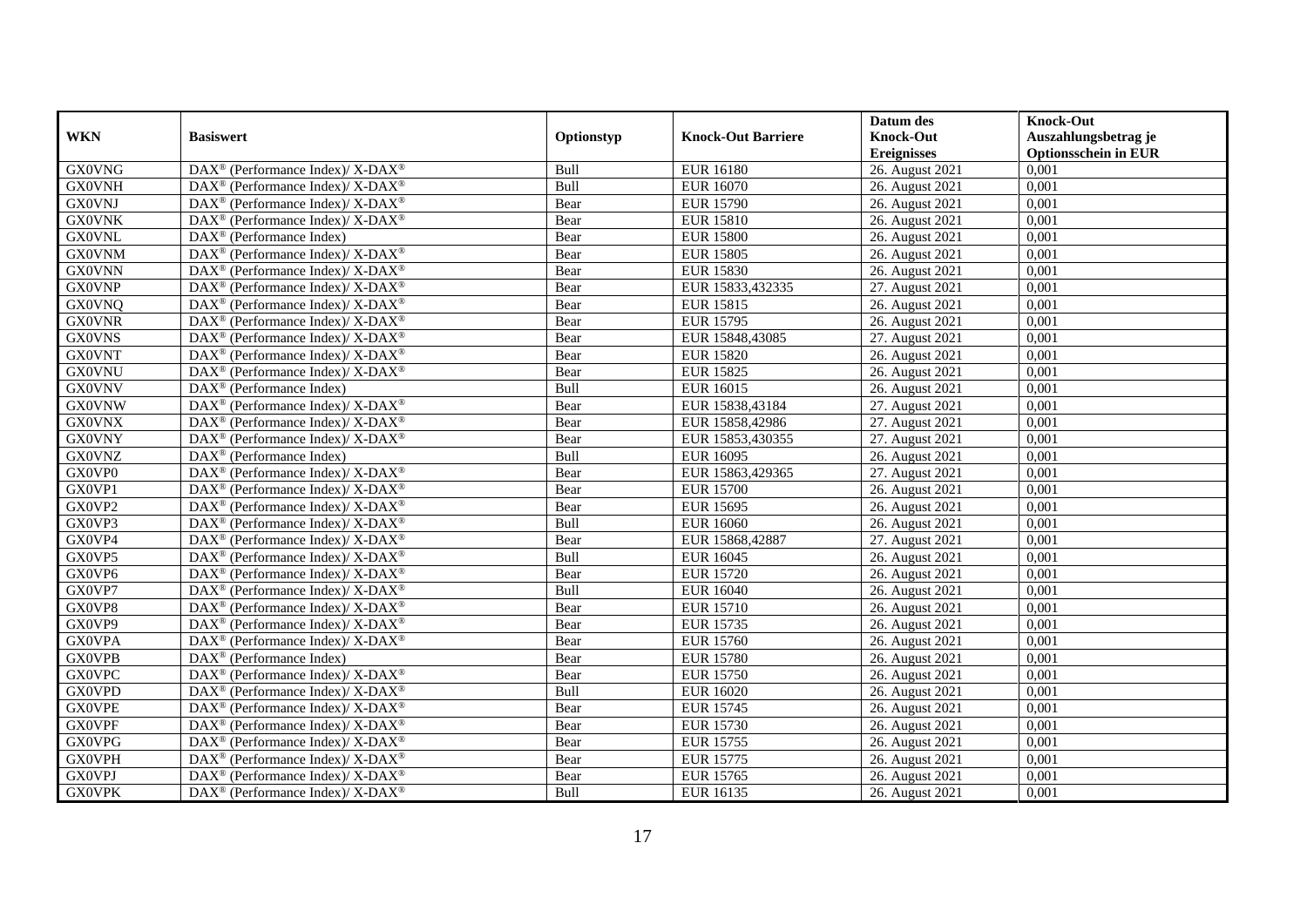|               |                                                                   |            |                           | Datum des          | <b>Knock-Out</b>            |
|---------------|-------------------------------------------------------------------|------------|---------------------------|--------------------|-----------------------------|
| <b>WKN</b>    | <b>Basiswert</b>                                                  | Optionstyp | <b>Knock-Out Barriere</b> | <b>Knock-Out</b>   | Auszahlungsbetrag je        |
|               |                                                                   |            |                           | <b>Ereignisses</b> | <b>Optionsschein in EUR</b> |
| <b>GX0VPL</b> | DAX <sup>®</sup> (Performance Index)/X-DAX <sup>®</sup>           | Bear       | <b>EUR 15770</b>          | 26. August 2021    | 0,001                       |
| <b>GX0VPM</b> | $DAX^{\circledast}$ (Performance Index)/ X-DAX <sup>®</sup>       | Bear       | <b>EUR 15780</b>          | 26. August 2021    | 0,001                       |
| <b>GX0VPN</b> | DAX <sup>®</sup> (Performance Index)/X-DAX <sup>®</sup>           | Bull       | <b>EUR 16120</b>          | 26. August 2021    | 0,001                       |
| <b>GX0VPP</b> | $DAX^{\circledast}$ (Performance Index)/ X-DAX <sup>®</sup>       | Bear       | <b>EUR 15610</b>          | 26. August 2021    | 0,001                       |
| <b>GX0VPQ</b> | $\text{DAX}^{\circledast}$ (Performance Index)/X-DAX <sup>®</sup> | Bear       | <b>EUR 15620</b>          | 26. August 2021    | 0,001                       |
| <b>GX0VPR</b> | DAX <sup>®</sup> (Performance Index)/ X-DAX <sup>®</sup>          | Bear       | <b>EUR 15595</b>          | 26. August 2021    | 0,001                       |
| <b>GX0VPS</b> | DAX <sup>®</sup> (Performance Index)/ X-DAX <sup>®</sup>          | Bear       | <b>EUR 15615</b>          | 26. August 2021    | 0,001                       |
| <b>GX0VPT</b> | $DAX^{\circledast}$ (Performance Index)/ X-DAX <sup>®</sup>       | Bull       | <b>EUR 16185</b>          | 26. August 2021    | 0,001                       |
| <b>GX0VPU</b> | $DAX^{\circledast}$ (Performance Index)/ X-DAX <sup>®</sup>       | Bear       | <b>EUR 15600</b>          | 26. August 2021    | 0,001                       |
| <b>GX0VPV</b> | DAX <sup>®</sup> (Performance Index)/ X-DAX <sup>®</sup>          | Bear       | <b>EUR 15630</b>          | 26. August 2021    | 0,001                       |
| <b>GX0VPW</b> | DAX <sup>®</sup> (Performance Index)/X-DAX <sup>®</sup>           | Bull       | EUR 16160                 | 26. August 2021    | 0,001                       |
| <b>GX0VPX</b> | DAX <sup>®</sup> (Performance Index)/ X-DAX <sup>®</sup>          | Bear       | <b>EUR 15635</b>          | 26. August 2021    | 0,001                       |
| <b>GX0VPY</b> | $DAX^{\circledast}$ (Performance Index)/ X-DAX <sup>®</sup>       | Bear       | <b>EUR 15655</b>          | 26. August 2021    | 0,001                       |
| <b>GX0VPZ</b> | DAX <sup>®</sup> (Performance Index)/X-DAX <sup>®</sup>           | Bear       | <b>EUR 15650</b>          | 26. August 2021    | 0,001                       |
| GX0VQ0        | DAX <sup>®</sup> (Performance Index)/ X-DAX <sup>®</sup>          | Bear       | EUR 15843,431345          | 27. August 2021    | 0,001                       |
| GX0VQ1        | DAX <sup>®</sup> (Performance Index)/ X-DAX <sup>®</sup>          | Bear       | <b>EUR 15800</b>          | 26. August 2021    | 0,001                       |
| GX0VQ2        | DAX <sup>®</sup> (Performance Index)/ X-DAX <sup>®</sup>          | Bear       | <b>EUR 15665</b>          | 26. August 2021    | 0,001                       |
| GX0VQ3        | $DAX^{\circledast}$ (Performance Index)/ X-DAX <sup>®</sup>       | Bear       | <b>EUR 15640</b>          | 26. August 2021    | 0.001                       |
| GX0VQ4        | $DAX^{\circledast}$ (Performance Index)/ X-DAX <sup>®</sup>       | Bear       | <b>EUR 15675</b>          | 26. August 2021    | 0,001                       |
| GX0VQ5        | DAX <sup>®</sup> (Performance Index)/X-DAX <sup>®</sup>           | Bear       | <b>EUR 15670</b>          | 26. August 2021    | 0,001                       |
| GX0VQ6        | DAX <sup>®</sup> (Performance Index)/X-DAX <sup>®</sup>           | Bear       | <b>EUR 15660</b>          | 26. August 2021    | 0,001                       |
| GX0VQ7        | $\text{DAX}^{\circledast}$ (Performance Index)/X-DAX <sup>®</sup> | Bear       | <b>EUR 15590</b>          | 26. August 2021    | 0,001                       |
| GX0VQ8        | DAX <sup>®</sup> (Performance Index)/ X-DAX <sup>®</sup>          | Bull       | <b>EUR 15955</b>          | 26. August 2021    | 0,001                       |
| <b>GX0VQA</b> | $DAX^{\circledast}$ (Performance Index)/ X-DAX <sup>®</sup>       | Bull       | EUR 16210                 | 26. August 2021    | 0,001                       |
| <b>GX0VQB</b> | DAX <sup>®</sup> (Performance Index)/X-DAX <sup>®</sup>           | Bear       | EUR 15873,428375          | 27. August 2021    | 0.001                       |
| <b>GX0VQC</b> | $DAX^{\circledast}$ (Performance Index)/ X-DAX <sup>®</sup>       | Bear       | <b>EUR 15715</b>          | 26. August 2021    | 0,001                       |
| GX0VQD        | DAX <sup>®</sup> (Performance Index)/ X-DAX <sup>®</sup>          | Bear       | <b>EUR 15785</b>          | 26. August 2021    | 0,001                       |
| <b>GX0VQE</b> | DAX <sup>®</sup> (Performance Index)/ X-DAX <sup>®</sup>          | Bear       | <b>EUR 15725</b>          | 26. August 2021    | 0,001                       |
| <b>GX0VQF</b> | DAX <sup>®</sup> (Performance Index)/ X-DAX <sup>®</sup>          | Bear       | <b>EUR 15740</b>          | 26. August 2021    | 0,001                       |
| <b>GX0VQG</b> | $\text{DAX}^{\circledast}$ (Performance Index)/X-DAX <sup>®</sup> | Bear       | <b>EUR 15705</b>          | 26. August 2021    | 0,001                       |
| <b>GX0VQH</b> | $DAX^{\circledast}$ (Performance Index)/ X-DAX <sup>®</sup>       | Bear       | <b>EUR 15605</b>          | 26. August 2021    | 0,001                       |
| <b>GX0VQJ</b> | DAX <sup>®</sup> (Performance Index)/ X-DAX <sup>®</sup>          | Bear       | <b>EUR 15625</b>          | 26. August 2021    | 0.001                       |
| GXOVQK        | $DAX^{\circledast}$ (Performance Index)/ X-DAX <sup>®</sup>       | Bear       | <b>EUR 15645</b>          | 26. August 2021    | 0,001                       |
| <b>GX0VQL</b> | DAX <sup>®</sup> (Performance Index)/ X-DAX <sup>®</sup>          | Bull       | <b>EUR 16100</b>          | 26. August 2021    | 0,001                       |
| <b>GX0VQN</b> | DAX <sup>®</sup> (Performance Index)/ X-DAX <sup>®</sup>          | Bear       | <b>EUR 15690</b>          | 26. August 2021    | 0,001                       |
| <b>GX0VQP</b> | $\text{DAX}^{\circledast}$ (Performance Index)/X-DAX <sup>®</sup> | Bull       | <b>EUR 16125</b>          | 26. August 2021    | 0,001                       |
| <b>GX0VQQ</b> | DAX <sup>®</sup> (Performance Index)/ X-DAX <sup>®</sup>          | Bear       | <b>EUR 15685</b>          | 26. August 2021    | 0,001                       |
| <b>GX0VQR</b> | DAX <sup>®</sup> (Performance Index)/ X-DAX <sup>®</sup>          | Bull       | <b>EUR 16085</b>          | 26. August 2021    | 0,001                       |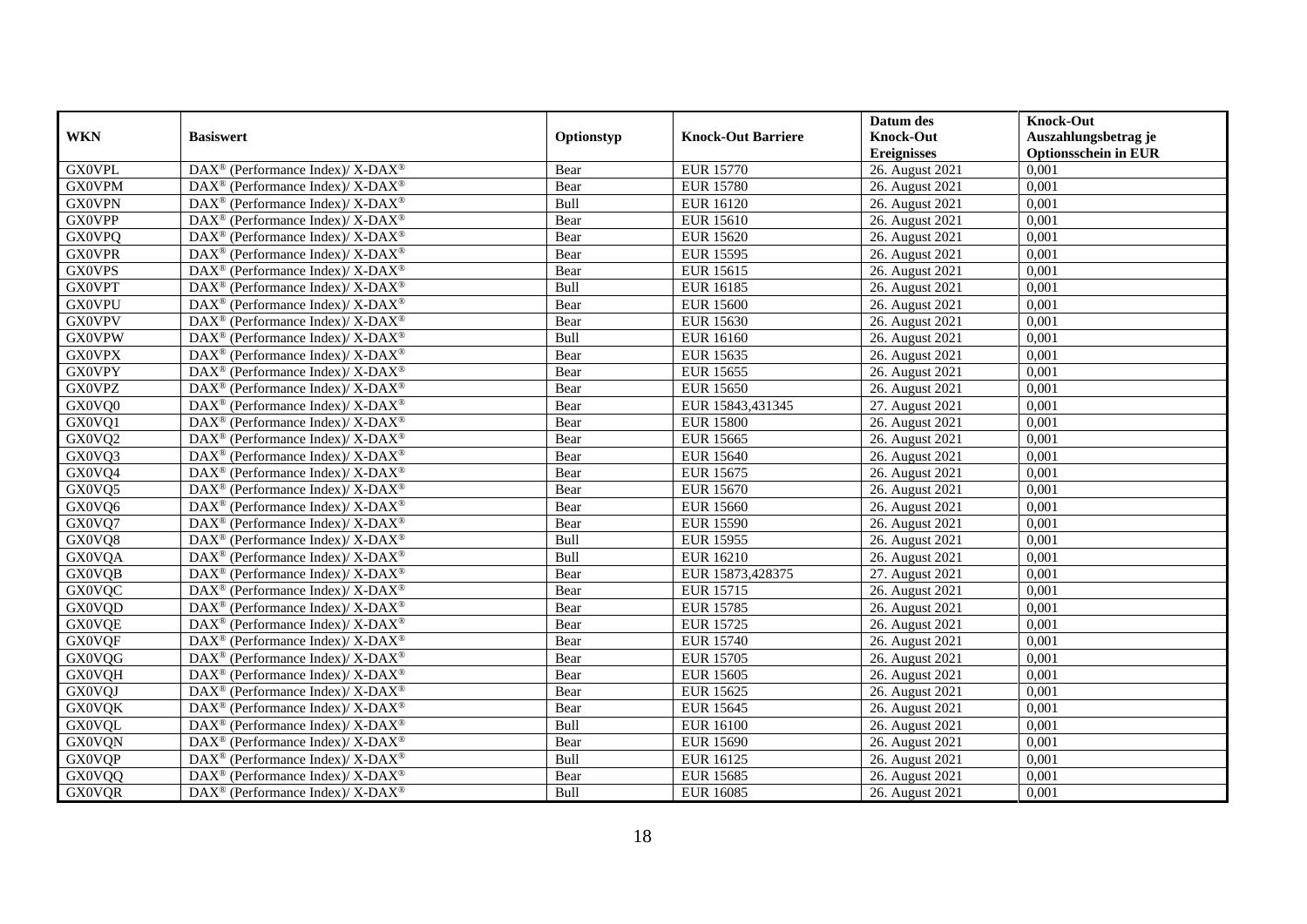|               |                                                          |            |                           | Datum des          | <b>Knock-Out</b>            |
|---------------|----------------------------------------------------------|------------|---------------------------|--------------------|-----------------------------|
| <b>WKN</b>    | <b>Basiswert</b>                                         | Optionstyp | <b>Knock-Out Barriere</b> | <b>Knock-Out</b>   | Auszahlungsbetrag je        |
|               |                                                          |            |                           | <b>Ereignisses</b> | <b>Optionsschein in EUR</b> |
| <b>GX0VQS</b> | DAX <sup>®</sup> (Performance Index)/ X-DAX <sup>®</sup> | Bear       | <b>EUR 15680</b>          | 26. August 2021    | 0,001                       |
| <b>GX0VQT</b> | Siemens Energy AG                                        | Bull       | EUR 24,12                 | 26. August 2021    | 0,001                       |
| GX0VR3        | <b>AIXTRON SE</b>                                        | Bull       | <b>EUR 24,08</b>          | 26. August 2021    | 0,001                       |
| GX0VR6        | Delivery Hero SE                                         | Bull       | EUR 119,45                | 26. August 2021    | 0,001                       |
| GX0VR9        | Delivery Hero SE                                         | Bull       | EUR 121,94                | 26. August 2021    | 0,001                       |
| <b>GX0VRA</b> | Delivery Hero SE                                         | Bull       | EUR 120,7                 | 26. August 2021    | 0,001                       |
| <b>GX0VRD</b> | Delivery Hero SE                                         | Bull       | EUR 123,19                | 26. August 2021    | 0,001                       |
| <b>GX0VRJ</b> | Delivery Hero SE                                         | Bull       | EUR 121,32                | 26. August 2021    | 0,001                       |
| <b>GX0VSE</b> | Siemens Energy AG                                        | Bull       | EUR 23,99                 | 26. August 2021    | 0,001                       |
| <b>GX0VSQ</b> | Delivery Hero SE                                         | Bull       | EUR 118,82                | 26. August 2021    | 0,001                       |
| <b>GX0VSU</b> | Delivery Hero SE                                         | Bull       | <b>EUR 118,2</b>          | 26. August 2021    | 0,001                       |
| GX0VT4        | Gilead Sciences, Inc.                                    | Bull       | <b>USD 71,14</b>          | 26. August 2021    | 0,001                       |
| GX0VT8        | Gilead Sciences, Inc.                                    | Bull       | <b>USD 71,5</b>           | 26. August 2021    | 0,001                       |
| GX0VT9        | Delivery Hero SE                                         | Bull       | EUR 120.07                | 26. August 2021    | 0.001                       |
| <b>GX0VTK</b> | AstraZeneca Plc                                          | Bear       | GBP 86,25                 | 26. August 2021    | 0,001                       |
| <b>GX0VTT</b> | NetEase Inc ADR                                          | Bear       | USD 93,96577247           | 27. August 2021    | 0,001                       |
| <b>GX0VTY</b> | Shop Apotheke Europe NV                                  | Bear       | EUR 146,01                | 26. August 2021    | 0,001                       |
| <b>GX0VTZ</b> | Shop Apotheke Europe NV                                  | Bear       | EUR 152,405               | 27. August 2021    | 0,001                       |
| GX0VU0        | Shop Apotheke Europe NV                                  | Bear       | EUR 146,73                | 26. August 2021    | 0,001                       |
| GX0VU3        | Shop Apotheke Europe NV                                  | Bear       | EUR 145,3                 | 26. August 2021    | 0,001                       |
| GX0VU5        | Shop Apotheke Europe NV                                  | Bear       | EUR 151,01                | 26. August 2021    | 0,001                       |
| <b>GX0VUT</b> | Bechtle AG                                               | Bull       | EUR 60,27                 | 26. August 2021    | 0,001                       |
| <b>GX0VUX</b> | Infineon Technologies AG                                 | Bear       | EUR 35,6554791            | 27. August 2021    | 0,001                       |
| GX0VV2        | Bechtle AG                                               | Bull       | EUR 60,57                 | 26. August 2021    | 0,001                       |
| GX0VV3        | PayPal Holdings, Inc.                                    | Bull       | <b>USD 274,6</b>          | 26. August 2021    | 0,001                       |
| <b>GX0VVE</b> | <b>Ballard Power Systems Inc</b>                         | Bull       | <b>USD 16,48</b>          | 26. August 2021    | 0,001                       |
| <b>GX0VVF</b> | Shop Apotheke Europe NV                                  | Bear       | EUR 150,3                 | 26. August 2021    | 0,001                       |
| <b>GX0VVG</b> | Shop Apotheke Europe NV                                  | Bear       | EUR 144,59                | 26. August 2021    | 0,001                       |
| <b>GX0VVH</b> | <b>Ballard Power Systems Inc</b>                         | Bull       | <b>USD 16,27</b>          | 26. August 2021    | 0,001                       |
| <b>GX0VVR</b> | <b>Ballard Power Systems Inc</b>                         | Bull       | <b>USD 16,07</b>          | 26. August 2021    | 0,001                       |
| <b>GX0VVS</b> | <b>Ballard Power Systems Inc</b>                         | Bull       | USD 15,86486814           | 27. August 2021    | 0,001                       |
| <b>GX0VWD</b> | Danone S.A.                                              | Bull       | EUR 61,97                 | 26. August 2021    | 0,001                       |
| <b>GX0VWL</b> | Shop Apotheke Europe NV                                  | Bear       | EUR 151,696               | 27. August 2021    | 0,001                       |
| <b>GX0VWM</b> | Varta AG                                                 | Bull       | EUR 133,5                 | 26. August 2021    | 0,001                       |
| <b>GX0VWQ</b> | Danone S.A.                                              | Bull       | EUR 62,29                 | 26. August 2021    | 0,001                       |
| <b>GX0VWS</b> | Varta AG                                                 | Bull       | EUR 132,84558999          | 27. August 2021    | 0,001                       |
| <b>GX0VWV</b> | Varta AG                                                 | Bull       | EUR 134,18                | 26. August 2021    | 0,001                       |
| GX0VX0        | Delivery Hero SE                                         | Bull       | EUR 122,57                | 26. August 2021    | 0,001                       |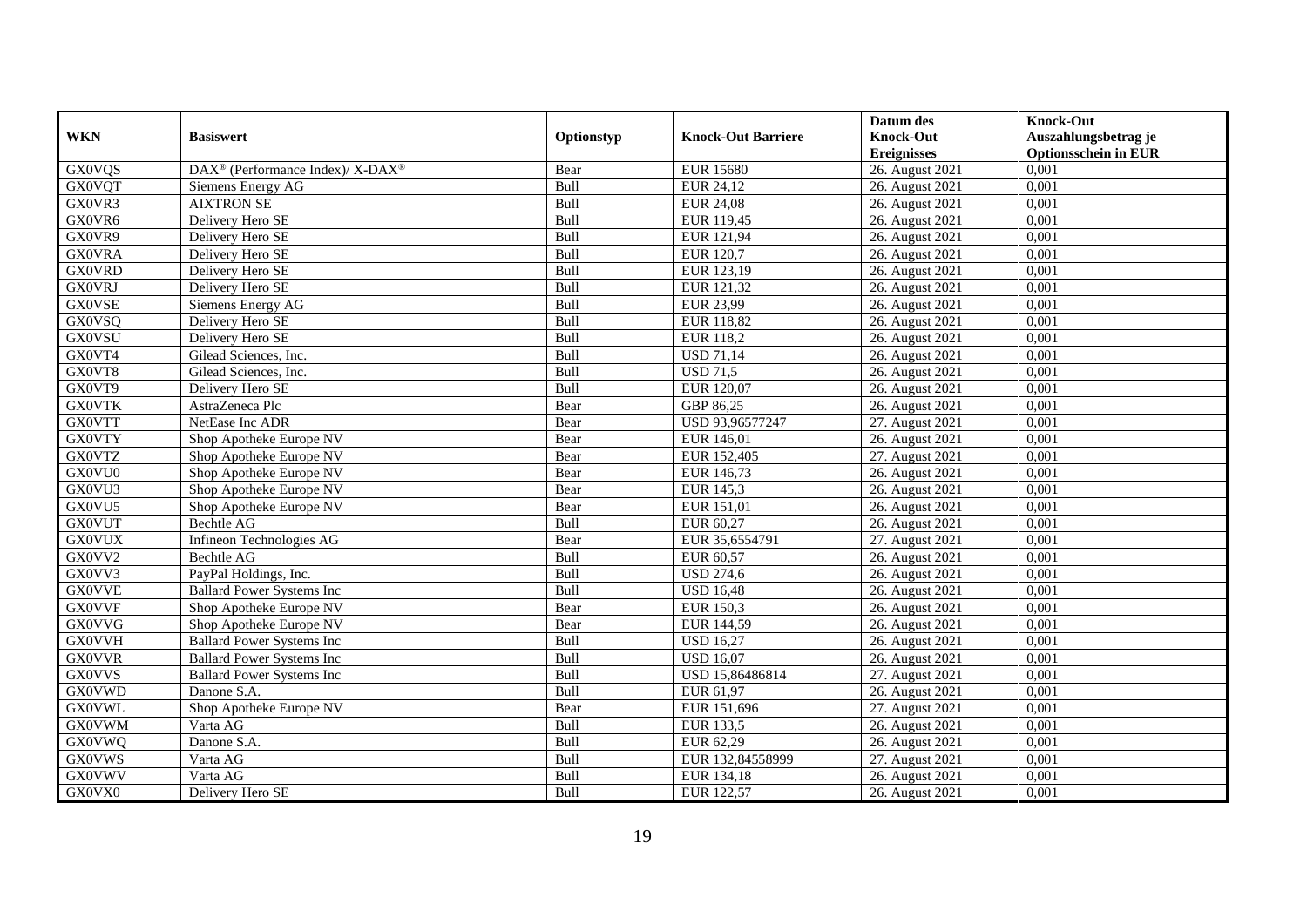|               |                                                                    |            |                           | Datum des          | <b>Knock-Out</b>            |
|---------------|--------------------------------------------------------------------|------------|---------------------------|--------------------|-----------------------------|
| <b>WKN</b>    | <b>Basiswert</b>                                                   | Optionstyp | <b>Knock-Out Barriere</b> | <b>Knock-Out</b>   | Auszahlungsbetrag je        |
|               |                                                                    |            |                           | <b>Ereignisses</b> | <b>Optionsschein in EUR</b> |
| GX0VX1        | Dow Jones Industrial Average <sup>®</sup> Index                    | Bear       | <b>USD 35440</b>          | 26. August 2021    | 0,001                       |
| GX0VX5        | DAX <sup>®</sup> (Performance Index)                               | Bull       | <b>EUR 15930</b>          | 26. August 2021    | 0,001                       |
| GX0VX9        | DAX <sup>®</sup> (Performance Index)                               | Bull       | <b>EUR 15925</b>          | 26. August 2021    | 0,001                       |
| <b>GX0VXF</b> | $\text{DAX}^{\otimes}$ (Performance Index)                         | Bull       | <b>EUR 15920</b>          | 26. August 2021    | 0,001                       |
| <b>GX0VXH</b> | DAX <sup>®</sup> (Performance Index)                               | Bull       | <b>EUR 15920</b>          | 26. August 2021    | 0,001                       |
| <b>GX0VXJ</b> | $\text{DAX}^{\textcircled{n}}$ (Performance Index)                 | Bull       | <b>EUR 15920</b>          | 26. August 2021    | 0,001                       |
| <b>GX0VXK</b> | $\text{DAX}^{\textcircled{n}}$ (Performance Index)                 | Bull       | <b>EUR 15920</b>          | 26. August 2021    | 0,001                       |
| <b>GX0VXL</b> | $DAX^{\otimes}$ (Performance Index)                                | Bull       | <b>EUR 15920</b>          | 26. August 2021    | 0,001                       |
| <b>GX0VXM</b> | $\text{DAX}^{\textcircled{D}}$ (Performance Index)                 | Bull       | <b>EUR 15910</b>          | 26. August 2021    | 0,001                       |
| <b>GX0VXP</b> | $DAX^{\otimes}$ (Performance Index)                                | Bull       | <b>EUR 15910</b>          | 26. August 2021    | 0,001                       |
| <b>GX0VXQ</b> | DAX <sup>®</sup> (Performance Index)                               | Bull       | <b>EUR 15910</b>          | 26. August 2021    | 0,001                       |
| <b>GX0VXR</b> | $\overline{\text{DAX}^{\otimes}}$ (Performance Index)              | Bull       | <b>EUR 15910</b>          | 26. August 2021    | 0,001                       |
| <b>GX0VXS</b> | $\text{DAX}^{\textcircled{n}}$ (Performance Index)                 | Bull       | <b>EUR 15910</b>          | 26. August 2021    | 0,001                       |
| <b>GX0VXT</b> | DAX <sup>®</sup> (Performance Index)                               | Bull       | <b>EUR 15900</b>          | 26. August 2021    | 0,001                       |
| <b>GX0VXU</b> | DAX <sup>®</sup> (Performance Index)                               | Bull       | <b>EUR 15900</b>          | 26. August 2021    | 0,001                       |
| <b>GX0VXV</b> | DAX <sup>®</sup> (Performance Index)                               | Bull       | <b>EUR 15900</b>          | 26. August 2021    | 0,001                       |
| <b>GX0VXW</b> | DAX <sup>®</sup> (Performance Index)                               | Bull       | <b>EUR 15900</b>          | 26. August 2021    | 0,001                       |
| <b>GX0VXX</b> | $\overline{\text{DAX}}^{\textcirc}$ (Performance Index)            | Bull       | <b>EUR 15890</b>          | 26. August 2021    | 0,001                       |
| <b>GX0VXY</b> | DAX <sup>®</sup> (Performance Index)                               | Bull       | <b>EUR 15890</b>          | 26. August 2021    | 0,001                       |
| GX0VY1        | NASDAQ-100 Index®                                                  | Bear       | <b>USD 15380</b>          | 27. August 2021    | 0,001                       |
| GX0VY2        | NASDAQ-100 Index®                                                  | Bear       | <b>USD 15360</b>          | 26. August 2021    | 0,001                       |
| GX0VY3        | DAX <sup>®</sup> (Performance Index)/ X-DAX <sup>®</sup>           | Bull       | <b>EUR 15900</b>          | 26. August 2021    | 0,001                       |
| GX0VY4        | $\text{DAX}^{\circledast}$ (Performance Index)/ X-DAX <sup>®</sup> | Bull       | <b>EUR 15900</b>          | 26. August 2021    | 0,001                       |
| GX0VY7        | S&P 500 <sup>®</sup> Index                                         | Bear       | <b>USD 4490</b>           | 26. August 2021    | 0,001                       |
| <b>GX0WUW</b> | 1 Feinunze Platin, Feinheit mind. 0,9995                           | Bear       | <b>USD 1012,91</b>        | 27. August 2021    | 0,001                       |
| GX0WV0        | 1 Feinunze Silber, Feinheit mind. 0,999                            | Bull       | USD 23,4876875            | 27. August 2021    | 0,001                       |
| <b>GX0WVF</b> | 1 Feinunze Palladium, Feinheit mind. 0,9995                        | Bull       | <b>USD 2397,81</b>        | 27. August 2021    | 0,001                       |
| <b>GX0WVK</b> | 1 Feinunze Palladium. Feinheit mind. 0.9995                        | Bull       | <b>USD 2403,894</b>       | 27. August 2021    | 0.001                       |
| <b>GX0WWD</b> | 1 Feinunze Silber, Feinheit mind. 0,999                            | Bull       | USD 23,36874169           | 27. August 2021    | 0,001                       |
| <b>GX0WWJ</b> | 1 Feinunze Silber, Feinheit mind. 0,999                            | Bull       | USD 23,42824284           | 27. August 2021    | 0,001                       |
| <b>GX0WWT</b> | 1 Feinunze Platin, Feinheit mind. 0,9995                           | Bear       | <b>USD 1015,41</b>        | 27. August 2021    | 0,001                       |
| GX0WX8        | Alibaba Group Holding Limited                                      | Bull       | <b>USD 164,96</b>         | 27. August 2021    | 0.001                       |
| <b>GX0WXQ</b> | Vivendi S.A.                                                       | Bear       | EUR 32,15                 | 27. August 2021    | 0,001                       |
| <b>GX0WXR</b> | Northern Trust Corporation                                         | Bear       | <b>USD 121,05</b>         | 27. August 2021    | 0,001                       |
| <b>GX0WXT</b> | Alibaba Group Holding Limited                                      | Bull       | <b>USD 159,95</b>         | 27. August 2021    | 0,001                       |
| <b>GX0WXX</b> | Alibaba Group Holding Limited                                      | Bull       | <b>USD 164,12</b>         | 27. August 2021    | 0,001                       |
| <b>GX0WYV</b> | Alibaba Group Holding Limited                                      | Bull       | <b>USD 162,45</b>         | 27. August 2021    | 0,001                       |
| <b>GX0WYW</b> | Alibaba Group Holding Limited                                      | Bull       | <b>USD 160,78</b>         | 27. August 2021    | 0,001                       |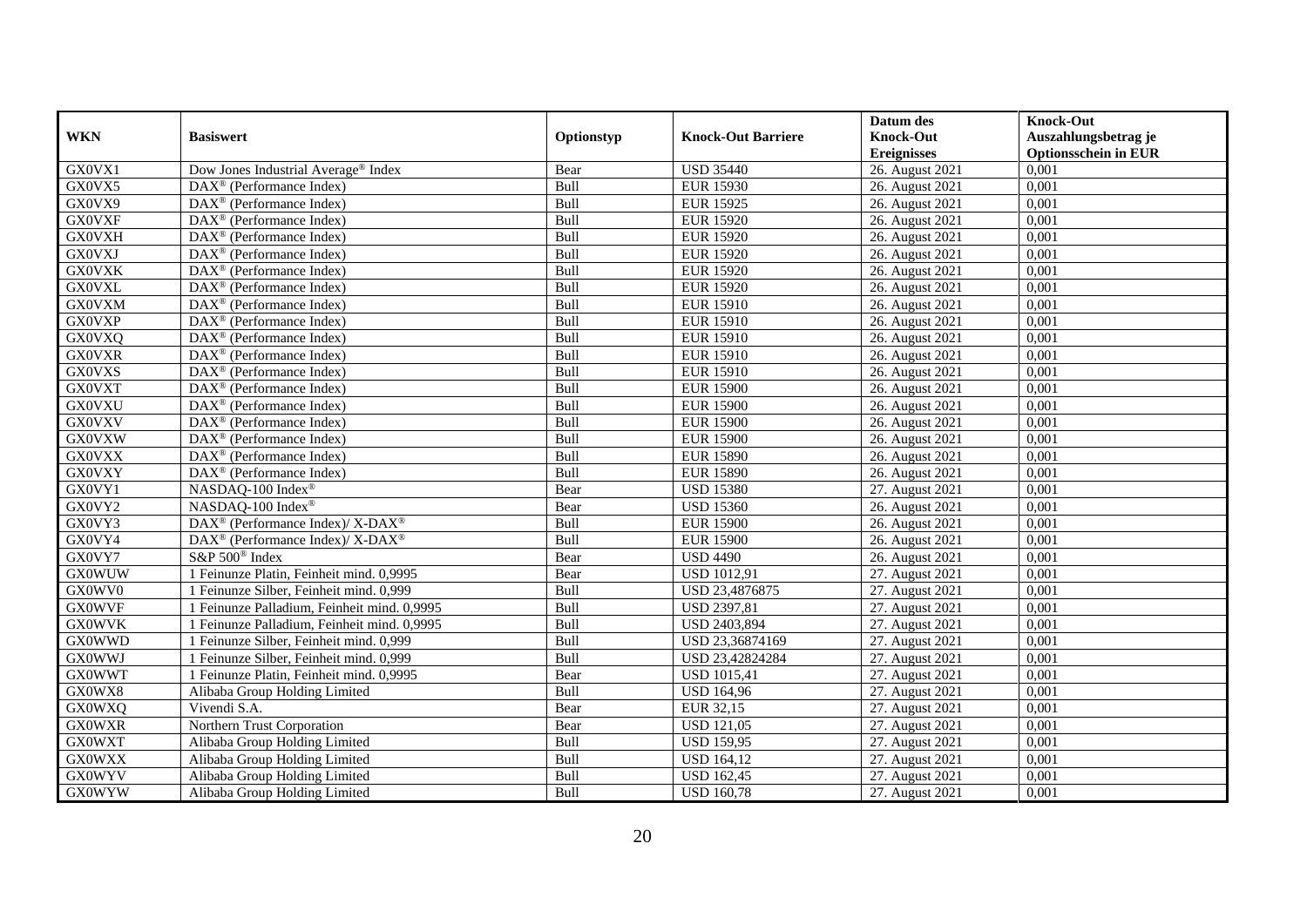|               |                                                         |            |                           | Datum des          | <b>Knock-Out</b>            |
|---------------|---------------------------------------------------------|------------|---------------------------|--------------------|-----------------------------|
| <b>WKN</b>    | <b>Basiswert</b>                                        | Optionstyp | <b>Knock-Out Barriere</b> | <b>Knock-Out</b>   | Auszahlungsbetrag je        |
|               |                                                         |            |                           | <b>Ereignisses</b> | <b>Optionsschein in EUR</b> |
| <b>GX0WYX</b> | Deere & Company                                         | Bear       | <b>USD 381,36</b>         | 27. August 2021    | 0,001                       |
| GX0WZ0        | BlackRock, Inc.                                         | Bear       | <b>USD 953,99</b>         | 27. August 2021    | 0,001                       |
| GX0WZ7        | Alibaba Group Holding Limited                           | Bull       | <b>USD 161,62</b>         | 27. August 2021    | 0,001                       |
| <b>GX0WZH</b> | Alibaba Group Holding Limited                           | Bull       | <b>USD 163,29</b>         | 27. August 2021    | 0,001                       |
| GX0X0W        | FleetCor Technologies, Inc.                             | Bull       | <b>USD 258,14</b>         | 27. August 2021    | 0,001                       |
| GX0X17        | Alibaba Group Holding Limited                           | Bull       | <b>USD 159,11</b>         | 27. August 2021    | 0,001                       |
| GX0X1D        | BioNTech SE - ADR                                       | Bull       | <b>USD 364,42</b>         | 27. August 2021    | 0,001                       |
| GX0X1M        | BioNTech SE - ADR                                       | Bull       | <b>USD 357,04</b>         | 27. August 2021    | 0,001                       |
| GX0X1N        | <b>BioNTech SE - ADR</b>                                | Bull       | <b>USD 360,73</b>         | 27. August 2021    | 0,001                       |
| GX0X1P        | BioNTech SE - ADR                                       | Bull       | <b>USD 358,88</b>         | 27. August 2021    | 0,001                       |
| GX0X1R        | BioNTech SE - ADR                                       | Bull       | <b>USD 355,19</b>         | 27. August 2021    | 0,001                       |
| GX0X23        | <b>BioNTech SE - ADR</b>                                | Bull       | <b>USD 362,57</b>         | 27. August 2021    | 0,001                       |
| GX0X2C        | Commerzbank AG                                          | Bull       | EUR 5,21                  | 27. August 2021    | 0,001                       |
| GX0X2M        | Intuit Inc.                                             | Bear       | <b>USD 562,24</b>         | 27. August 2021    | 0,001                       |
| GX0X2X        | Commerzbank AG                                          | Bull       | EUR 5,26                  | 27. August 2021    | 0,001                       |
| GX0X36        | Intuit Inc.                                             | Bear       | <b>USD 565,48</b>         | 27. August 2021    | 0,001                       |
| GX0X3Y        | Commerzbank AG                                          | Bull       | <b>EUR 5,29</b>           | 27. August 2021    | 0,001                       |
| GX0X42        | Commerzbank AG                                          | Bull       | EUR 5.23                  | 27. August 2021    | 0,001                       |
| GX0X46        | Deutsche Bank AG                                        | Bull       | EUR 10,35                 | 27. August 2021    | 0,001                       |
| GX0X4K        | Deutsche Bank AG                                        | Bull       | EUR 10,62                 | 27. August 2021    | 0,001                       |
| GX0X4M        | Deutsche Bank AG                                        | Bull       | EUR 10,67                 | 27. August 2021    | 0,001                       |
| GX0X4P        | Deutsche Bank AG                                        | Bull       | <b>EUR 10,51</b>          | 27. August 2021    | 0,001                       |
| GX0X4Q        | Deutsche Bank AG                                        | Bull       | <b>EUR 10,56</b>          | 27. August 2021    | 0,001                       |
| GX0X4R        | Deutsche Bank AG                                        | Bull       | <b>EUR 10,46</b>          | 27. August 2021    | 0,001                       |
| GX0X4U        | Evotec AG                                               | Bear       | EUR 42,73                 | 27. August 2021    | 0,001                       |
| GX0X4X        | Beiersdorf AG                                           | Bear       | EUR 103,28                | 27. August 2021    | 0,001                       |
| GX0X4Z        | Beiersdorf AG                                           | Bear       | EUR 103,79                | 27. August 2021    | 0,001                       |
| GX0X6F        | Mercadolibre Inc.                                       | Bull       | <b>USD 1832,36</b>        | 27. August 2021    | 0.001                       |
| GX0X6X        | Deutsche Bank AG                                        | Bull       | <b>EUR 10,4</b>           | 27. August 2021    | 0,001                       |
| GX0X73        | Mercadolibre Inc.                                       | Bull       | <b>USD 1844,62</b>        | 27. August 2021    | 0,001                       |
| GX0X77        | DAX <sup>®</sup> (Performance Index)                    | Bull       | <b>EUR 15785</b>          | 27. August 2021    | 0,001                       |
| <b>GX0X78</b> | DAX <sup>®</sup> (Performance Index)                    | Bull       | <b>EUR 16135</b>          | 27. August 2021    | 0.001                       |
| GX0X79        | $\overline{\text{DAX}^{\otimes}}$ (Performance Index)   | Bull       | <b>EUR 15820</b>          | 27. August 2021    | 0,001                       |
| GX0X7A        | DAX <sup>®</sup> (Performance Index)                    | Bull       | <b>EUR 16005</b>          | 27. August 2021    | 0,001                       |
| GX0X7B        | $\text{DAX}^{\textcircled{n}}$ (Performance Index)      | Bull       | EUR 16020                 | 27. August 2021    | 0,001                       |
| GX0X7D        | $\text{DAX}^{\textcircled{n}}$ (Performance Index)      | Bull       | <b>EUR 15845</b>          | 27. August 2021    | 0,001                       |
| GX0X7E        | $\text{DAX}^{\otimes}$ (Performance Index)              | Bull       | <b>EUR 15925</b>          | 27. August 2021    | 0,001                       |
| GX0X7G        | $\overline{\text{DAX}}^{\textcirc}$ (Performance Index) | Bull       | <b>EUR 16150</b>          | 27. August 2021    | 0,001                       |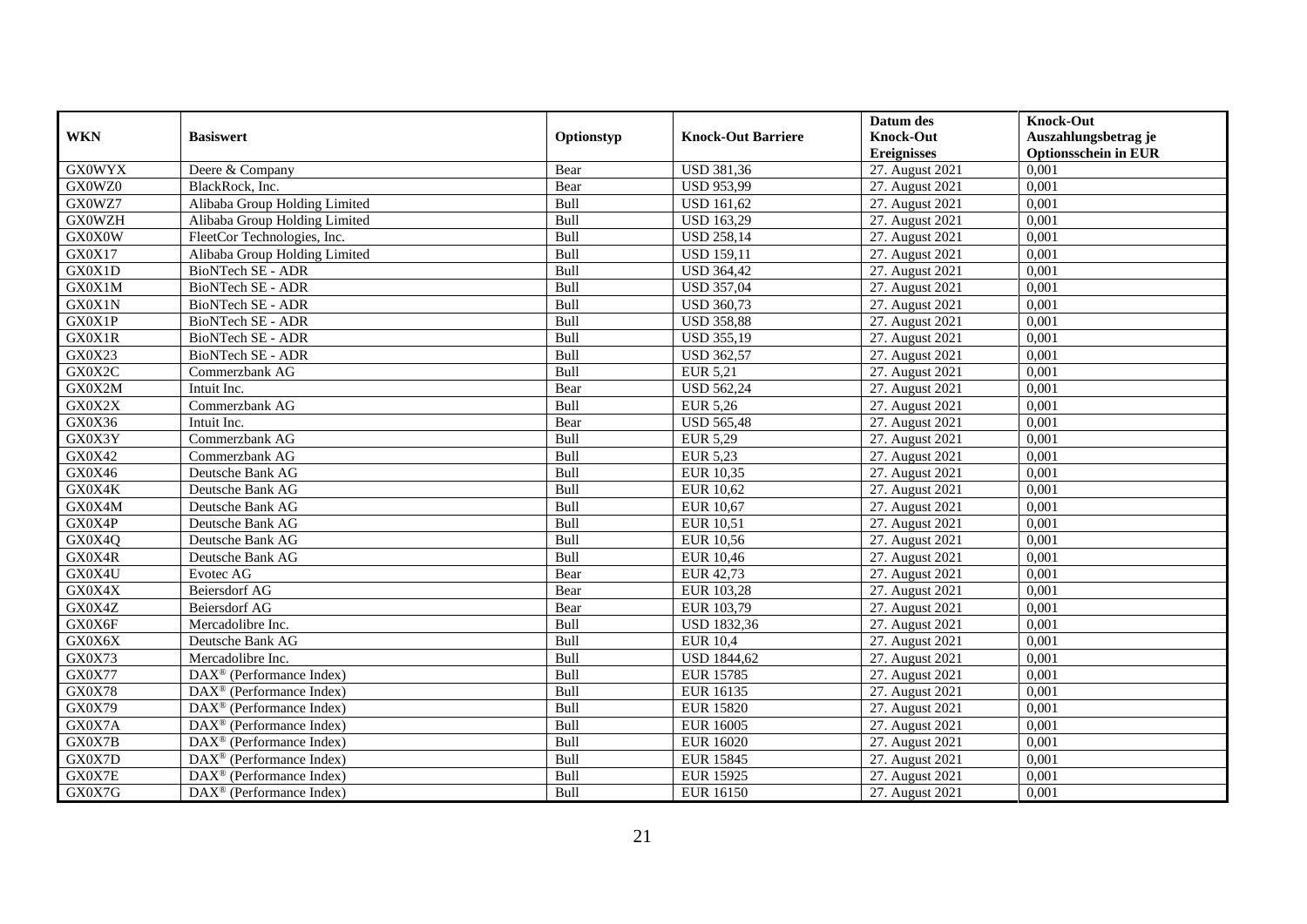|               |                                                              |            |                           | Datum des          | <b>Knock-Out</b>            |
|---------------|--------------------------------------------------------------|------------|---------------------------|--------------------|-----------------------------|
| <b>WKN</b>    | <b>Basiswert</b>                                             | Optionstyp | <b>Knock-Out Barriere</b> | <b>Knock-Out</b>   | Auszahlungsbetrag je        |
|               |                                                              |            |                           | <b>Ereignisses</b> | <b>Optionsschein in EUR</b> |
| GX0X7H        | $\overline{\text{DAX}}^{\textcircled{}}$ (Performance Index) | Bull       | <b>EUR 15880</b>          | 27. August 2021    | 0,001                       |
| GX0X7J        | $DAX^{\circledast}$ (Performance Index)                      | Bull       | <b>EUR 15930</b>          | 27. August 2021    | 0,001                       |
| GX0X7K        | $DAX^{\circledR}$ (Performance Index)                        | Bull       | <b>EUR 15965</b>          | 27. August 2021    | 0,001                       |
| GX0X7L        | $DAX^{\circledast}$ (Performance Index)                      | Bull       | <b>EUR 15865</b>          | 27. August 2021    | 0,001                       |
| GX0X7M        | DAX <sup>®</sup> (Performance Index)                         | Bull       | <b>EUR 16030</b>          | 27. August 2021    | 0,001                       |
| GX0X7P        | $\text{DAX}^{\circledast}$ (Performance Index)               | Bull       | <b>EUR 15800</b>          | 27. August 2021    | 0,001                       |
| GX0X7R        | $\overline{\text{DAX}}^{\textcirc}$ (Performance Index)      | Bull       | <b>EUR 16050</b>          | 27. August 2021    | 0,001                       |
| GX0X7S        | $\overline{\text{DAX}}^{\textcirc}$ (Performance Index)      | Bull       | <b>EUR 16045</b>          | 27. August 2021    | 0,001                       |
| GX0X7T        | $DAX^{\circledast}$ (Performance Index)                      | Bull       | <b>EUR 15760</b>          | 27. August 2021    | 0,001                       |
| GX0X7U        | DAX <sup>®</sup> (Performance Index)                         | Bull       | <b>EUR 15935</b>          | 27. August 2021    | 0,001                       |
| GX0X7V        | $\overline{\text{DAX}^{\otimes}}$ (Performance Index)        | Bull       | <b>EUR 16000</b>          | 27. August 2021    | 0,001                       |
| GX0X7X        | $\text{DAX}^{\circledast}$ (Performance Index)               | Bull       | <b>EUR 15885</b>          | 27. August 2021    | 0,001                       |
| GX0X7Y        | $DAX^{\circledast}$ (Performance Index)                      | Bull       | <b>EUR 15770</b>          | 27. August 2021    | 0,001                       |
| <b>GX0X80</b> | $DAX^{\circledR}$ (Performance Index)                        | Bull       | <b>EUR 16065</b>          | 27. August 2021    | 0.001                       |
| GX0X81        | DAX <sup>®</sup> (Performance Index)                         | Bull       | <b>EUR 15970</b>          | 27. August 2021    | 0,001                       |
| <b>GX0X82</b> | DAX <sup>®</sup> (Performance Index)                         | Bull       | <b>EUR 16175</b>          | 27. August 2021    | 0,001                       |
| GX0X83        | DAX <sup>®</sup> (Performance Index)                         | Bull       | <b>EUR 15840</b>          | 27. August 2021    | 0,001                       |
| GX0X85        | $\text{DAX}^{\circledast}$ (Performance Index)               | Bull       | <b>EUR 16180</b>          | 27. August 2021    | 0,001                       |
| GX0X86        | $\text{DAX}^{\textcircled{}}$ (Performance Index)            | Bear       | <b>EUR 15830</b>          | 27. August 2021    | 0,001                       |
| GX0X87        | $DAX^{\circledast}$ (Performance Index)                      | Bull       | EUR 16170                 | 27. August 2021    | 0,001                       |
| GX0X89        | $DAX^{\circledast}$ (Performance Index)                      | Bull       | <b>EUR 15990</b>          | 27. August 2021    | 0,001                       |
| GX0X8A        | $DAX^{\circledR}$ (Performance Index)                        | Bull       | <b>EUR 15825</b>          | 27. August 2021    | 0,001                       |
| GX0X8B        | $\text{DAX}^{\textcircled{}}$ (Performance Index)            | Bull       | <b>EUR 16090</b>          | 27. August 2021    | 0,001                       |
| GX0X8C        | DAX <sup>®</sup> (Performance Index)                         | Bear       | <b>EUR 15825</b>          | 27. August 2021    | 0,001                       |
| GX0X8E        | $DAX^{\circledR}$ (Performance Index)                        | Bull       | <b>EUR 15950</b>          | 27. August 2021    | 0,001                       |
| GX0X8F        | $DAX^{\circledast}$ (Performance Index)                      | Bull       | <b>EUR 15805</b>          | 27. August 2021    | 0,001                       |
| GX0X8H        | DAX <sup>®</sup> (Performance Index)                         | Bull       | <b>EUR 16160</b>          | 27. August 2021    | 0,001                       |
| GX0X8J        | $\text{DAX}^{\textcircled{}}$ (Performance Index)            | Bull       | EUR 16015                 | 27. August 2021    | 0,001                       |
| GX0X8K        | $DAX^{\circledast}$ (Performance Index)                      | Bull       | <b>EUR 15860</b>          | 27. August 2021    | 0,001                       |
| GX0X8L        | $\text{DAX}^{\textcircled{}}$ (Performance Index)            | Bull       | EUR 16145                 | 27. August 2021    | 0,001                       |
| GX0X8M        | DAX <sup>®</sup> (Performance Index)                         | Bull       | <b>EUR 15875</b>          | 27. August 2021    | 0,001                       |
| GX0X8N        | $\text{DAX}^{\otimes}$ (Performance Index)                   | Bull       | <b>EUR 15900</b>          | 27. August 2021    | 0,001                       |
| GX0X8P        | $\text{DAX}^{\otimes}$ (Performance Index)                   | Bull       | <b>EUR 15780</b>          | 27. August 2021    | 0,001                       |
| GX0X8Q        | $\overline{\text{DAX}^{\otimes}}$ (Performance Index)        | Bull       | <b>EUR 16070</b>          | 27. August 2021    | 0,001                       |
| GX0X8R        | $\text{DAX}^{\circledast}$ (Performance Index)               | Bull       | <b>EUR 16120</b>          | 27. August 2021    | 0,001                       |
| GX0X8S        | $\text{DAX}^{\textcircled{}}$ (Performance Index)            | Bull       | EUR 16115                 | 27. August 2021    | 0,001                       |
| GX0X8T        | $DAX^{\circledast}$ (Performance Index)                      | Bull       | <b>EUR 16100</b>          | 27. August 2021    | 0,001                       |
| GX0X8U        | $\text{DAX}^{\circledast}$ (Performance Index)               | Bull       | <b>EUR 15920</b>          | 27. August 2021    | 0,001                       |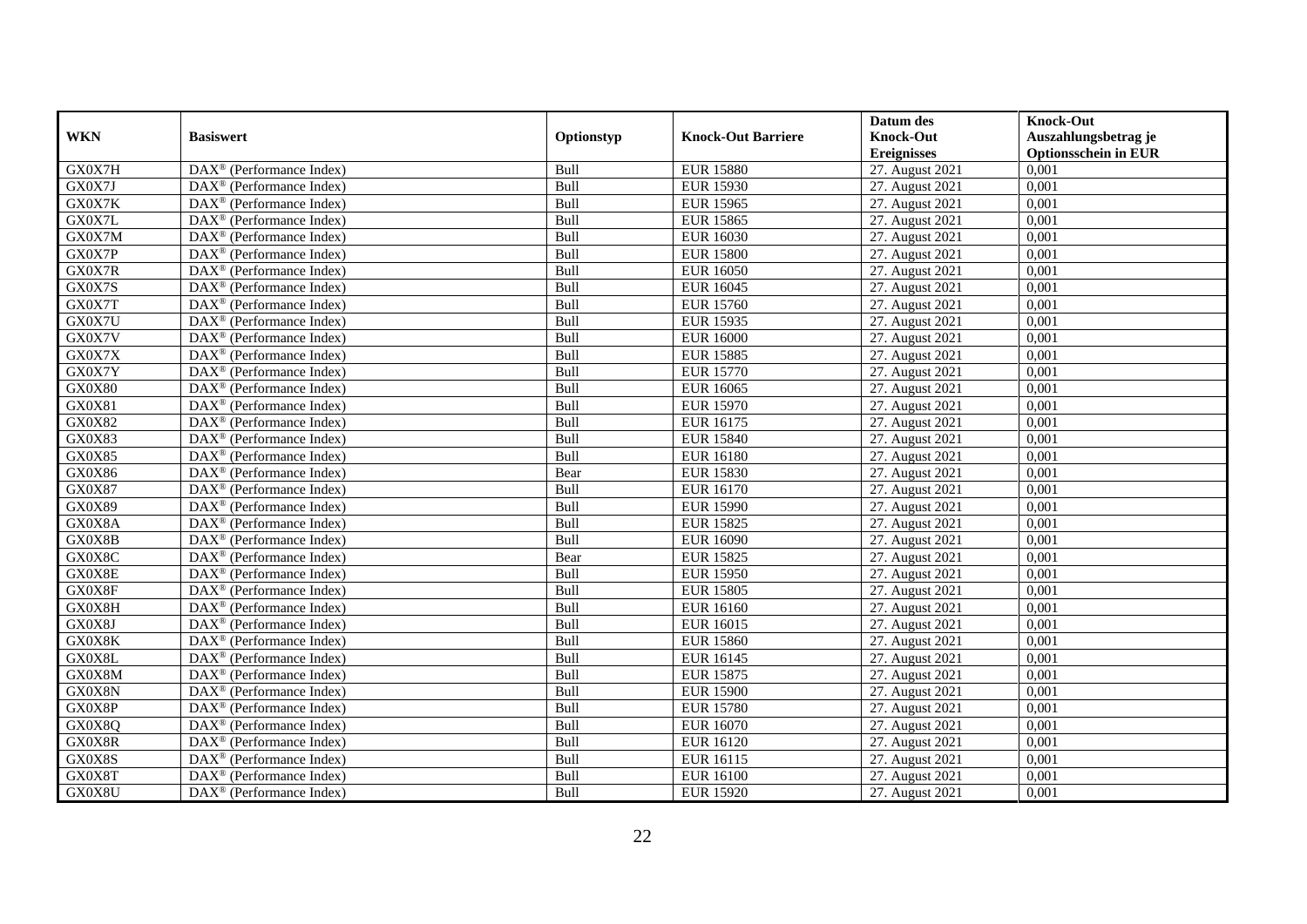|               |                                                         |            |                           | Datum des          | <b>Knock-Out</b>            |
|---------------|---------------------------------------------------------|------------|---------------------------|--------------------|-----------------------------|
| <b>WKN</b>    | <b>Basiswert</b>                                        | Optionstyp | <b>Knock-Out Barriere</b> | <b>Knock-Out</b>   | Auszahlungsbetrag je        |
|               |                                                         |            |                           | <b>Ereignisses</b> | <b>Optionsschein in EUR</b> |
| GX0X8V        | DAX <sup>®</sup> (Performance Index)                    | Bull       | <b>EUR 15980</b>          | 27. August 2021    | 0,001                       |
| GX0X8W        | $\text{DAX}^{\circledast}$ (Performance Index)          | Bull       | <b>EUR 16025</b>          | 27. August 2021    | 0,001                       |
| GX0X8X        | $DAX^{\circledR}$ (Performance Index)                   | Bull       | <b>EUR 16080</b>          | 27. August 2021    | 0,001                       |
| GX0X8Y        | DAX <sup>®</sup> (Performance Index)                    | Bull       | <b>EUR 15835</b>          | 27. August 2021    | 0,001                       |
| GX0X8Z        | DAX <sup>®</sup> (Performance Index)                    | Bull       | <b>EUR 15945</b>          | 27. August 2021    | 0,001                       |
| GX0X90        | $\text{DAX}^{\textcircled{p}}$ (Performance Index)      | Bull       | <b>EUR 15870</b>          | 27. August 2021    | 0,001                       |
| GX0X91        | $DAX^{\otimes}$ (Performance Index)                     | Bull       | <b>EUR 15815</b>          | 27. August 2021    | 0,001                       |
| GX0X92        | $\overline{\text{DAX}}^{\textcirc}$ (Performance Index) | Bull       | <b>EUR 15775</b>          | 27. August 2021    | 0,001                       |
| GX0X93        | $\text{DAX}^{\circledast}$ (Performance Index)          | Bull       | <b>EUR 15895</b>          | 27. August 2021    | 0,001                       |
| GX0X94        | DAX <sup>®</sup> (Performance Index)                    | Bull       | <b>EUR 16010</b>          | 27. August 2021    | 0.001                       |
| GX0X95        | $\overline{\text{DAX}^{\otimes}}$ (Performance Index)   | Bull       | <b>EUR 16040</b>          | 27. August 2021    | 0,001                       |
| GX0X96        | DAX <sup>®</sup> (Performance Index)                    | Bull       | <b>EUR 15855</b>          | 27. August 2021    | 0,001                       |
| GX0X97        | $\text{DAX}^{\textcircled{n}}$ (Performance Index)      | Bull       | <b>EUR 16130</b>          | 27. August 2021    | 0,001                       |
| <b>GX0X98</b> | DAX <sup>®</sup> (Performance Index)                    | Bull       | <b>EUR 15960</b>          | 27. August 2021    | 0.001                       |
| GX0X99        | $\overline{\text{DAX}^{\otimes}}$ (Performance Index)   | Bull       | <b>EUR 15830</b>          | 27. August 2021    | 0,001                       |
| GX0X9A        | DAX <sup>®</sup> (Performance Index)                    | Bull       | <b>EUR 16035</b>          | 27. August 2021    | 0,001                       |
| GX0X9B        | DAX <sup>®</sup> (Performance Index)                    | Bull       | <b>EUR 16155</b>          | 27. August 2021    | 0,001                       |
| GX0X9C        | DAX <sup>®</sup> (Performance Index)                    | Bull       | <b>EUR 15985</b>          | 27. August 2021    | 0,001                       |
| GX0X9E        | $\text{DAX}^{\otimes}$ (Performance Index)              | Bull       | <b>EUR 15940</b>          | 27. August 2021    | 0,001                       |
| GX0X9F        | $\text{DAX}^{\otimes}$ (Performance Index)              | Bull       | <b>EUR 16105</b>          | 27. August 2021    | 0,001                       |
| GX0X9G        | DAX <sup>®</sup> (Performance Index)                    | Bull       | <b>EUR 15790</b>          | 27. August 2021    | 0,001                       |
| GX0X9H        | $DAX^{\circledR}$ (Performance Index)                   | Bull       | <b>EUR 16085</b>          | 27. August 2021    | 0,001                       |
| GX0X9J        | $\text{DAX}^{\textcircled{D}}$ (Performance Index)      | Bull       | <b>EUR 16095</b>          | 27. August 2021    | 0,001                       |
| GX0X9K        | $\text{DAX}^{\textcircled{p}}$ (Performance Index)      | Bull       | <b>EUR 15995</b>          | 27. August 2021    | 0,001                       |
| GX0X9L        | $DAX^{\circledR}$ (Performance Index)                   | Bull       | <b>EUR 16060</b>          | 27. August 2021    | 0,001                       |
| GX0X9N        | DAX <sup>®</sup> (Performance Index)                    | Bull       | <b>EUR 15765</b>          | 27. August 2021    | 0,001                       |
| GX0X9P        | DAX <sup>®</sup> (Performance Index)                    | Bull       | <b>EUR 16165</b>          | 27. August 2021    | 0,001                       |
| GX0X9Q        | DAX <sup>®</sup> (Performance Index)                    | Bull       | <b>EUR 15795</b>          | 27. August 2021    | 0,001                       |
| GX0X9R        | $\text{DAX}^{\otimes}$ (Performance Index)              | Bull       | EUR 16075                 | 27. August 2021    | 0,001                       |
| GX0X9S        | $\text{DAX}^{\textcircled{n}}$ (Performance Index)      | Bull       | <b>EUR 15890</b>          | 27. August 2021    | 0,001                       |
| GX0X9T        | DAX <sup>®</sup> (Performance Index)                    | Bull       | <b>EUR 16110</b>          | 27. August 2021    | 0,001                       |
| GX0X9U        | DAX <sup>®</sup> (Performance Index)                    | Bull       | <b>EUR 15755</b>          | 27. August 2021    | 0,001                       |
| GX0X9V        | $\overline{\text{DAX}^{\otimes}}$ (Performance Index)   | Bull       | <b>EUR 16140</b>          | 27. August 2021    | 0,001                       |
| GX0X9W        | $\overline{\text{DAX}}^{\textcirc}$ (Performance Index) | Bear       | <b>EUR 15760</b>          | 27. August 2021    | 0,001                       |
| GX0X9X        | $\text{DAX}^{\textcircled{n}}$ (Performance Index)      | Bear       | <b>EUR 15755</b>          | 27. August 2021    | 0,001                       |
| GX0X9Y        | DAX <sup>®</sup> (Performance Index)                    | Bear       | <b>EUR 15750</b>          | 27. August 2021    | 0,001                       |
| GX0X9Z        | $\text{DAX}^{\otimes}$ (Performance Index)              | Bear       | <b>EUR 15775</b>          | 27. August 2021    | 0,001                       |
| GX0XA0        | $\overline{\text{DAX}}^{\textcirc}$ (Performance Index) | Bull       | <b>EUR 15905</b>          | 27. August 2021    | 0,001                       |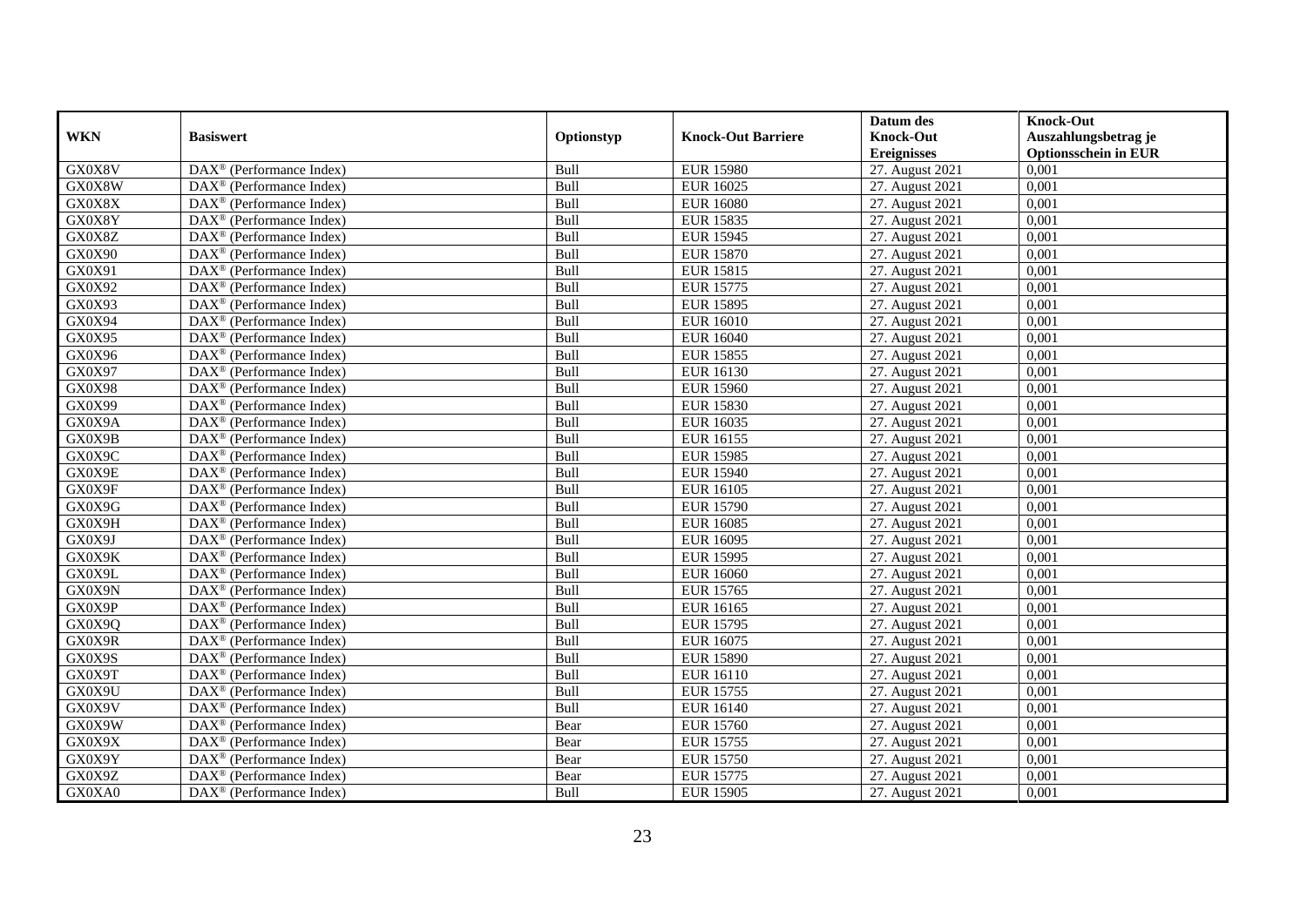|               |                                                         |            |                           | Datum des          | <b>Knock-Out</b>            |
|---------------|---------------------------------------------------------|------------|---------------------------|--------------------|-----------------------------|
| <b>WKN</b>    | <b>Basiswert</b>                                        | Optionstyp | <b>Knock-Out Barriere</b> | <b>Knock-Out</b>   | Auszahlungsbetrag je        |
|               |                                                         |            |                           | <b>Ereignisses</b> | <b>Optionsschein in EUR</b> |
| GX0XA1        | $\overline{\text{DAX}}^{\textcirc}$ (Performance Index) | Bear       | <b>EUR 15810</b>          | 27. August 2021    | 0,001                       |
| GX0XA2        | $DAX^{\circledR}$ (Performance Index)                   | Bull       | <b>EUR 16125</b>          | 27. August 2021    | 0,001                       |
| GX0XA3        | DAX <sup>®</sup> (Performance Index)                    | Bull       | <b>EUR 15910</b>          | 27. August 2021    | 0,001                       |
| GX0XA4        | $\text{DAX}^{\otimes}$ (Performance Index)              | Bear       | <b>EUR 15785</b>          | 27. August 2021    | 0,001                       |
| GX0XA5        | DAX <sup>®</sup> (Performance Index)                    | Bear       | <b>EUR 15790</b>          | 27. August 2021    | 0,001                       |
| GX0XA6        | $\text{DAX}^{\circledast}$ (Performance Index)          | Bear       | <b>EUR 15700</b>          | 27. August 2021    | 0,001                       |
| GX0XA7        | $\text{DAX}^{\textcircled{n}}$ (Performance Index)      | Bear       | <b>EUR 15800</b>          | 27. August 2021    | 0,001                       |
| GX0XA8        | $\text{DAX}^{\textcircled{}}$ (Performance Index)       | Bear       | <b>EUR 15780</b>          | 27. August 2021    | 0,001                       |
| GX0XA9        | $\text{DAX}^{\textcircled{D}}$ (Performance Index)      | Bear       | <b>EUR 15670</b>          | 27. August 2021    | 0,001                       |
| <b>GX0XAA</b> | $DAX^{\otimes}$ (Performance Index)                     | Bear       | <b>EUR 15695</b>          | 27. August 2021    | 0,001                       |
| <b>GX0XAB</b> | $\overline{\text{DAX}}^{\textcirc}$ (Performance Index) | Bear       | <b>EUR 15715</b>          | 27. August 2021    | 0,001                       |
| <b>GX0XAC</b> | $\overline{\text{DAX}^{\otimes}}$ (Performance Index)   | Bear       | <b>EUR 15795</b>          | 27. August 2021    | 0,001                       |
| GX0XAD        | $\text{DAX}^{\textcircled{n}}$ (Performance Index)      | Bear       | <b>EUR 15725</b>          | 27. August 2021    | 0,001                       |
| <b>GX0XAE</b> | DAX <sup>®</sup> (Performance Index)                    | Bear       | <b>EUR 15805</b>          | 27. August 2021    | 0,001                       |
| <b>GX0XAF</b> | DAX <sup>®</sup> (Performance Index)                    | Bear       | <b>EUR 15735</b>          | 27. August 2021    | 0,001                       |
| <b>GX0XAG</b> | DAX <sup>®</sup> (Performance Index)                    | Bear       | <b>EUR 15690</b>          | 27. August 2021    | 0,001                       |
| <b>GX0XAH</b> | DAX <sup>®</sup> (Performance Index)                    | Bear       | <b>EUR 15595</b>          | 27. August 2021    | 0,001                       |
| <b>GX0XAJ</b> | $DAX^{\circledR}$ (Performance Index)                   | Bear       | <b>EUR 15605</b>          | 27. August 2021    | 0,001                       |
| <b>GX0XAK</b> | DAX <sup>®</sup> (Performance Index)                    | Bear       | <b>EUR 15820</b>          | 27. August 2021    | 0,001                       |
| <b>GX0XAL</b> | DAX <sup>®</sup> (Performance Index)                    | Bear       | <b>EUR 15740</b>          | 27. August 2021    | 0,001                       |
| <b>GX0XAM</b> | DAX <sup>®</sup> (Performance Index)                    | Bear       | <b>EUR 15625</b>          | 27. August 2021    | 0,001                       |
| <b>GX0XAN</b> | $\overline{\text{DAX}^{\otimes}}$ (Performance Index)   | Bear       | <b>EUR 15680</b>          | 27. August 2021    | 0,001                       |
| <b>GX0XAP</b> | $\text{DAX}^{\circledast}$ (Performance Index)          | Bear       | <b>EUR 15610</b>          | 27. August 2021    | 0,001                       |
| GX0XAQ        | DAX <sup>®</sup> (Performance Index)                    | Bear       | <b>EUR 15615</b>          | 27. August 2021    | 0,001                       |
| <b>GX0XAR</b> | DAX <sup>®</sup> (Performance Index)                    | Bear       | <b>EUR 15730</b>          | 27. August 2021    | 0,001                       |
| <b>GX0XAS</b> | $\text{DAX}^{\otimes}$ (Performance Index)              | Bear       | <b>EUR 15600</b>          | 27. August 2021    | 0,001                       |
| <b>GX0XAT</b> | $\text{DAX}^{\circledast}$ (Performance Index)          | Bear       | <b>EUR 15645</b>          | 27. August 2021    | 0,001                       |
| <b>GX0XAU</b> | $\text{DAX}^{\textcircled{D}}$ (Performance Index)      | Bear       | <b>EUR 15665</b>          | 27. August 2021    | 0.001                       |
| <b>GX0XAV</b> | $\text{DAX}^{\textcircled{D}}$ (Performance Index)      | Bear       | <b>EUR 15655</b>          | 27. August 2021    | 0,001                       |
| <b>GX0XAW</b> | $DAX^{\otimes}$ (Performance Index)                     | Bear       | <b>EUR 15660</b>          | 27. August 2021    | 0,001                       |
| <b>GX0XAX</b> | DAX <sup>®</sup> (Performance Index)                    | Bear       | <b>EUR 15620</b>          | 27. August 2021    | 0,001                       |
| <b>GX0XAZ</b> | $\text{DAX}^{\otimes}$ (Performance Index)              | Bear       | <b>EUR 15555</b>          | 27. August 2021    | 0.001                       |
| GX0XB2        | $\overline{\text{DAX}^{\otimes}}$ (Performance Index)   | Bear       | <b>EUR 15650</b>          | 27. August 2021    | 0,001                       |
| GX0XB4        | DAX <sup>®</sup> (Performance Index)                    | Bear       | <b>EUR 15565</b>          | 27. August 2021    | 0,001                       |
| GX0XB5        | $\text{DAX}^{\textcircled{n}}$ (Performance Index)      | Bear       | <b>EUR 15635</b>          | 27. August 2021    | 0,001                       |
| GX0XB6        | $\text{DAX}^{\textcircled{n}}$ (Performance Index)      | Bear       | <b>EUR 15575</b>          | 27. August 2021    | 0,001                       |
| GX0XB7        | $\text{DAX}^{\otimes}$ (Performance Index)              | Bear       | <b>EUR 15570</b>          | 27. August 2021    | 0,001                       |
| GX0XB9        | $\overline{\text{DAX}}^{\textcirc}$ (Performance Index) | Bear       | <b>EUR 15560</b>          | 27. August 2021    | 0,001                       |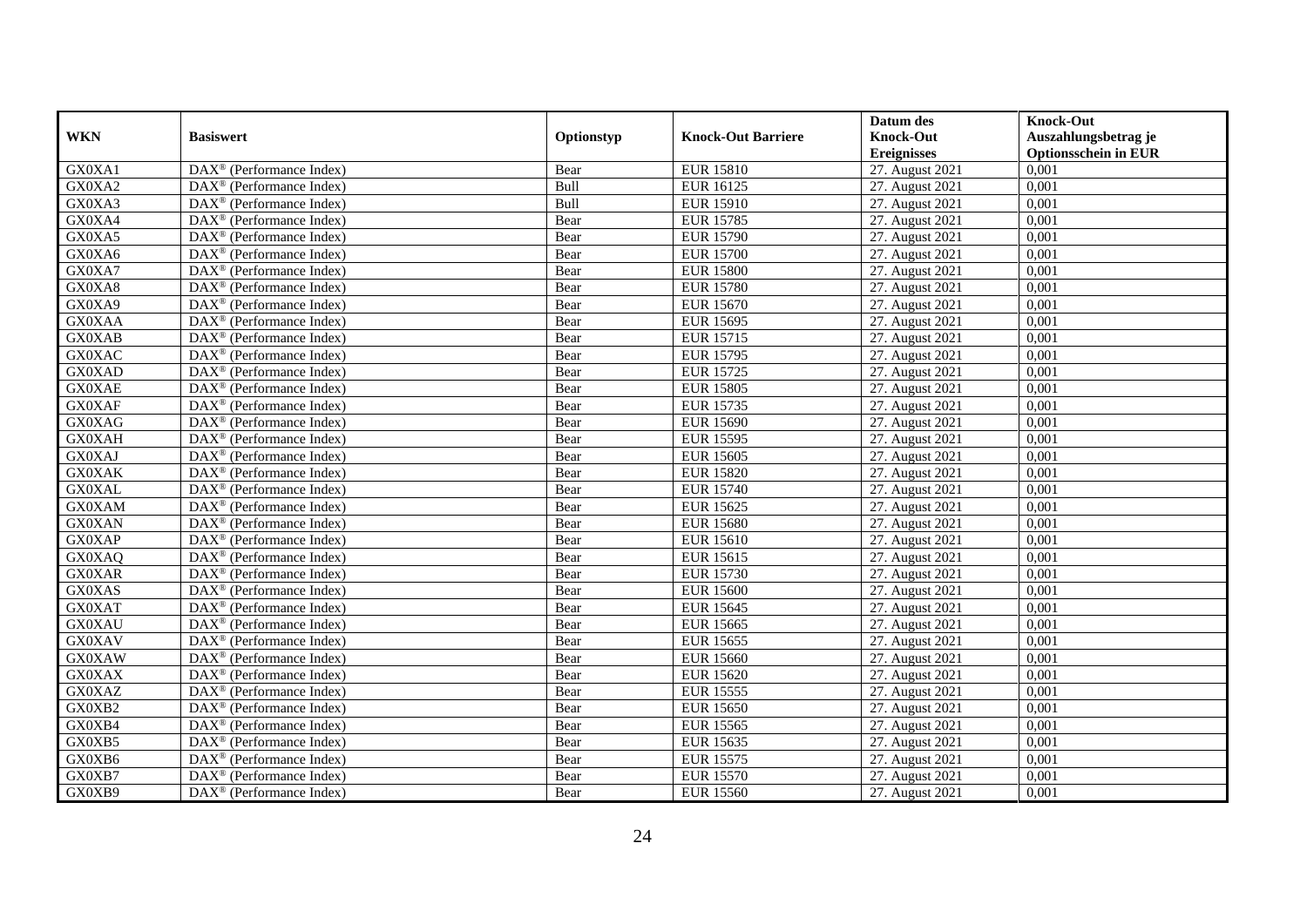|               |                                                                    |            |                           | Datum des          | <b>Knock-Out</b>            |
|---------------|--------------------------------------------------------------------|------------|---------------------------|--------------------|-----------------------------|
| <b>WKN</b>    | <b>Basiswert</b>                                                   | Optionstyp | <b>Knock-Out Barriere</b> | <b>Knock-Out</b>   | Auszahlungsbetrag je        |
|               |                                                                    |            |                           | <b>Ereignisses</b> | <b>Optionsschein in EUR</b> |
| <b>GX0XBA</b> | DAX <sup>®</sup> (Performance Index)                               | Bear       | <b>EUR 15630</b>          | 27. August 2021    | 0,001                       |
| <b>GX0XBC</b> | $\text{DAX}^{\textcircled{p}}$ (Performance Index)                 | Bear       | <b>EUR 15580</b>          | 27. August 2021    | 0,001                       |
| <b>GX0XBD</b> | $\text{DAX}^{\circledast}$ (Performance Index)/ X-DAX <sup>®</sup> | Bull       | <b>EUR 15860</b>          | 27. August 2021    | 0,001                       |
| <b>GX0XBE</b> | DAX <sup>®</sup> (Performance Index)/ X-DAX <sup>®</sup>           | Bull       | <b>EUR 15855</b>          | 27. August 2021    | 0,001                       |
| <b>GX0XBF</b> | DAX <sup>®</sup> (Performance Index)                               | Bull       | <b>EUR 16055</b>          | 27. August 2021    | 0,001                       |
| <b>GX0XBG</b> | $\text{DAX}^{\textcircled{p}}$ (Performance Index)                 | Bear       | <b>EUR 15815</b>          | 27. August 2021    | 0,001                       |
| <b>GX0XBH</b> | $\text{DAX}^{\circledR}$ (Performance Index)/ X-DAX <sup>®</sup>   | Bull       | <b>EUR 15850</b>          | 27. August 2021    | 0,001                       |
| <b>GX0XBJ</b> | DAX <sup>®</sup> (Performance Index)/ X-DAX <sup>®</sup>           | Bull       | <b>EUR 15840</b>          | 27. August 2021    | 0,001                       |
| <b>GX0XBK</b> | $DAX^{\circledR}$ (Performance Index)                              | Bear       | <b>EUR 15585</b>          | 27. August 2021    | 0,001                       |
| <b>GX0XBL</b> | $\text{DAX}^{\circledR}$ (Performance Index)/ X-DAX <sup>®</sup>   | Bull       | <b>EUR 15865</b>          | 27. August 2021    | 0,001                       |
| <b>GX0XBM</b> | $\text{DAX}^{\textcircled{n}}$ (Performance Index)                 | Bull       | <b>EUR 15915</b>          | 27. August 2021    | 0,001                       |
| <b>GX0XBN</b> | DAX <sup>®</sup> (Performance Index)                               | Bear       | <b>EUR 15590</b>          | 27. August 2021    | 0,001                       |
| <b>GX0XBP</b> | $\text{DAX}^{\circledast}$ (Performance Index)/ X-DAX <sup>®</sup> | Bull       | <b>EUR 15815</b>          | 27. August 2021    | 0,001                       |
| <b>GX0XBQ</b> | DAX <sup>®</sup> (Performance Index)                               | Bull       | <b>EUR 15810</b>          | 27. August 2021    | 0,001                       |
| <b>GX0XBR</b> | DAX <sup>®</sup> (Performance Index)/ X-DAX <sup>®</sup>           | Bull       | <b>EUR 15805</b>          | 27. August 2021    | 0,001                       |
| <b>GX0XBS</b> | DAX <sup>®</sup> (Performance Index)/ X-DAX <sup>®</sup>           | Bull       | <b>EUR 15800</b>          | 27. August 2021    | 0,001                       |
| <b>GX0XBT</b> | DAX <sup>®</sup> (Performance Index)/ X-DAX <sup>®</sup>           | Bull       | <b>EUR 15780</b>          | 27. August 2021    | 0,001                       |
| <b>GX0XBU</b> | $\overline{\text{DAX}^{\otimes}}$ (Performance Index)              | Bear       | <b>EUR 15765</b>          | 27. August 2021    | 0,001                       |
| <b>GX0XBV</b> | $\text{DAX}^{\circledast}$ (Performance Index)/ X-DAX <sup>®</sup> | Bull       | <b>EUR 15770</b>          | 27. August 2021    | 0,001                       |
| <b>GX0XBW</b> | $\text{DAX}^{\circledast}$ (Performance Index)/ X-DAX <sup>®</sup> | Bull       | <b>EUR 15765</b>          | 27. August 2021    | 0,001                       |
| <b>GX0XBX</b> | $DAX^{\circledast}$ (Performance Index)/ X-DAX <sup>®</sup>        | Bull       | <b>EUR 15820</b>          | 27. August 2021    | 0,001                       |
| <b>GX0XBY</b> | $\overline{\text{DAX}}^{\textcirc}$ (Performance Index)            | Bear       | <b>EUR 15685</b>          | 27. August 2021    | 0,001                       |
| <b>GX0XBZ</b> | DAX <sup>®</sup> (Performance Index)                               | Bear       | <b>EUR 15770</b>          | 27. August 2021    | 0,001                       |
| GX0XC0        | $\text{DAX}^{\textcircled{p}}$ (Performance Index)                 | Bear       | <b>EUR 15710</b>          | 27. August 2021    | 0,001                       |
| GX0XC1        | $\text{DAX}^{\circledast}$ (Performance Index)/ X-DAX <sup>®</sup> | Bull       | <b>EUR 15830</b>          | 27. August 2021    | 0,001                       |
| GX0XC2        | $\text{DAX}^{\circledast}$ (Performance Index)/ X-DAX <sup>®</sup> | Bull       | <b>EUR 15810</b>          | 27. August 2021    | 0,001                       |
| GX0XC3        | $\text{DAX}^{\circledast}$ (Performance Index)/ X-DAX <sup>®</sup> | Bull       | <b>EUR 15755</b>          | 27. August 2021    | 0,001                       |
| GX0XC4        | $\overline{\text{DAX}^{\otimes}}$ (Performance Index)              | Bear       | <b>EUR 15720</b>          | 27. August 2021    | 0,001                       |
| GX0XC5        | $\text{DAX}^{\circledR}$ (Performance Index)/ X-DAX <sup>®</sup>   | Bull       | <b>EUR 15785</b>          | 27. August 2021    | 0,001                       |
| GX0XC8        | $DAX^{\circledR}$ (Performance Index)                              | Bear       | <b>EUR 15745</b>          | 27. August 2021    | 0.001                       |
| GX0XC9        | $DAX^{\circledcirc}$ (Performance Index)/ X-DAX <sup>®</sup>       | Bull       | <b>EUR 15935</b>          | 27. August 2021    | 0,001                       |
| <b>GX0XCB</b> | $\text{DAX}^{\circledR}$ (Performance Index)/ X-DAX <sup>®</sup>   | Bull       | <b>EUR 15760</b>          | 27. August 2021    | 0,001                       |
| <b>GX0XCC</b> | DAX <sup>®</sup> (Performance Index)/ X-DAX <sup>®</sup>           | Bull       | <b>EUR 15940</b>          | 27. August 2021    | 0,001                       |
| <b>GX0XCD</b> | DAX <sup>®</sup> (Performance Index)                               | Bear       | <b>EUR 15675</b>          | 27. August 2021    | 0,001                       |
| <b>GX0XCF</b> | $\text{DAX}^{\circledR}$ (Performance Index)/ X-DAX <sup>®</sup>   | Bull       | <b>EUR 15905</b>          | 27. August 2021    | 0,001                       |
| <b>GX0XCG</b> | $\text{DAX}^{\otimes}$ (Performance Index)/X-DAX <sup>®</sup>      | Bull       | <b>EUR 15895</b>          | 27. August 2021    | 0,001                       |
| <b>GX0XCH</b> | DAX <sup>®</sup> (Performance Index)/X-DAX <sup>®</sup>            | Bull       | <b>EUR 15930</b>          | 27. August 2021    | 0,001                       |
| <b>GX0XCJ</b> | DAX <sup>®</sup> (Performance Index)/X-DAX <sup>®</sup>            | Bull       | <b>EUR 15920</b>          | 27. August 2021    | 0,001                       |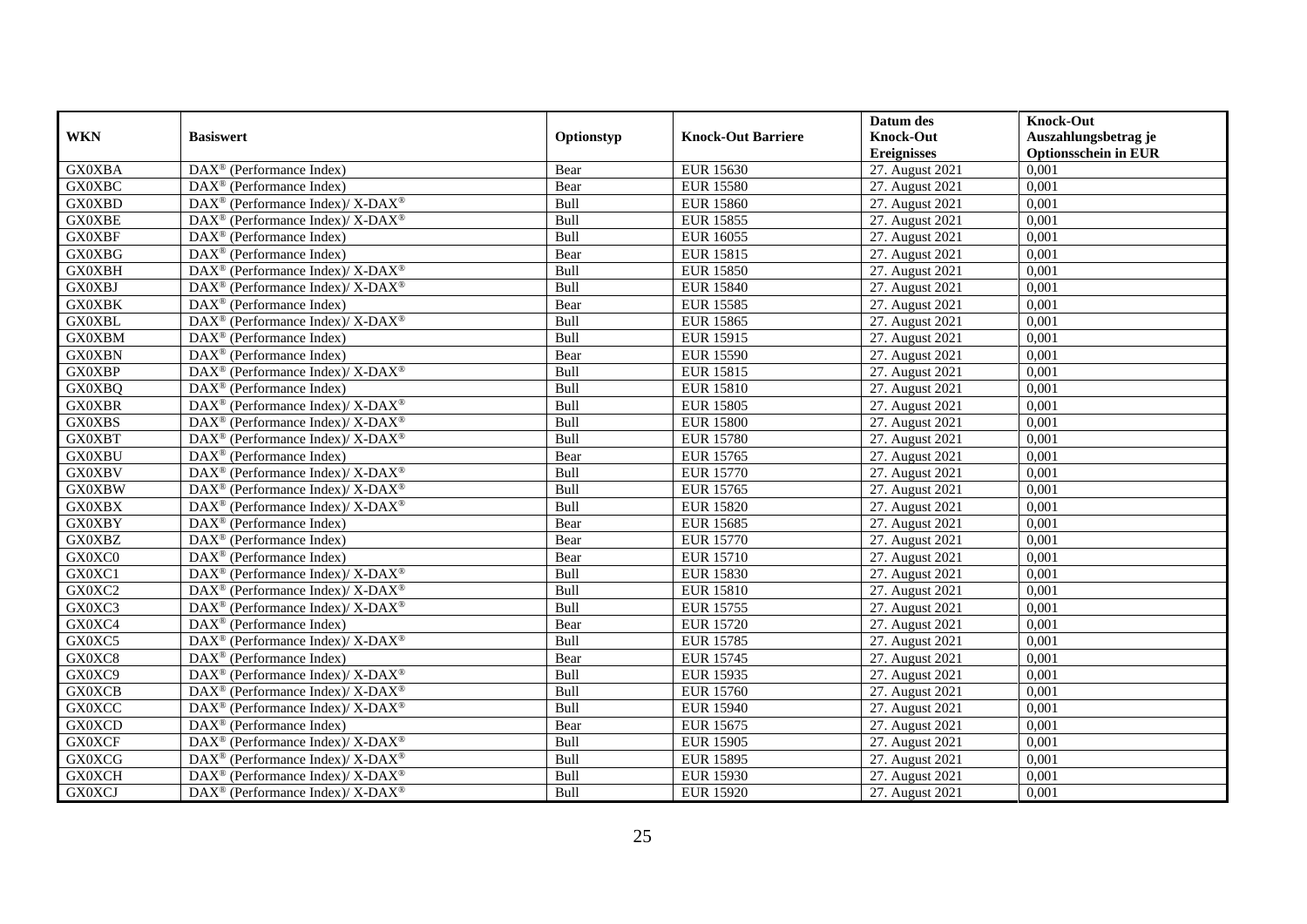|               |                                                                    |            |                           | Datum des          | <b>Knock-Out</b>            |
|---------------|--------------------------------------------------------------------|------------|---------------------------|--------------------|-----------------------------|
| <b>WKN</b>    | <b>Basiswert</b>                                                   | Optionstyp | <b>Knock-Out Barriere</b> | <b>Knock-Out</b>   | Auszahlungsbetrag je        |
|               |                                                                    |            |                           | <b>Ereignisses</b> | <b>Optionsschein in EUR</b> |
| <b>GX0XCK</b> | DAX <sup>®</sup> (Performance Index)/ X-DAX <sup>®</sup>           | Bull       | <b>EUR 15910</b>          | 27. August 2021    | 0,001                       |
| <b>GX0XCL</b> | DAX <sup>®</sup> (Performance Index)/ X-DAX <sup>®</sup>           | Bull       | <b>EUR 15880</b>          | 27. August 2021    | 0,001                       |
| <b>GX0XCM</b> | $DAX^{\circledast}$ (Performance Index)/ X-DAX <sup>®</sup>        | Bull       | <b>EUR 15870</b>          | 27. August 2021    | 0,001                       |
| <b>GX0XCN</b> | DAX <sup>®</sup> (Performance Index)/ X-DAX <sup>®</sup>           | Bull       | <b>EUR 15885</b>          | 27. August 2021    | 0,001                       |
| <b>GX0XCP</b> | $DAX^{\circledast}$ (Performance Index)/ X-DAX <sup>®</sup>        | Bull       | <b>EUR 15875</b>          | 27. August 2021    | 0,001                       |
| <b>GX0XCQ</b> | DAX <sup>®</sup> (Performance Index)/ X-DAX <sup>®</sup>           | Bull       | <b>EUR 15915</b>          | 27. August 2021    | 0,001                       |
| <b>GX0XCR</b> | DAX <sup>®</sup> (Performance Index)/ X-DAX <sup>®</sup>           | Bull       | EUR 16015                 | 27. August 2021    | 0,001                       |
| <b>GX0XCS</b> | DAX <sup>®</sup> (Performance Index)/ X-DAX <sup>®</sup>           | Bull       | <b>EUR 16000</b>          | 27. August 2021    | 0,001                       |
| <b>GX0XCT</b> | $DAX^{\circledast}$ (Performance Index)/ X-DAX <sup>®</sup>        | Bull       | <b>EUR 16010</b>          | 27. August 2021    | 0,001                       |
| <b>GX0XCU</b> | DAX <sup>®</sup> (Performance Index)/X-DAX <sup>®</sup>            | Bull       | <b>EUR 16020</b>          | 27. August 2021    | 0,001                       |
| <b>GX0XCV</b> | $DAX^{\circledast}$ (Performance Index)                            | Bear       | <b>EUR 15640</b>          | 27. August 2021    | 0,001                       |
| <b>GX0XCW</b> | DAX <sup>®</sup> (Performance Index)/ X-DAX <sup>®</sup>           | Bull       | <b>EUR 15995</b>          | 27. August 2021    | 0,001                       |
| <b>GX0XCX</b> | $DAX^{\circledast}$ (Performance Index)/ X-DAX <sup>®</sup>        | Bull       | <b>EUR 15990</b>          | 27. August 2021    | 0,001                       |
| <b>GX0XCY</b> | DAX <sup>®</sup> (Performance Index)/ X-DAX <sup>®</sup>           | Bull       | <b>EUR 15980</b>          | 27. August 2021    | 0,001                       |
| <b>GX0XCZ</b> | DAX <sup>®</sup> (Performance Index)/ X-DAX <sup>®</sup>           | Bull       | <b>EUR 15965</b>          | 27. August 2021    | 0,001                       |
| GX0XD0        | $DAX^{\circledast}$ (Performance Index)/ X-DAX <sup>®</sup>        | Bull       | <b>EUR 15955</b>          | 27. August 2021    | 0,001                       |
| GX0XD1        | DAX <sup>®</sup> (Performance Index)/ X-DAX <sup>®</sup>           | Bull       | <b>EUR 16005</b>          | 27. August 2021    | 0,001                       |
| GX0XD2        | DAX <sup>®</sup> (Performance Index)/ X-DAX <sup>®</sup>           | Bull       | <b>EUR 15985</b>          | 27. August 2021    | 0,001                       |
| GX0XD3        | $\text{DAX}^{\circledast}$ (Performance Index)/ X-DAX <sup>®</sup> | Bull       | <b>EUR 15845</b>          | 27. August 2021    | 0,001                       |
| GX0XD4        | DAX <sup>®</sup> (Performance Index)/ X-DAX <sup>®</sup>           | Bull       | <b>EUR 15950</b>          | 27. August 2021    | 0,001                       |
| GX0XD5        | DAX <sup>®</sup> (Performance Index)/ X-DAX <sup>®</sup>           | Bull       | <b>EUR 16105</b>          | 27. August 2021    | 0,001                       |
| GX0XD6        | DAX <sup>®</sup> (Performance Index)/X-DAX <sup>®</sup>            | Bull       | <b>EUR 16095</b>          | 27. August 2021    | 0,001                       |
| GX0XD7        | DAX <sup>®</sup> (Performance Index)/ X-DAX <sup>®</sup>           | Bull       | <b>EUR 15975</b>          | 27. August 2021    | 0,001                       |
| GX0XD8        | DAX <sup>®</sup> (Performance Index)/ X-DAX <sup>®</sup>           | Bull       | <b>EUR 15960</b>          | 27. August 2021    | 0,001                       |
| GX0XD9        | DAX <sup>®</sup> (Performance Index)/X-DAX <sup>®</sup>            | Bull       | <b>EUR 15835</b>          | 27. August 2021    | 0,001                       |
| GX0XDA        | DAX <sup>®</sup> (Performance Index)/ X-DAX <sup>®</sup>           | Bull       | <b>EUR 16090</b>          | 27. August 2021    | 0,001                       |
| <b>GX0XDB</b> | $\text{DAX}^{\circledast}$ (Performance Index)/ X-DAX <sup>®</sup> | Bull       | <b>EUR 16080</b>          | 27. August 2021    | 0,001                       |
| <b>GX0XDC</b> | $DAX^{\circledast}$ (Performance Index)/ X-DAX <sup>®</sup>        | Bull       | <b>EUR 15970</b>          | 27. August 2021    | 0,001                       |
| GX0XDD        | $DAX^{\circledast}$ (Performance Index)/ X-DAX <sup>®</sup>        | Bull       | <b>EUR 16120</b>          | 27. August 2021    | 0,001                       |
| <b>GX0XDE</b> | $DAX^{\circledcirc}$ (Performance Index)/X-DAX <sup>®</sup>        | Bull       | EUR 16060                 | 27. August 2021    | 0.001                       |
| <b>GX0XDF</b> | DAX <sup>®</sup> (Performance Index)/ X-DAX <sup>®</sup>           | Bull       | <b>EUR 16110</b>          | 27. August 2021    | 0,001                       |
| <b>GX0XDG</b> | DAX <sup>®</sup> (Performance Index)/X-DAX <sup>®</sup>            | Bull       | <b>EUR 16065</b>          | 27. August 2021    | 0,001                       |
| <b>GX0XDH</b> | $DAX^{\circledast}$ (Performance Index)/ X-DAX <sup>®</sup>        | Bull       | <b>EUR 15945</b>          | 27. August 2021    | 0,001                       |
| <b>GX0XDJ</b> | DAX <sup>®</sup> (Performance Index)/ X-DAX <sup>®</sup>           | Bull       | <b>EUR 16100</b>          | 27. August 2021    | 0,001                       |
| <b>GX0XDK</b> | DAX <sup>®</sup> (Performance Index)/ X-DAX <sup>®</sup>           | Bull       | <b>EUR 16085</b>          | 27. August 2021    | 0,001                       |
| <b>GX0XDL</b> | $\text{DAX}^{\circledast}$ (Performance Index)/ X-DAX <sup>®</sup> | Bull       | <b>EUR 16050</b>          | 27. August 2021    | 0,001                       |
| GX0XDM        | DAX <sup>®</sup> (Performance Index)/ X-DAX <sup>®</sup>           | Bull       | EUR 16035                 | 27. August 2021    | 0,001                       |
| <b>GX0XDN</b> | DAX <sup>®</sup> (Performance Index)/ X-DAX <sup>®</sup>           | Bull       | EUR 16070                 | 27. August 2021    | 0,001                       |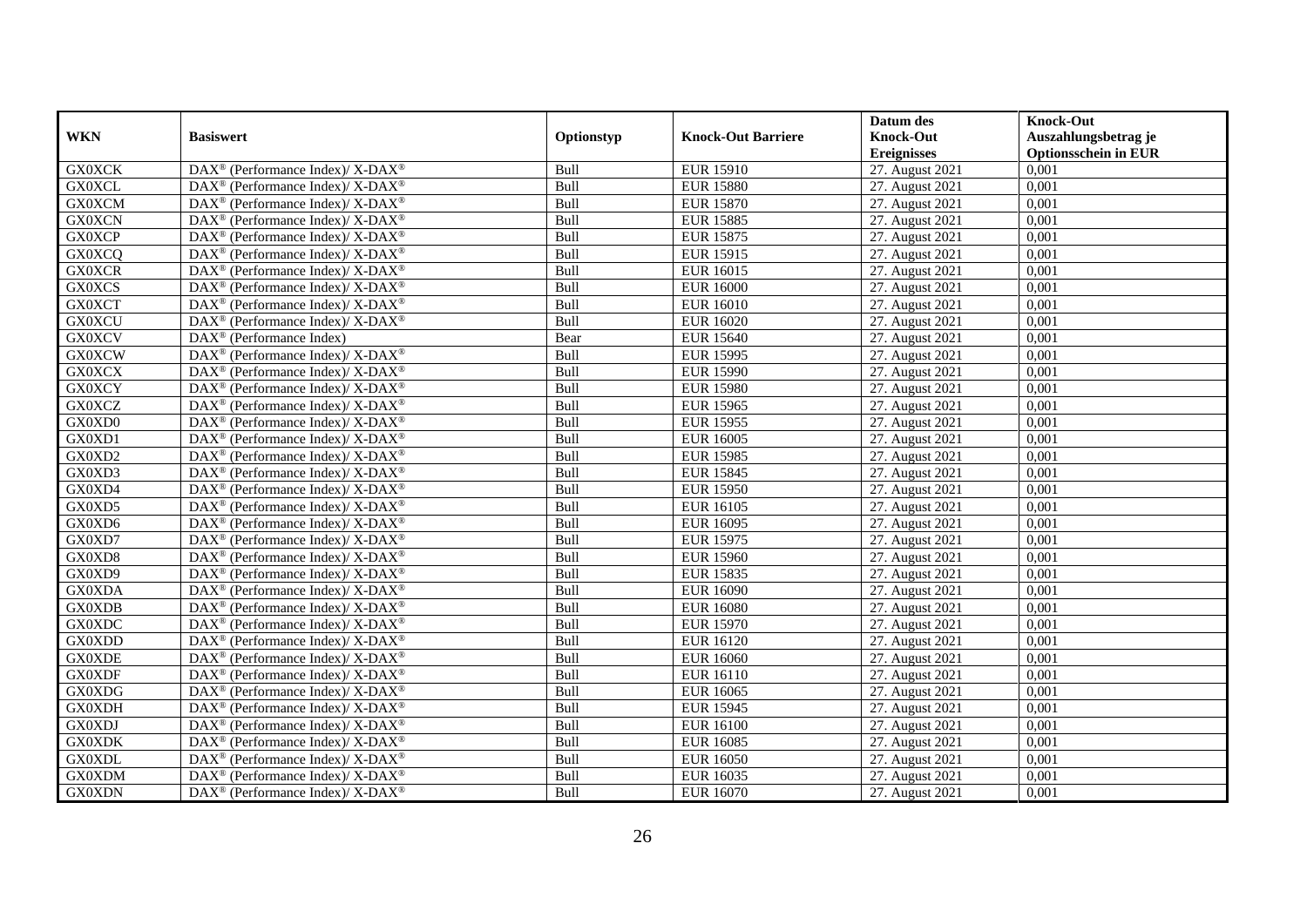|               |                                                                    |            |                           | Datum des          | <b>Knock-Out</b>            |
|---------------|--------------------------------------------------------------------|------------|---------------------------|--------------------|-----------------------------|
| <b>WKN</b>    | <b>Basiswert</b>                                                   | Optionstyp | <b>Knock-Out Barriere</b> | <b>Knock-Out</b>   | Auszahlungsbetrag je        |
|               |                                                                    |            |                           | <b>Ereignisses</b> | <b>Optionsschein in EUR</b> |
| <b>GX0XDP</b> | DAX <sup>®</sup> (Performance Index)/X-DAX <sup>®</sup>            | Bear       | <b>EUR 15810</b>          | 27. August 2021    | 0,001                       |
| GX0XDQ        | $\text{DAX}^{\circledast}$ (Performance Index)/ X-DAX <sup>®</sup> | Bull       | <b>EUR 16055</b>          | 27. August 2021    | 0,001                       |
| <b>GX0XDR</b> | $\text{DAX}^{\circledast}$ (Performance Index)/ X-DAX <sup>®</sup> | Bear       | <b>EUR 15820</b>          | 27. August 2021    | 0,001                       |
| <b>GX0XDS</b> | DAX <sup>®</sup> (Performance Index)/X-DAX <sup>®</sup>            | Bear       | <b>EUR 15825</b>          | 27. August 2021    | 0,001                       |
| <b>GX0XDT</b> | DAX <sup>®</sup> (Performance Index)/ X-DAX <sup>®</sup>           | Bull       | <b>EUR 16030</b>          | 27. August 2021    | 0,001                       |
| <b>GX0XDU</b> | $\text{DAX}^{\circledR}$ (Performance Index)/ X-DAX <sup>®</sup>   | Bull       | <b>EUR 16045</b>          | 27. August 2021    | 0,001                       |
| <b>GX0XDV</b> | DAX <sup>®</sup> (Performance Index)/ X-DAX <sup>®</sup>           | Bull       | <b>EUR 15775</b>          | 27. August 2021    | 0,001                       |
| <b>GX0XDW</b> | $\text{DAX}^{\otimes}$ (Performance Index)/X-DAX <sup>®</sup>      | Bull       | <b>EUR 15825</b>          | 27. August 2021    | 0,001                       |
| <b>GX0XDX</b> | DAX <sup>®</sup> (Performance Index)/X-DAX <sup>®</sup>            | Bull       | <b>EUR 16180</b>          | 27. August 2021    | 0,001                       |
| <b>GX0XDY</b> | $DAX^{\circledast}$ (Performance Index)/ X-DAX <sup>®</sup>        | Bull       | <b>EUR 16170</b>          | 27. August 2021    | 0,001                       |
| <b>GX0XDZ</b> | $\text{DAX}^{\circledast}$ (Performance Index)                     | Bull       | <b>EUR 15975</b>          | 27. August 2021    | 0,001                       |
| GX0XE0        | $\text{DAX}^{\circledR}$ (Performance Index)/ X-DAX <sup>®</sup>   | Bull       | <b>EUR 16155</b>          | 27. August 2021    | 0,001                       |
| GX0XE1        | $\text{DAX}^{\circledast}$ (Performance Index)/ X-DAX <sup>®</sup> | Bull       | <b>EUR 15900</b>          | 27. August 2021    | 0,001                       |
| GX0XE2        | $DAX^{\circledcirc}$ (Performance Index)/X-DAX <sup>®</sup>        | Bear       | <b>EUR 15830</b>          | 27. August 2021    | 0,001                       |
| GX0XE3        | DAX <sup>®</sup> (Performance Index)/ X-DAX <sup>®</sup>           | Bull       | <b>EUR 15790</b>          | 27. August 2021    | 0,001                       |
| GX0XE4        | DAX <sup>®</sup> (Performance Index)/ X-DAX <sup>®</sup>           | Bull       | <b>EUR 16165</b>          | 27. August 2021    | 0,001                       |
| GX0XE5        | $\text{DAX}^{\circledR}$ (Performance Index)/ X-DAX <sup>®</sup>   | Bull       | <b>EUR 15925</b>          | 27. August 2021    | 0,001                       |
| GX0XE6        | $DAX^{\circledcirc}$ (Performance Index)/X-DAX <sup>®</sup>        | Bear       | <b>EUR 15695</b>          | 27. August 2021    | 0,001                       |
| GX0XE7        | $\text{DAX}^{\circledast}$ (Performance Index)/ X-DAX <sup>®</sup> | Bull       | <b>EUR 16025</b>          | 27. August 2021    | 0,001                       |
| GX0XE8        | DAX <sup>®</sup> (Performance Index)/X-DAX <sup>®</sup>            | Bull       | <b>EUR 16130</b>          | 27. August 2021    | 0,001                       |
| GX0XE9        | $DAX^{\circledast}$ (Performance Index)/ X-DAX <sup>®</sup>        | Bull       | <b>EUR 16140</b>          | 27. August 2021    | 0,001                       |
| <b>GX0XEA</b> | $\text{DAX}^{\circledast}$ (Performance Index)/ X-DAX <sup>®</sup> | Bear       | <b>EUR 15720</b>          | 27. August 2021    | 0,001                       |
| <b>GX0XEB</b> | DAX <sup>®</sup> (Performance Index)/X-DAX <sup>®</sup>            | Bear       | <b>EUR 15715</b>          | 27. August 2021    | 0,001                       |
| <b>GX0XEC</b> | $\text{DAX}^{\circledR}$ (Performance Index)/ X-DAX <sup>®</sup>   | Bull       | <b>EUR 16150</b>          | 27. August 2021    | 0,001                       |
| <b>GX0XED</b> | $\text{DAX}^{\circledast}$ (Performance Index)/ X-DAX <sup>®</sup> | Bear       | <b>EUR 15700</b>          | 27. August 2021    | 0.001                       |
| <b>GX0XEE</b> | $\text{DAX}^{\circledast}$ (Performance Index)/ X-DAX <sup>®</sup> | Bull       | <b>EUR 16125</b>          | 27. August 2021    | 0,001                       |
| <b>GX0XEF</b> | DAX <sup>®</sup> (Performance Index)/ X-DAX <sup>®</sup>           | Bear       | <b>EUR 15705</b>          | 27. August 2021    | 0,001                       |
| <b>GX0XEG</b> | DAX <sup>®</sup> (Performance Index)/ X-DAX <sup>®</sup>           | Bear       | <b>EUR 15765</b>          | 27. August 2021    | 0,001                       |
| <b>GX0XEH</b> | $\text{DAX}^{\circledR}$ (Performance Index)/ X-DAX <sup>®</sup>   | Bear       | <b>EUR 15760</b>          | 27. August 2021    | 0,001                       |
| <b>GX0XEJ</b> | $\text{DAX}^{\otimes}$ (Performance Index)/X-DAX <sup>®</sup>      | Bear       | <b>EUR 15770</b>          | 27. August 2021    | 0,001                       |
| <b>GX0XEK</b> | $\text{DAX}^{\circledast}$ (Performance Index)/X-DAX <sup>®</sup>  | Bear       | <b>EUR 15745</b>          | 27. August 2021    | 0,001                       |
| <b>GX0XEL</b> | $DAX^{\circledR}$ (Performance Index)                              | Bear       | <b>EUR 15705</b>          | 27. August 2021    | 0.001                       |
| <b>GX0XEM</b> | $\text{DAX}^{\circledR}$ (Performance Index)/ X-DAX <sup>®</sup>   | Bear       | <b>EUR 15785</b>          | 27. August 2021    | 0,001                       |
| <b>GX0XEN</b> | $\text{DAX}^{\circledR}$ (Performance Index)/ X-DAX <sup>®</sup>   | Bear       | <b>EUR 15750</b>          | 27. August 2021    | 0,001                       |
| <b>GX0XEP</b> | $\text{DAX}^{\circledR}$ (Performance Index)/ X-DAX <sup>®</sup>   | Bear       | <b>EUR 15730</b>          | 27. August 2021    | 0,001                       |
| <b>GX0XEQ</b> | $\text{DAX}^{\otimes}$ (Performance Index)/X-DAX <sup>®</sup>      | Bear       | <b>EUR 15775</b>          | 27. August 2021    | 0,001                       |
| <b>GX0XER</b> | DAX <sup>®</sup> (Performance Index)/ X-DAX <sup>®</sup>           | Bear       | <b>EUR 15790</b>          | 27. August 2021    | 0,001                       |
| <b>GX0XES</b> | DAX <sup>®</sup> (Performance Index)/ X-DAX <sup>®</sup>           | Bear       | <b>EUR 15755</b>          | 27. August 2021    | 0,001                       |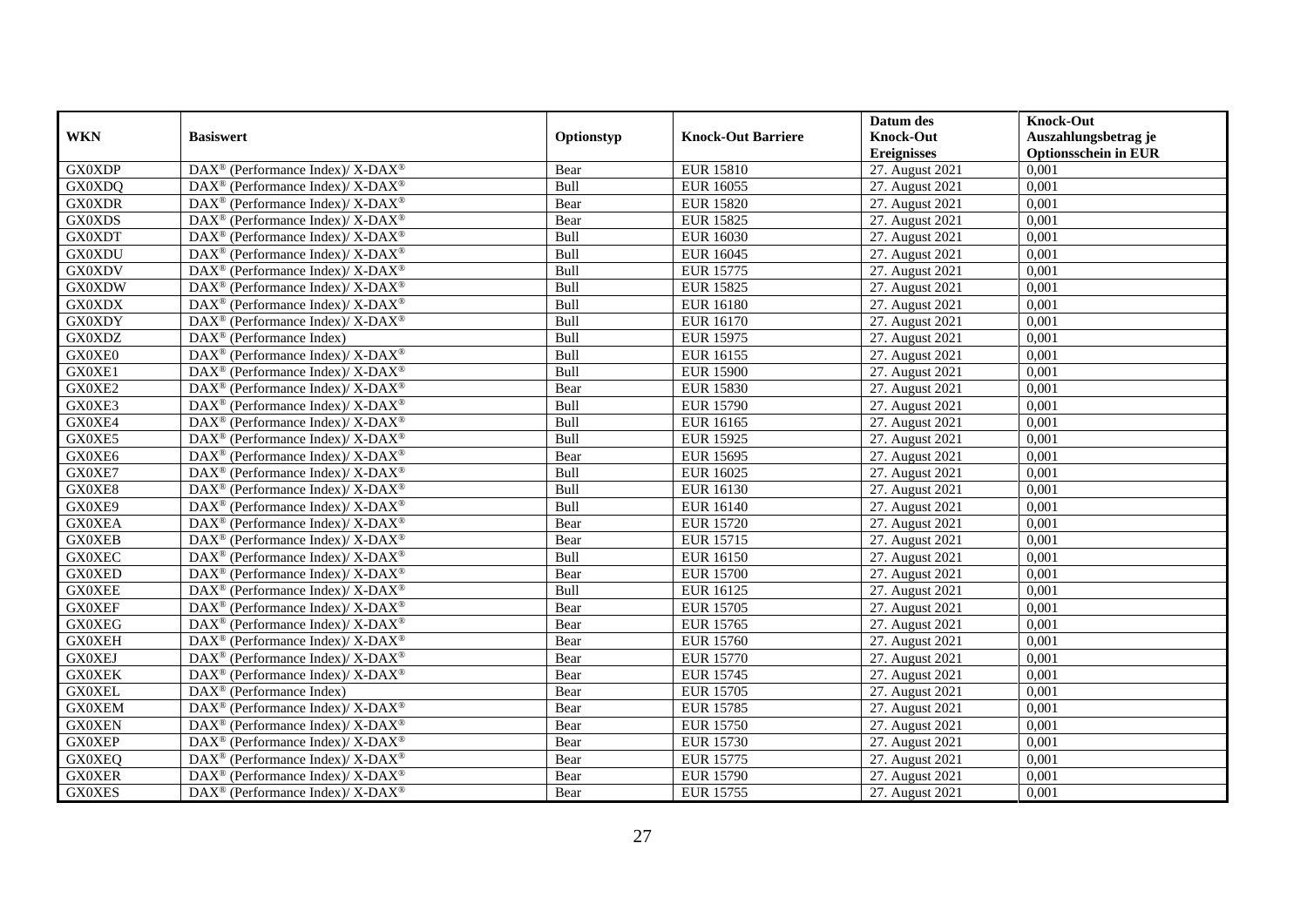|               |                                                                          |            |                           | Datum des          | <b>Knock-Out</b>            |
|---------------|--------------------------------------------------------------------------|------------|---------------------------|--------------------|-----------------------------|
| <b>WKN</b>    | <b>Basiswert</b>                                                         | Optionstyp | <b>Knock-Out Barriere</b> | <b>Knock-Out</b>   | Auszahlungsbetrag je        |
|               |                                                                          |            |                           | <b>Ereignisses</b> | <b>Optionsschein in EUR</b> |
| <b>GX0XET</b> | DAX <sup>®</sup> (Performance Index)/X-DAX <sup>®</sup>                  | Bear       | <b>EUR 15740</b>          | 27. August 2021    | 0,001                       |
| <b>GX0XEU</b> | $\text{DAX}^{\circledast}$ (Performance Index)/ X-DAX <sup>®</sup>       | Bear       | <b>EUR 15620</b>          | 27. August 2021    | 0,001                       |
| <b>GX0XEV</b> | $\text{DAX}^{\circledast}$ (Performance Index)/ X-DAX <sup>®</sup>       | Bear       | <b>EUR 15625</b>          | 27. August 2021    | 0,001                       |
| <b>GX0XEW</b> | DAX <sup>®</sup> (Performance Index)/X-DAX <sup>®</sup>                  | Bear       | <b>EUR 15610</b>          | 27. August 2021    | 0,001                       |
| <b>GX0XEX</b> | DAX <sup>®</sup> (Performance Index)/ X-DAX <sup>®</sup>                 | Bear       | <b>EUR 15800</b>          | 27. August 2021    | 0,001                       |
| <b>GX0XEY</b> | $\text{DAX}^{\circledR}$ (Performance Index)/ X-DAX <sup>®</sup>         | Bear       | <b>EUR 15635</b>          | 27. August 2021    | 0,001                       |
| <b>GX0XEZ</b> | $\overline{\text{DAX}^{\otimes}}$ (Performance Index)/X-DAX <sup>®</sup> | Bear       | <b>EUR 15630</b>          | 27. August 2021    | 0,001                       |
| GX0XF0        | $\text{DAX}^{\circledast}$ (Performance Index)/ X-DAX <sup>®</sup>       | Bear       | <b>EUR 15645</b>          | 27. August 2021    | 0,001                       |
| GX0XF1        | $\text{DAX}^{\circledast}$ (Performance Index)/ X-DAX <sup>®</sup>       | Bear       | <b>EUR 15640</b>          | 27. August 2021    | 0,001                       |
| GX0XF2        | DAX <sup>®</sup> (Performance Index)/X-DAX <sup>®</sup>                  | Bear       | <b>EUR 15795</b>          | 27. August 2021    | 0,001                       |
| GX0XF3        | $\text{DAX}^{\circledast}$ (Performance Index)/ X-DAX <sup>®</sup>       | Bull       | <b>EUR 15795</b>          | 27. August 2021    | 0,001                       |
| GX0XF4        | $\text{DAX}^{\circledR}$ (Performance Index)/ X-DAX <sup>®</sup>         | Bear       | <b>EUR 15670</b>          | 27. August 2021    | 0,001                       |
| GX0XF5        | $\text{DAX}^{\circledast}$ (Performance Index)/ X-DAX <sup>®</sup>       | Bear       | <b>EUR 15655</b>          | 27. August 2021    | 0,001                       |
| GX0XF6        | DAX <sup>®</sup> (Performance Index)/ X-DAX <sup>®</sup>                 | Bear       | <b>EUR 15660</b>          | 27. August 2021    | 0,001                       |
| GX0XF7        | DAX <sup>®</sup> (Performance Index)/ X-DAX <sup>®</sup>                 | Bear       | <b>EUR 15615</b>          | 27. August 2021    | 0,001                       |
| GX0XF8        | DAX <sup>®</sup> (Performance Index)/ X-DAX <sup>®</sup>                 | Bear       | <b>EUR 15690</b>          | 27. August 2021    | 0,001                       |
| GX0XF9        | DAX <sup>®</sup> (Performance Index)/ X-DAX <sup>®</sup>                 | Bear       | <b>EUR 15685</b>          | 27. August 2021    | 0,001                       |
| <b>GX0XFA</b> | $DAX^{\circledcirc}$ (Performance Index)/X-DAX <sup>®</sup>              | Bear       | <b>EUR 15555</b>          | 27. August 2021    | 0.001                       |
| <b>GX0XFB</b> | $\text{DAX}^{\circledast}$ (Performance Index)/ X-DAX <sup>®</sup>       | Bear       | <b>EUR 15805</b>          | 27. August 2021    | 0,001                       |
| <b>GX0XFC</b> | DAX <sup>®</sup> (Performance Index)/X-DAX <sup>®</sup>                  | Bear       | <b>EUR 15815</b>          | 27. August 2021    | 0,001                       |
| <b>GX0XFD</b> | $DAX^{\circledast}$ (Performance Index)/ X-DAX <sup>®</sup>              | Bear       | <b>EUR 15560</b>          | 27. August 2021    | 0,001                       |
| <b>GX0XFE</b> | $\text{DAX}^{\circledast}$ (Performance Index)/ X-DAX <sup>®</sup>       | Bear       | <b>EUR 15565</b>          | 27. August 2021    | 0,001                       |
| <b>GX0XFF</b> | DAX <sup>®</sup> (Performance Index)/ X-DAX <sup>®</sup>                 | Bear       | <b>EUR 15675</b>          | 27. August 2021    | 0,001                       |
| <b>GX0XFG</b> | $\text{DAX}^{\circledR}$ (Performance Index)/ X-DAX <sup>®</sup>         | Bull       | <b>EUR 16075</b>          | 27. August 2021    | 0,001                       |
| <b>GX0XFH</b> | $\text{DAX}^{\circledast}$ (Performance Index)/ X-DAX <sup>®</sup>       | Bear       | <b>EUR 15570</b>          | 27. August 2021    | 0.001                       |
| <b>GX0XFJ</b> | $\text{DAX}^{\circledast}$ (Performance Index)/ X-DAX <sup>®</sup>       | Bear       | <b>EUR 15580</b>          | 27. August 2021    | 0,001                       |
| <b>GX0XFK</b> | DAX <sup>®</sup> (Performance Index)/ X-DAX <sup>®</sup>                 | Bull       | <b>EUR 16040</b>          | 27. August 2021    | 0,001                       |
| <b>GX0XFL</b> | DAX <sup>®</sup> (Performance Index)/ X-DAX <sup>®</sup>                 | Bull       | <b>EUR 16175</b>          | 27. August 2021    | 0,001                       |
| <b>GX0XFM</b> | $\text{DAX}^{\circledR}$ (Performance Index)/ X-DAX <sup>®</sup>         | Bear       | <b>EUR 15590</b>          | 27. August 2021    | 0,001                       |
| <b>GX0XFN</b> | $DAX^{\circledast}$ (Performance Index)/ X-DAX <sup>®</sup>              | Bear       | <b>EUR 15595</b>          | 27. August 2021    | 0,001                       |
| <b>GX0XFP</b> | $\text{DAX}^{\circledast}$ (Performance Index)/ X-DAX <sup>®</sup>       | Bear       | <b>EUR 15575</b>          | 27. August 2021    | 0,001                       |
| <b>GX0XFQ</b> | $\overline{\text{DAX}^{\otimes}}$ (Performance Index)/X-DAX <sup>®</sup> | Bear       | <b>EUR 15605</b>          | 27. August 2021    | 0.001                       |
| <b>GX0XFR</b> | $\text{DAX}^{\circledast}$ (Performance Index)/ X-DAX <sup>®</sup>       | Bull       | <b>EUR 16145</b>          | 27. August 2021    | 0,001                       |
| <b>GX0XFS</b> | $\text{DAX}^{\circledR}$ (Performance Index)/ X-DAX <sup>®</sup>         | Bear       | <b>EUR 15600</b>          | 27. August 2021    | 0,001                       |
| <b>GX0XFT</b> | $\text{DAX}^{\circledR}$ (Performance Index)/ X-DAX <sup>®</sup>         | Bear       | <b>EUR 15650</b>          | 27. August 2021    | 0,001                       |
| <b>GX0XFU</b> | $\text{DAX}^{\otimes}$ (Performance Index)/X-DAX <sup>®</sup>            | Bear       | <b>EUR 15680</b>          | 27. August 2021    | 0,001                       |
| <b>GX0XFV</b> | DAX <sup>®</sup> (Performance Index)/ X-DAX <sup>®</sup>                 | Bear       | <b>EUR 15665</b>          | 27. August 2021    | 0,001                       |
| <b>GX0XFX</b> | DAX <sup>®</sup> (Performance Index)/ X-DAX <sup>®</sup>                 | Bull       | <b>EUR 15890</b>          | 27. August 2021    | 0,001                       |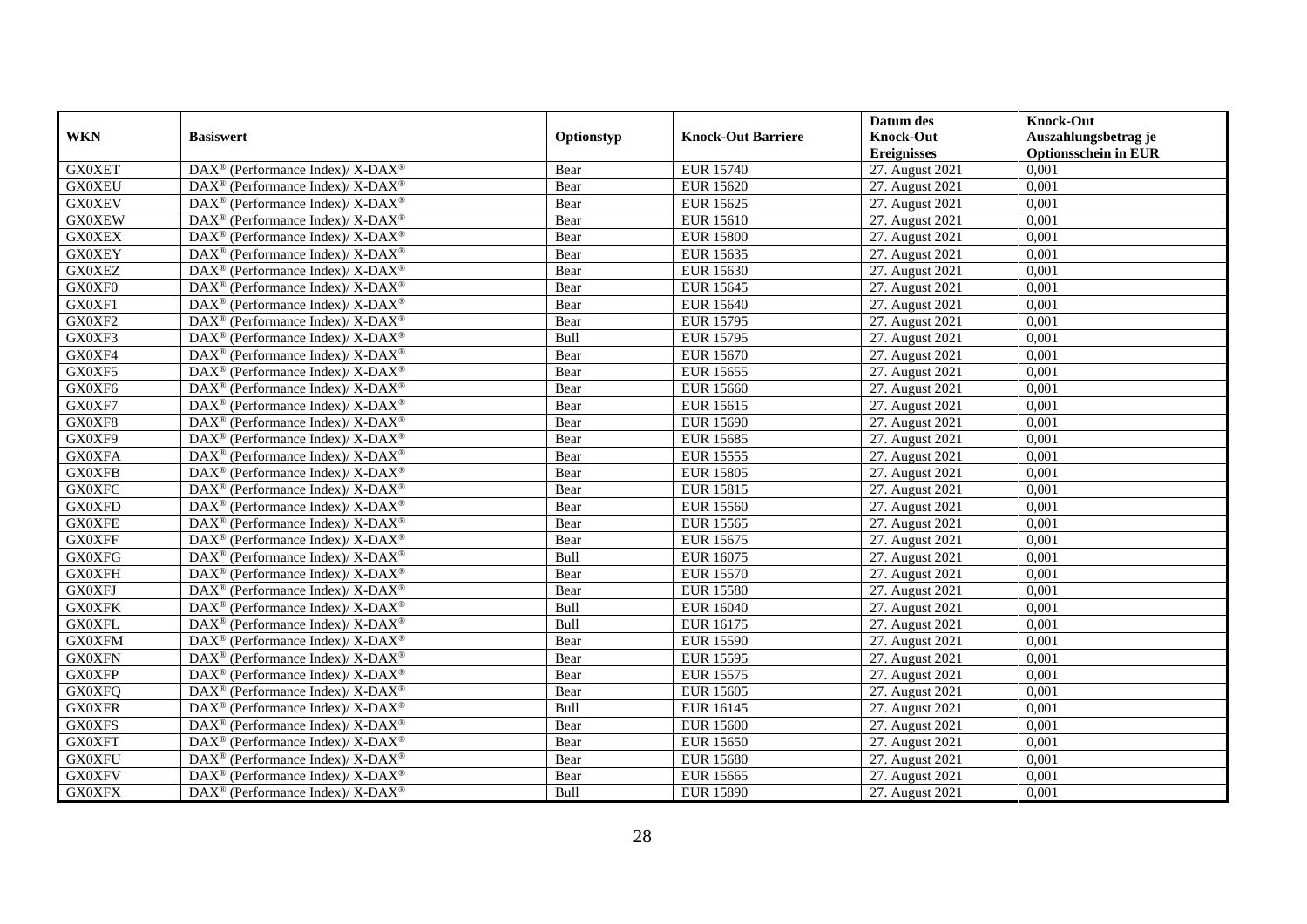|               |                                                                                         |            |                           | Datum des          | <b>Knock-Out</b>            |
|---------------|-----------------------------------------------------------------------------------------|------------|---------------------------|--------------------|-----------------------------|
| <b>WKN</b>    | <b>Basiswert</b>                                                                        | Optionstyp | <b>Knock-Out Barriere</b> | <b>Knock-Out</b>   | Auszahlungsbetrag je        |
|               |                                                                                         |            |                           | <b>Ereignisses</b> | <b>Optionsschein in EUR</b> |
| <b>GX0XFY</b> | DAX <sup>®</sup> (Performance Index)/ X-DAX <sup>®</sup>                                | Bull       | <b>EUR 16160</b>          | 27. August 2021    | 0,001                       |
| <b>GX0XFZ</b> | $\text{DAX}^{\circledast}$ (Performance Index)/ X-DAX <sup>®</sup>                      | Bear       | <b>EUR 15585</b>          | 27. August 2021    | 0,001                       |
| GX0XG0        | $\text{DAX}^{\circledast}$ (Performance Index)/ X-DAX <sup>®</sup>                      | Bear       | <b>EUR 15710</b>          | 27. August 2021    | 0,001                       |
| GX0XG1        | $DAX^{\circledast}$ (Performance Index)/X-DAX <sup>®</sup>                              | Bear       | <b>EUR 15735</b>          | 27. August 2021    | 0,001                       |
| GX0XG2        | DAX <sup>®</sup> (Performance Index)                                                    | Bull       | <b>EUR 15955</b>          | 27. August 2021    | 0,001                       |
| GX0XG3        | $\text{DAX}^{\circledast}$ (Performance Index)/ $\overline{\text{X-DAX}^{\circledast}}$ | Bull       | <b>EUR 16115</b>          | 27. August 2021    | 0,001                       |
| GX0XG4        | DAX <sup>®</sup> (Performance Index)/X-DAX <sup>®</sup>                                 | Bear       | <b>EUR 15780</b>          | 27. August 2021    | 0,001                       |
| GX0XG5        | $\text{DAX}^{\circledast}$ (Performance Index)/ X-DAX <sup>®</sup>                      | Bear       | <b>EUR 15835</b>          | 27. August 2021    | 0,001                       |
| GX0XG6        | $\text{DAX}^{\circledast}$ (Performance Index)                                          | Bull       | <b>EUR 15850</b>          | 27. August 2021    | 0,001                       |
| GX0XG7        | DAX <sup>®</sup> (Performance Index)/ X-DAX <sup>®</sup>                                | Bull       | <b>EUR 16135</b>          | 27. August 2021    | 0,001                       |
| GX0XG8        | DAX <sup>®</sup> (Performance Index)/ X-DAX <sup>®</sup>                                | Bear       | <b>EUR 15725</b>          | 27. August 2021    | 0,001                       |
| <b>GX0XSN</b> | Dow Jones Industrial Average® Index                                                     | Bear       | <b>USD 35460</b>          | 27. August 2021    | 0,001                       |
| <b>GX0XSP</b> | Dow Jones Industrial Average <sup>®</sup> Index                                         | Bear       | <b>USD 35420</b>          | 27. August 2021    | 0,001                       |
| GX0XSQ        | Dow Jones Industrial Average <sup>®</sup> Index                                         | Bull       | <b>USD 35400</b>          | 27. August 2021    | 0.001                       |
| <b>GX0XSR</b> | Dow Jones Industrial Average <sup>®</sup> Index                                         | Bull       | <b>USD 35380</b>          | 27. August 2021    | 0,001                       |
| <b>GX0XSS</b> | Dow Jones Industrial Average® Index                                                     | Bull       | <b>USD 35360</b>          | 27. August 2021    | 0,001                       |
| <b>GX0XST</b> | Dow Jones Industrial Average <sup>®</sup> Index                                         | Bull       | <b>USD 35340</b>          | 27. August 2021    | 0,001                       |
| <b>GX0XSU</b> | Dow Jones Industrial Average® Index                                                     | Bull       | <b>USD 35320</b>          | 27. August 2021    | 0,001                       |
| <b>GX0XSV</b> | Dow Jones Industrial Average® Index                                                     | Bull       | <b>USD 35300</b>          | 27. August 2021    | 0,001                       |
| <b>GX0XTW</b> | $\text{DAX}^{\otimes}$ (Performance Index)                                              | Bull       | <b>EUR 15850</b>          | 27. August 2021    | 0,001                       |
| <b>GX0XTX</b> | DAX <sup>®</sup> (Performance Index)                                                    | Bear       | <b>EUR 15850</b>          | 27. August 2021    | 0,001                       |
| <b>GX0XTY</b> | $DAX^{\circledR}$ (Performance Index)                                                   | Bear       | <b>EUR 15850</b>          | 27. August 2021    | 0,001                       |
| <b>GX0XTZ</b> | $\text{DAX}^{\textcircled{p}}$ (Performance Index)                                      | Bear       | <b>EUR 15850</b>          | 27. August 2021    | 0,001                       |
| GX0XU0        | $\text{DAX}^{\textcircled{p}}$ (Performance Index)                                      | Bear       | <b>EUR 15850</b>          | 27. August 2021    | 0,001                       |
| GX0XU1        | $DAX^{\circledR}$ (Performance Index)                                                   | Bear       | <b>EUR 15850</b>          | 27. August 2021    | 0,001                       |
| GX0XU2        | DAX <sup>®</sup> (Performance Index)                                                    | Bull       | <b>EUR 15840</b>          | 27. August 2021    | 0,001                       |
| GX0XU3        | DAX <sup>®</sup> (Performance Index)                                                    | Bear       | <b>EUR 15840</b>          | 27. August 2021    | 0,001                       |
| GX0XU4        | DAX <sup>®</sup> (Performance Index)                                                    | Bear       | <b>EUR 15840</b>          | 27. August 2021    | 0,001                       |
| GX0XU5        | $\text{DAX}^{\otimes}$ (Performance Index)                                              | Bear       | <b>EUR 15840</b>          | 27. August 2021    | 0,001                       |
| GX0XU6        | $\text{DAX}^{\textcircled{n}}$ (Performance Index)                                      | Bear       | <b>EUR 15840</b>          | 27. August 2021    | 0,001                       |
| GX0XU7        | $DAX^{\otimes}$ (Performance Index)                                                     | Bear       | <b>EUR 15840</b>          | 27. August 2021    | 0,001                       |
| GX0XU8        | DAX <sup>®</sup> (Performance Index)                                                    | Bull       | <b>EUR 15830</b>          | 27. August 2021    | 0,001                       |
| GX0XU9        | $\overline{\text{DAX}^{\otimes}}$ (Performance Index)                                   | Bear       | <b>EUR 15830</b>          | 27. August 2021    | 0,001                       |
| <b>GX0XUA</b> | $\overline{\text{DAX}}^{\textcirc}$ (Performance Index)                                 | Bear       | <b>EUR 15830</b>          | 27. August 2021    | 0,001                       |
| <b>GX0XUB</b> | $\text{DAX}^{\otimes}$ (Performance Index)                                              | Bear       | <b>EUR 15830</b>          | 27. August 2021    | 0,001                       |
| <b>GX0XUC</b> | DAX <sup>®</sup> (Performance Index)                                                    | Bull       | <b>EUR 15825</b>          | 27. August 2021    | 0,001                       |
| <b>GX0XUD</b> | $\text{DAX}^{\otimes}$ (Performance Index)                                              | Bear       | <b>EUR 15825</b>          | 27. August 2021    | 0,001                       |
| <b>GX0XUE</b> | $\text{DAX}^{\textcircled{n}}$ (Performance Index)                                      | Bear       | <b>EUR 15825</b>          | 27. August 2021    | 0,001                       |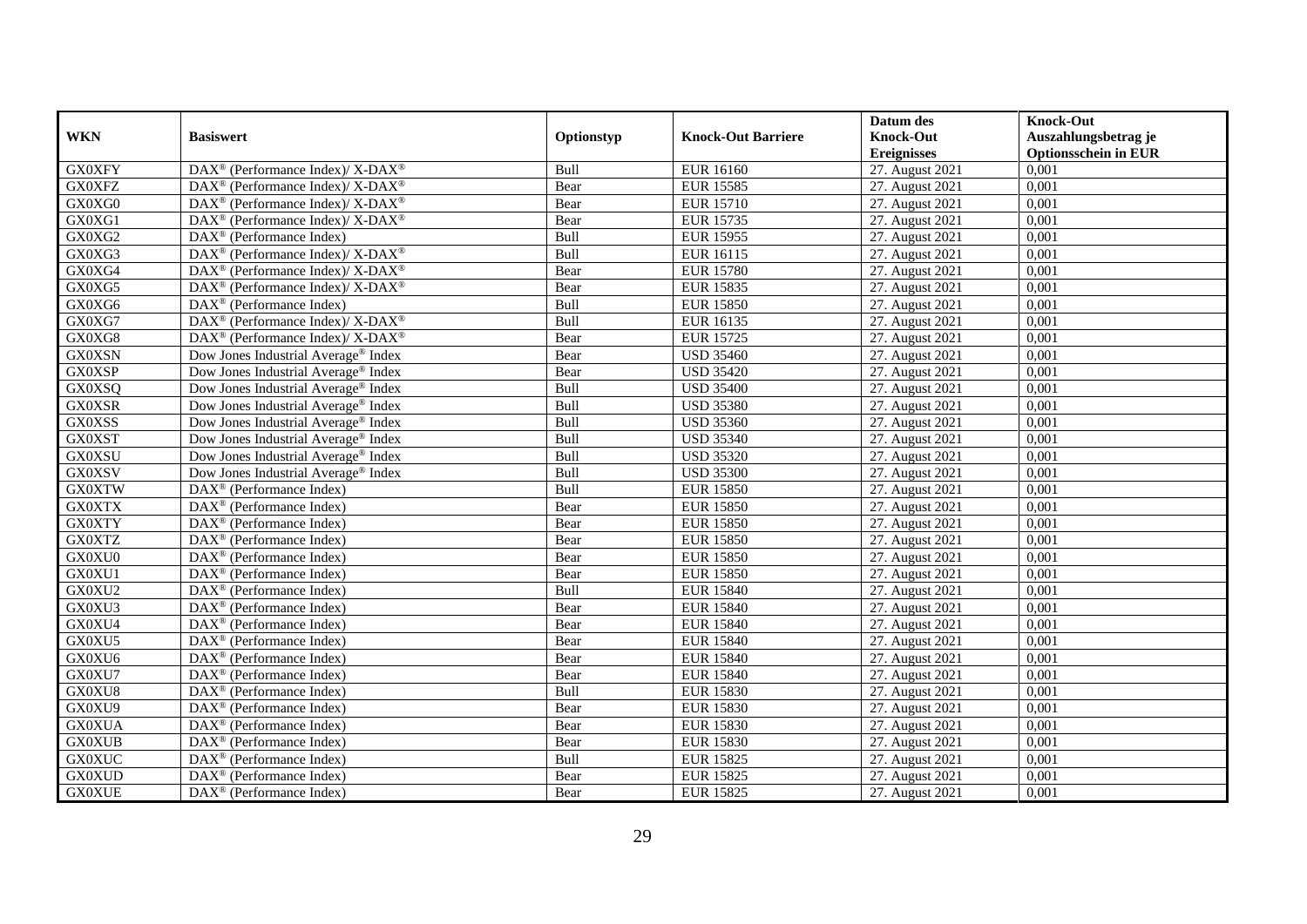|               |                                                              |            |                           | Datum des          | <b>Knock-Out</b>            |
|---------------|--------------------------------------------------------------|------------|---------------------------|--------------------|-----------------------------|
| <b>WKN</b>    | <b>Basiswert</b>                                             | Optionstyp | <b>Knock-Out Barriere</b> | <b>Knock-Out</b>   | Auszahlungsbetrag je        |
|               |                                                              |            |                           | <b>Ereignisses</b> | <b>Optionsschein in EUR</b> |
| <b>GX0XUF</b> | DAX <sup>®</sup> (Performance Index)                         | Bear       | <b>EUR 15825</b>          | 27. August 2021    | 0,001                       |
| <b>GX0XUG</b> | $\text{DAX}^{\textcircled{p}}$ (Performance Index)           | Bear       | <b>EUR 15825</b>          | 27. August 2021    | 0,001                       |
| <b>GX0XUH</b> | DAX <sup>®</sup> (Performance Index)                         | Bear       | <b>EUR 15825</b>          | 27. August 2021    | 0,001                       |
| <b>GX0XUJ</b> | $\text{DAX}^{\otimes}$ (Performance Index)                   | Bull       | <b>EUR 15820</b>          | 27. August 2021    | 0,001                       |
| <b>GX0XUK</b> | DAX <sup>®</sup> (Performance Index)                         | Bear       | <b>EUR 15820</b>          | 27. August 2021    | 0,001                       |
| <b>GX0XUL</b> | $\text{DAX}^{\textcircled{n}}$ (Performance Index)           | Bear       | <b>EUR 15820</b>          | 27. August 2021    | 0,001                       |
| <b>GX0XUM</b> | $\text{DAX}^{\textcircled{n}}$ (Performance Index)           | Bear       | <b>EUR 15820</b>          | 27. August 2021    | 0,001                       |
| <b>GX0XUN</b> | $\text{DAX}^{\textcircled{}}$ (Performance Index)            | Bear       | <b>EUR 15820</b>          | 27. August 2021    | 0,001                       |
| <b>GX0XUP</b> | $\text{DAX}^{\textcircled{p}}$ (Performance Index)           | Bear       | <b>EUR 15820</b>          | 27. August 2021    | 0,001                       |
| <b>GX0XUQ</b> | $DAX^{\otimes}$ (Performance Index)                          | Bull       | <b>EUR 15810</b>          | 27. August 2021    | 0,001                       |
| <b>GX0XUR</b> | $\overline{\text{DAX}}^{\textcircled{}}$ (Performance Index) | Bear       | <b>EUR 15810</b>          | 27. August 2021    | 0,001                       |
| <b>GX0XUS</b> | $\overline{\text{DAX}^{\otimes}}$ (Performance Index)        | Bull       | <b>EUR 15810</b>          | 27. August 2021    | 0,001                       |
| <b>GX0XUT</b> | $\text{DAX}^{\textcircled{n}}$ (Performance Index)           | Bull       | <b>EUR 15810</b>          | 27. August 2021    | 0,001                       |
| <b>GX0XUU</b> | DAX <sup>®</sup> (Performance Index)                         | Bull       | <b>EUR 15810</b>          | 27. August 2021    | 0,001                       |
| <b>GX0XUV</b> | DAX <sup>®</sup> (Performance Index)                         | Bull       | <b>EUR 15810</b>          | 27. August 2021    | 0,001                       |
| <b>GX0XUW</b> | DAX <sup>®</sup> (Performance Index)                         | Bull       | <b>EUR 15800</b>          | 27. August 2021    | 0,001                       |
| <b>GX0XUX</b> | DAX <sup>®</sup> (Performance Index)                         | Bear       | <b>EUR 15800</b>          | 27. August 2021    | 0,001                       |
| <b>GX0XUY</b> | $\overline{\text{DAX}^{\otimes}}$ (Performance Index)        | Bull       | <b>EUR 15800</b>          | 27. August 2021    | 0,001                       |
| <b>GX0XUZ</b> | $\overline{\text{DAX}}^{\textcircled{}}$ (Performance Index) | Bull       | <b>EUR 15800</b>          | 27. August 2021    | 0,001                       |
| GX0XV0        | DAX <sup>®</sup> (Performance Index)                         | Bull       | <b>EUR 15800</b>          | 27. August 2021    | 0,001                       |
| GX0XV1        | DAX <sup>®</sup> (Performance Index)                         | Bull       | <b>EUR 15800</b>          | 27. August 2021    | 0,001                       |
| GX0XV2        | $\overline{\text{DAX}^{\otimes}}$ (Performance Index)        | Bull       | <b>EUR 15790</b>          | 27. August 2021    | 0,001                       |
| GX0XV3        | $\overline{\text{DAX}}^{\textcirc}$ (Performance Index)      | Bear       | <b>EUR 15790</b>          | 27. August 2021    | 0,001                       |
| GX0XV4        | DAX <sup>®</sup> (Performance Index)                         | Bull       | <b>EUR 15790</b>          | 27. August 2021    | 0,001                       |
| GX0XV5        | DAX <sup>®</sup> (Performance Index)                         | Bull       | <b>EUR 15790</b>          | 27. August 2021    | 0,001                       |
| GX0XV6        | $\text{DAX}^{\otimes}$ (Performance Index)                   | Bull       | <b>EUR 15790</b>          | 27. August 2021    | 0,001                       |
| GX0XV7        | DAX <sup>®</sup> (Performance Index)                         | Bull       | <b>EUR 15790</b>          | 27. August 2021    | 0,001                       |
| GX0XV8        | $\text{DAX}^{\textcircled{D}}$ (Performance Index)           | Bull       | <b>EUR 15780</b>          | 27. August 2021    | 0.001                       |
| GX0XV9        | $\text{DAX}^{\textcircled{D}}$ (Performance Index)           | Bear       | <b>EUR 15780</b>          | 27. August 2021    | 0,001                       |
| <b>GX0XVA</b> | $DAX^{\otimes}$ (Performance Index)                          | Bull       | <b>EUR 15780</b>          | 27. August 2021    | 0,001                       |
| <b>GX0XVB</b> | DAX <sup>®</sup> (Performance Index)                         | Bull       | <b>EUR 15780</b>          | 27. August 2021    | 0,001                       |
| <b>GX0XVC</b> | DAX <sup>®</sup> (Performance Index)                         | Bull       | <b>EUR 15775</b>          | 27. August 2021    | 0.001                       |
| <b>GX0XVD</b> | $\overline{\text{DAX}^{\otimes}}$ (Performance Index)        | Bull       | <b>EUR 15775</b>          | 27. August 2021    | 0,001                       |
| <b>GX0XVE</b> | DAX <sup>®</sup> (Performance Index)                         | Bull       | <b>EUR 15775</b>          | 27. August 2021    | 0,001                       |
| <b>GX0XVF</b> | $\text{DAX}^{\textcircled{n}}$ (Performance Index)           | Bull       | <b>EUR 15775</b>          | 27. August 2021    | 0,001                       |
| <b>GX0XVG</b> | $\text{DAX}^{\textcircled{n}}$ (Performance Index)           | Bull       | <b>EUR 15775</b>          | 27. August 2021    | 0,001                       |
| <b>GX0XVH</b> | $\text{DAX}^{\otimes}$ (Performance Index)                   | Bull       | <b>EUR 15770</b>          | 27. August 2021    | 0,001                       |
| <b>GX0XVJ</b> | $\overline{\text{DAX}}^{\textcirc}$ (Performance Index)      | Bull       | <b>EUR 15770</b>          | 27. August 2021    | 0,001                       |